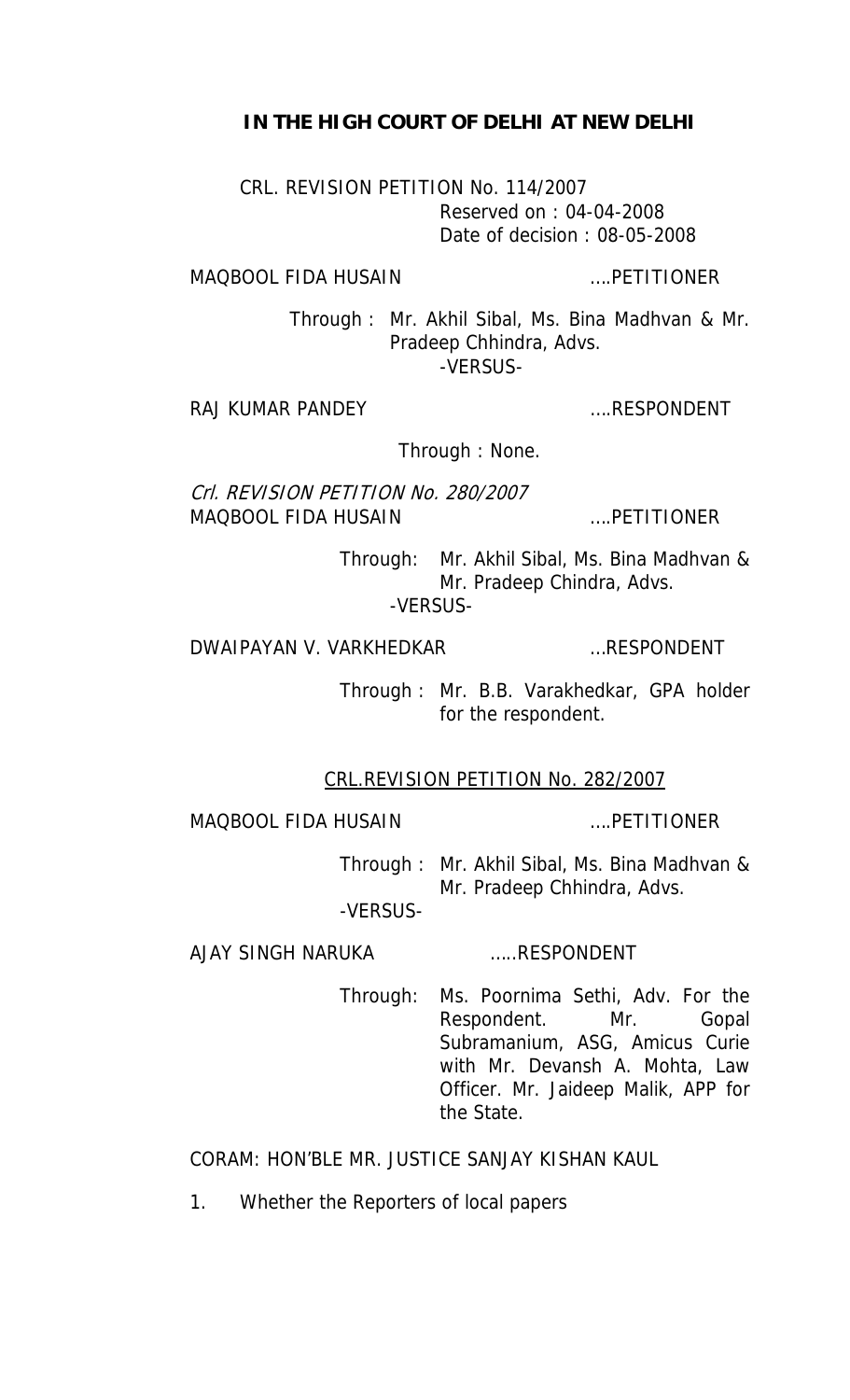may be allowed to see the judgment? Yes

- 2. To be referred to Reporter or not? Yes
- 3. Whether the Judgment should be reported in the Digest? The Mes.

## SANJAY KISHAN KAUL, J.

- 1. Pablo Picasso, a renowned artist said, "Art is never chaste. It ought to be forbidden to ignorant innocents, never allowed into contact with those not sufficiently prepared. Yes, art is dangerous. Where it is chaste, it is not art."
- 2. Art, to every artist, is a vehicle for personal expression. An aesthetic work of art has the vigour to connect to an individual sensory, emotionally, mentally and spiritually. With a 5000-year-old culture, Indian Art has been rich in its tapestry of ancient heritage right from the medieval times to the contemporary art adorned today with each painting having a story to narrate.
- 3. Ancient Indian art has been never devoid of eroticism where sex worship and graphical representation of the union between man and woman has been a recurring feature.<sup>1</sup> The sculpture on the earliest temples of 'Mithuna' image or the erotic couple in Bhubeneshwar, Konarak and Puri in Orissa (150-1250 AD); Khajuraho in Madhya Pradesh (900-1050 AD); Limbojimata temple at Delmel, Mehsana (10<sup>th</sup> Century AD); Kupgallu Hill, Bellary, Madras; and Nilkantha temple at Sunak near Baroda to name a few. These and many other figures are taken as

<sup>1</sup> 1 Freedom of Art under siege In India; Pallabi Ghosal; At: http://www.legalserviceindia.com/articles/re\_ind.htm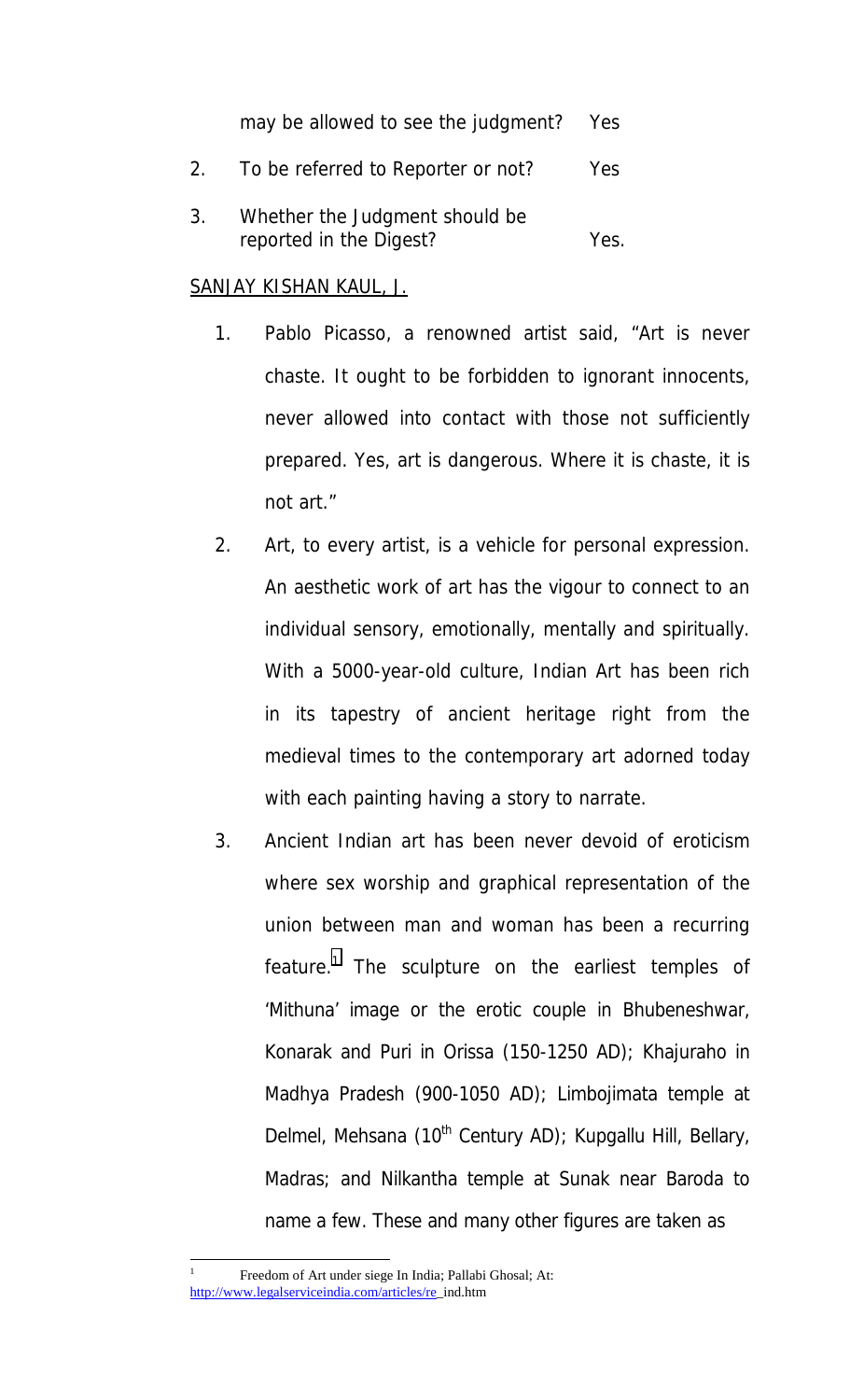cult figures in which rituals related to Kanya and Kumari worship for progeny gained deep roots in early century A.D. Even the very concept of 'Lingam' of the God Shiva resting in the centre of the Yoni, is in a way representation of the act of creation, the union of Prakriti and Purusua. $2$ The ultimate essence of a work of ancient Indian erotic art has been religious in character and can be enunciated as a state of heightened delight or ananda, the kind of bliss that can be experienced only by the spirit.

4. Today Indian art is confidently coming of age. Every form of stylistic expression in the visual arts, from naturalism to abstract expressionism derives its power from the artist's emotional connection to his perceptual reality. The Nude in contemporary art, a perennial art subject, considered to be the greatest challenges in art has still not lost its charm and focuses on how the human form has been reinterpreted by the emerging and influential artists today. The paintbrush has become a powerful tool of expression as the pen is for some, and has thus occasionally come under the line of fire for having crossed the 'Lakshman Rekha' and for plunging into the forbidden, which is called 'obscene', 'vulgar', 'depraving', 'prurient' and 'immoral'.<sup>3</sup> No doubt this form of art is a reflection of a very alluring concept of beauty and there is certainly something more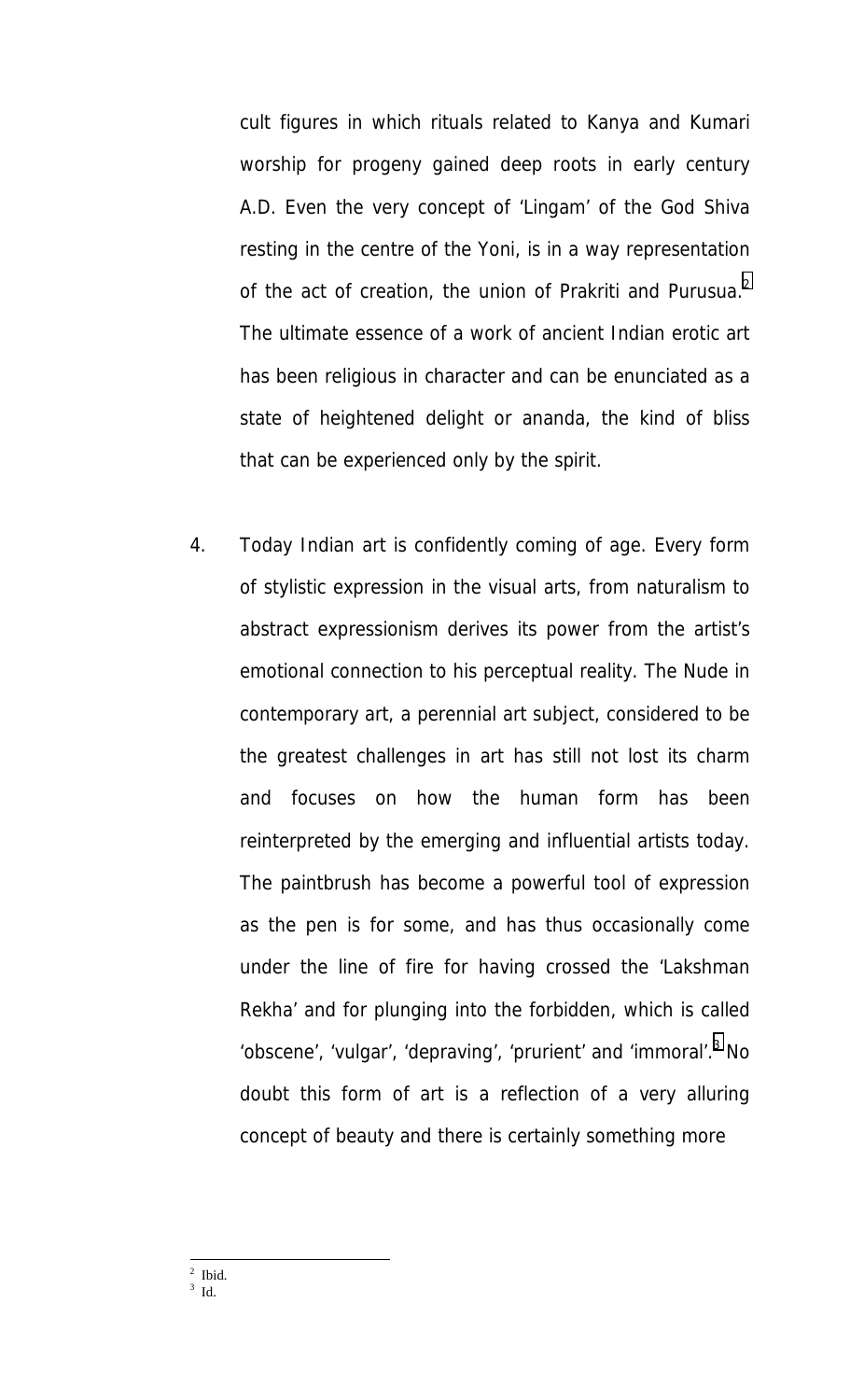to it than pearly 'flesh'<sup>4</sup> but what needs to be determined is which art falls under the latter category.

- 5. The present petitions seeking to challenge the summoning orders against the petitioner arise from such a contemporary painting celebrating nudity made by an accomplished painter/petitioner. The said painting depicts India in an abstract and graphical representation of a woman in nude with her hair flowing in the form of Himalayas displaying her agony. It is stated that the said painting was sold to a private collector in the year 2004 and that the petitioner did not deal with the same in any manner whatsoever after sale. Subsequently in the year 2006, the said painting entitled "Bharat Mata" was advertised as part of an on-line auction for charity for Kashmir earthquake victims organised by a nongovernmental organisation with which the petitioner claims to have no involvement. It is stated that the petitioner at no point in time had given a title to the said painting. The advertisement of the said painting led to large scale protests for which the petitioner also had to tender an apology.
- 6. It is in this background that there were private complaints filed at various parts of the country being Pandharpur, Maharashtra; Rajkot, Gujarat; Indore and Bhopal, Madhya Pradesh alleging various offences against the petitioner on account of the aforesaid painting consequent whereto

1

<sup>4</sup> Id. n. 1.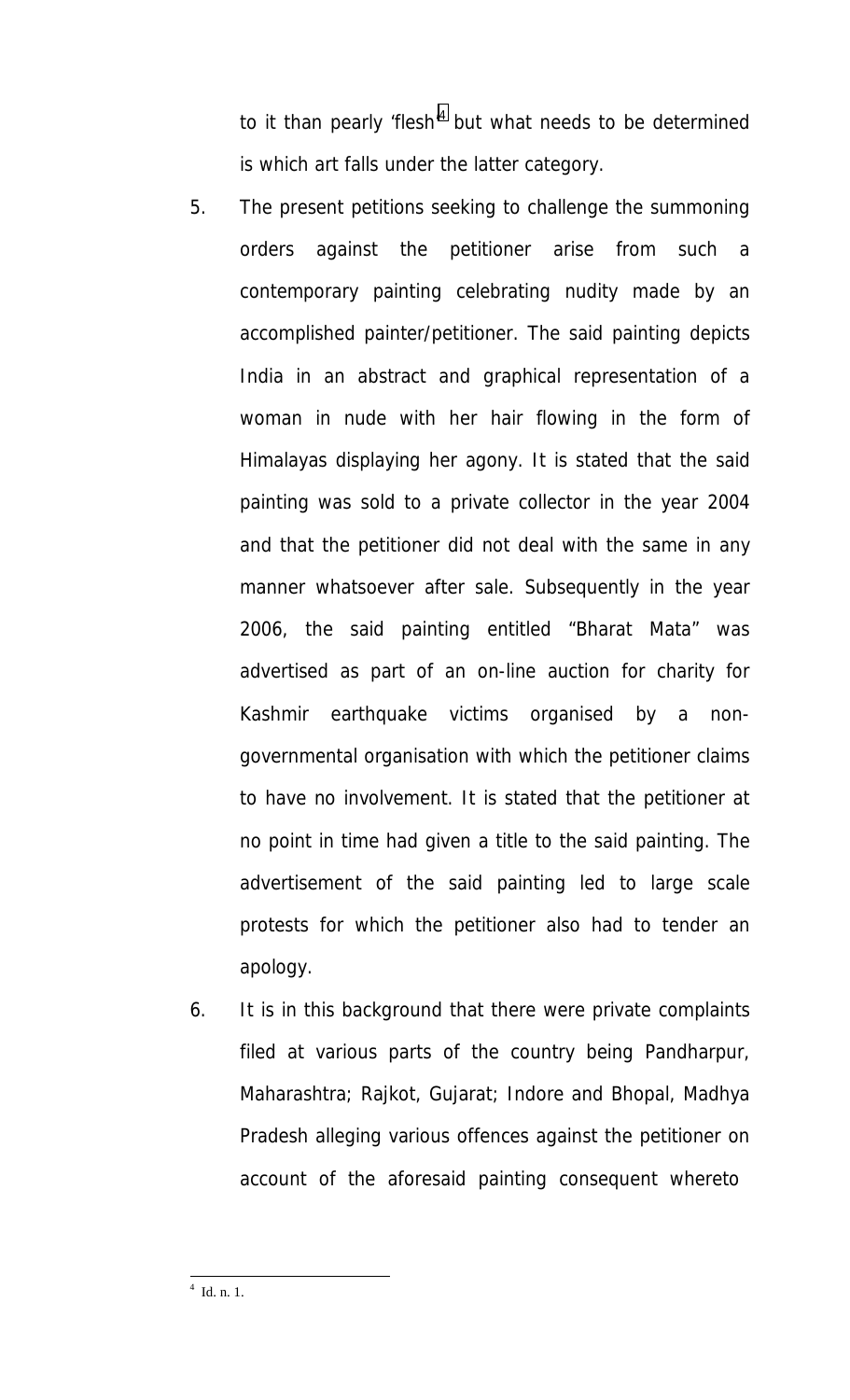summons and warrants of arrest were issued against the petitioner. The petitioner approached the Supreme Court seeking consolidation of the matter. The Supreme Court acceded to the request and in pursuance to the directions passed vide order dated 04-12-2006, the said complaint cases pending consideration were consolidated and transferred to the court of the Ld. ACMM, Delhi by way of transfer petitions filed by the petitioner being T.P. (Cri.) No. 129/2006, T.P. (Cri.) No. 182/2006 and T.P. (Cri.) No. 224/2006. The Ld. ACMM, Delhi issued summons to the petitioner for various offences u/s 292/294/298 of the Indian Penal Code ('IPC' for short) against which the present revision petitions have been filed.

7. Notices were issued by this court and exemption was granted to the petitioner from personal appearance. In view of certain propositions having arisen, this court deemed it appropriate to issue court notice to the Ld. Attorney General in order to depute a law officer for assistance to this court. A perusal of the order sheets shows that none had sought to appear and argue the matter for the respondents in Cri. Rev. P. 114/2007 and Cri. Rev. P. 280/2007, thus this court vide order dated 20- 03-2008 closed the right of the said respondents to advance any further submissions. However, the GPA holder of the respondent in Cri. Rev. P. 280/2007 entered appearance on 31-03-2008 and requested to make further submissions in that behalf which was permitted.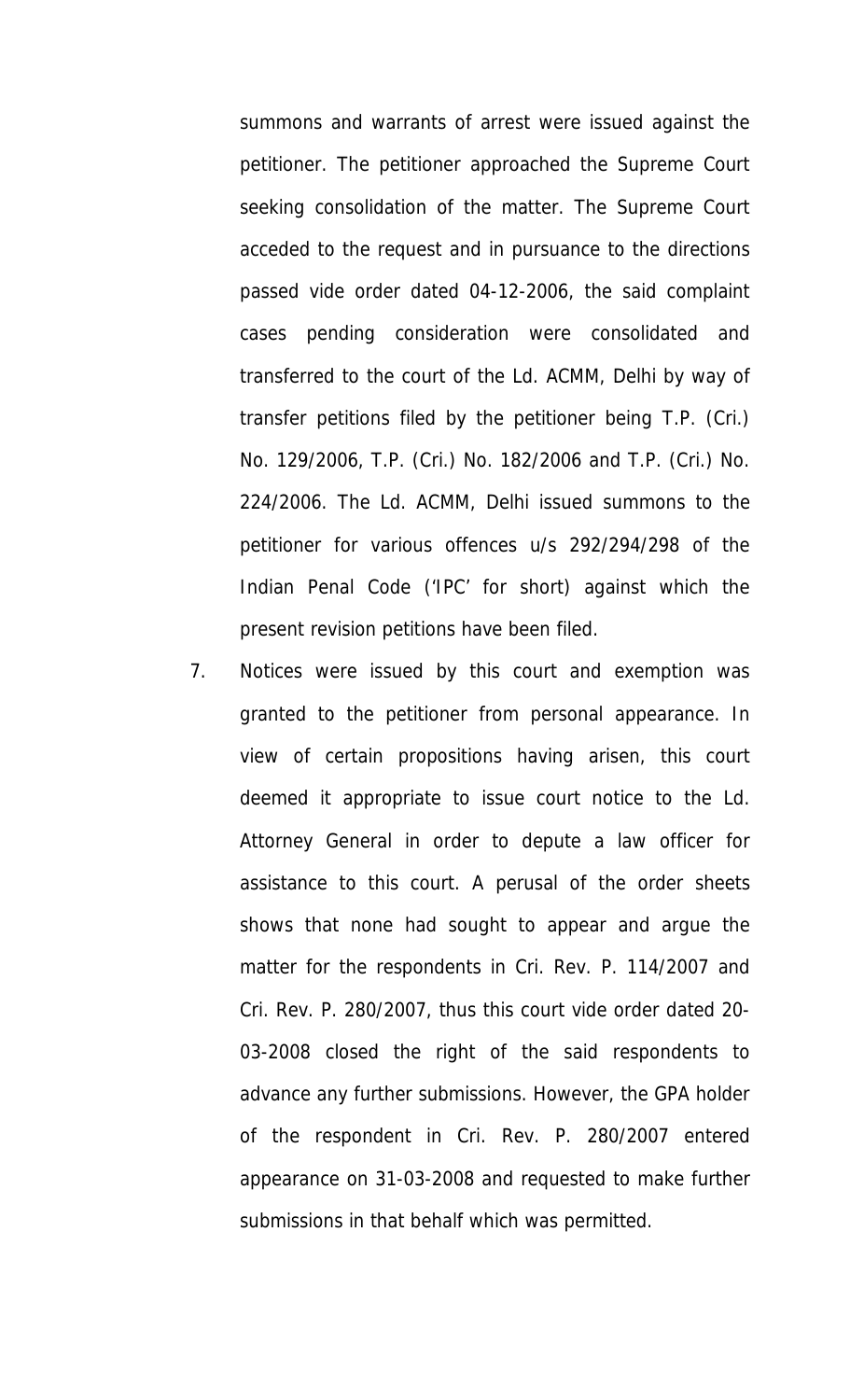- 8. India has embraced different eras and civilizations which have given her a colour of mystery and transformed into her glorious past adapting various cultures and art forms. In the Mughal period too one may see murals and miniatures depicting mating couples. That has been the beauty of our land. Art and authority have never had a difficult relationship until recently. In fact, art and artists used to be patronized by various kings and the elite class. It is very unfortunate that the works of many artists today who have tried to play around with nudity have come under scrutiny and have had to face the music which has definitely made the artists to think twice before exhibiting their work of art. Therefore, looking at a piece of art from the painters' perspective becomes very important especially in the context of nudes. What needs to be seen is that the work is not sensational for the sake of being so and hence needs to be understood before any objections are raised. The courts have been grappling with the problem of balancing the individuals' right to speech and expression and the frontiers of exercising that right. The aim has been to arrive at a decision that would protect the "quality of life" without making "closed mind" a principal feature of an open society or an unwilling recipient of information the arbiter to veto or restrict freedom of speech and expression.
- 9. In order to examine the matter closely it would be pertinent to discuss the broad realms of the law relating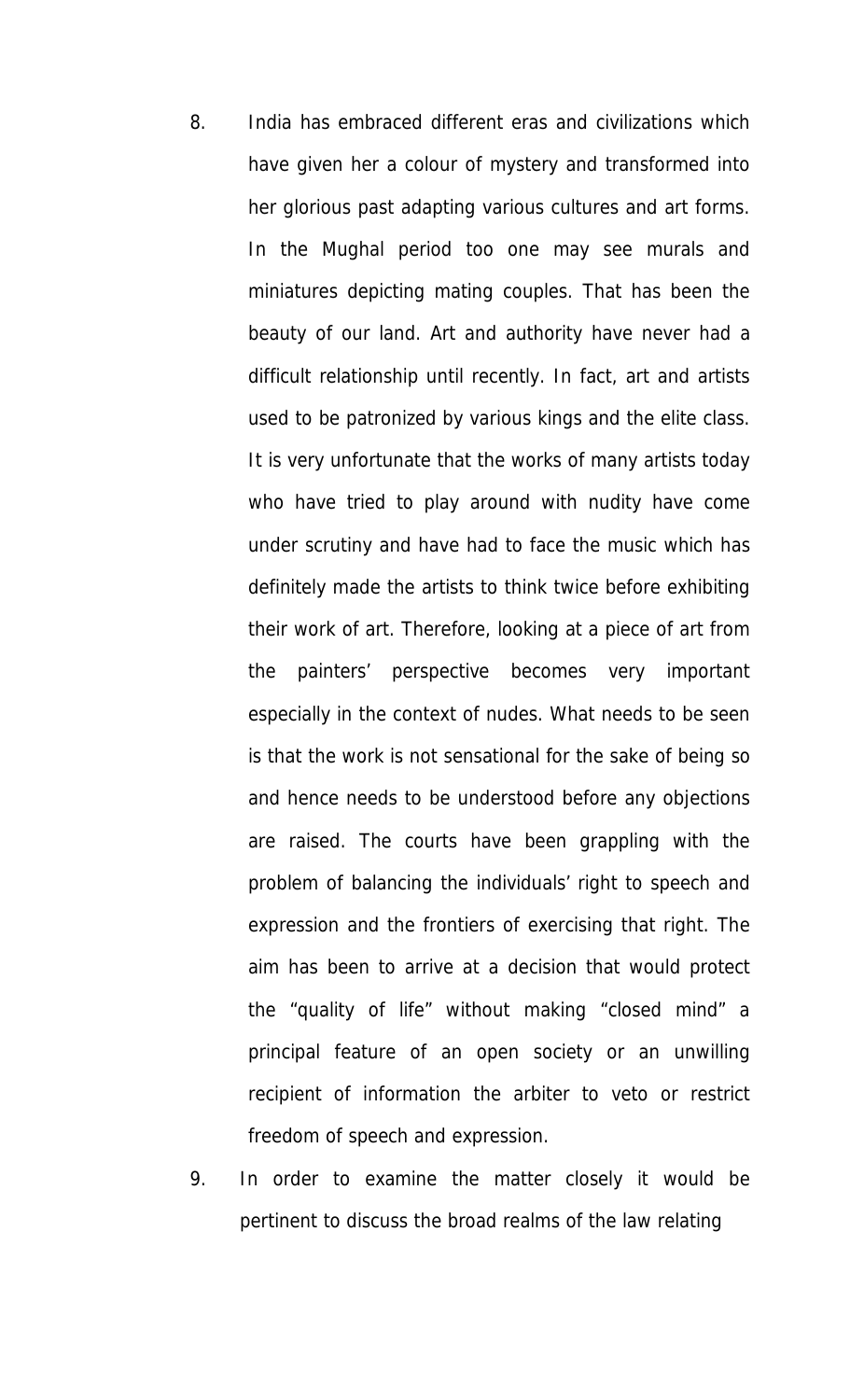to obscenity and the astistic freedom given within the parameters of Article 19 of the Constitution of India (hereinafter referred to as the Constitution). The learned counsel for the petitioner and the Ld. ASG have assisted this court to bring to light this aspect by way of a plethora of precedents (Indian as well as international) where the courts faced with similar situations have discussed and enunciated the law in relation to obscenity. The position in this respect is summarized below:

# **United States of America**

- 10. The courts in United States of America have given primary importance to protect the freedom guaranteed by the First Amendment to the American Constitution wherein an absolute prohibition is imposed on the abridgment of freedom of speech thus casting a heavy burden on anyone transgressing the right to justify the transgression. Since the constitutional provision contained no exceptions, these had to be evolved by judicial decisions.
- 11. It was in the case of *Chaplinsky v. New Hampshire* 315 U.S. 568, wherein the Courts recognized "obscenity" as an exception to an absolute freedom guaranteed by the American Constitution. In Roth v. United States 354 U.S. 476 the Supreme Court directly dealt with the issue of "obscenity" as an exception to freedom of speech and expression. It delved into the constitutionality of 18 U.S.C 1461 that made punishable the mailing of any material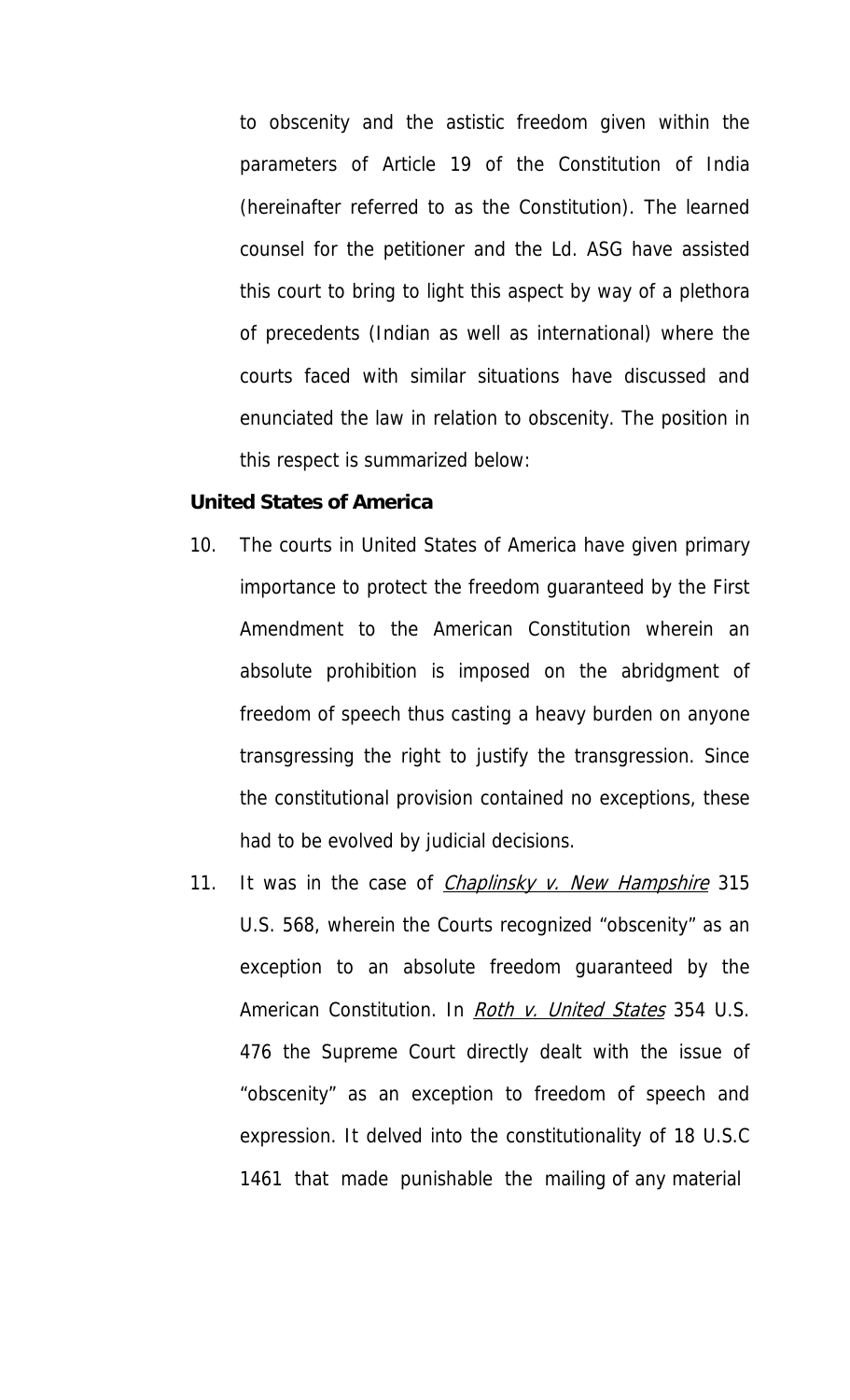which was "obscene, lascivious, lewd or filthy and other publication of an indecent character". While upholding the constitutional validity of the above Code the Court observed that "obscenity is not within the area of constitutionally protected freedom of speech or press either (1) under the First Amendment, as to the Federal Government, or (2) under the Due Process Clause of the Fourteenth Amendment, as to the States". The Court further held that the rejection of "obscenity" was implicit in the First Amendment. Sex and Obscenity were held not to be synonymous with each other. Only those sex-related materials which had the tendency of "exciting lustful thoughts" were held to be obscene. The aspect of obscenity had to be judged from the point of view of an average person by applying contemporary community standards.

12. In this case the Supreme Court also rejected the common law test evolved in England in the case of Regina v. Hicklin 1868. L. R. 3 Q. B. 360 of the material having the tendency to deprave and corrupt the minds of only those persons who are open to such immoral influence, and into whose hands the publication of this sort may fall. The Supreme Court observed as follows:

> "The Hicklin test, judging obscenity by the effect of isolated passages upon the most susceptible persons, might well encompass material legitimately treating with sex, and so it must be rejected as unconstitutionally restrictive of the freedoms of speech and press. On the other hand, the substituted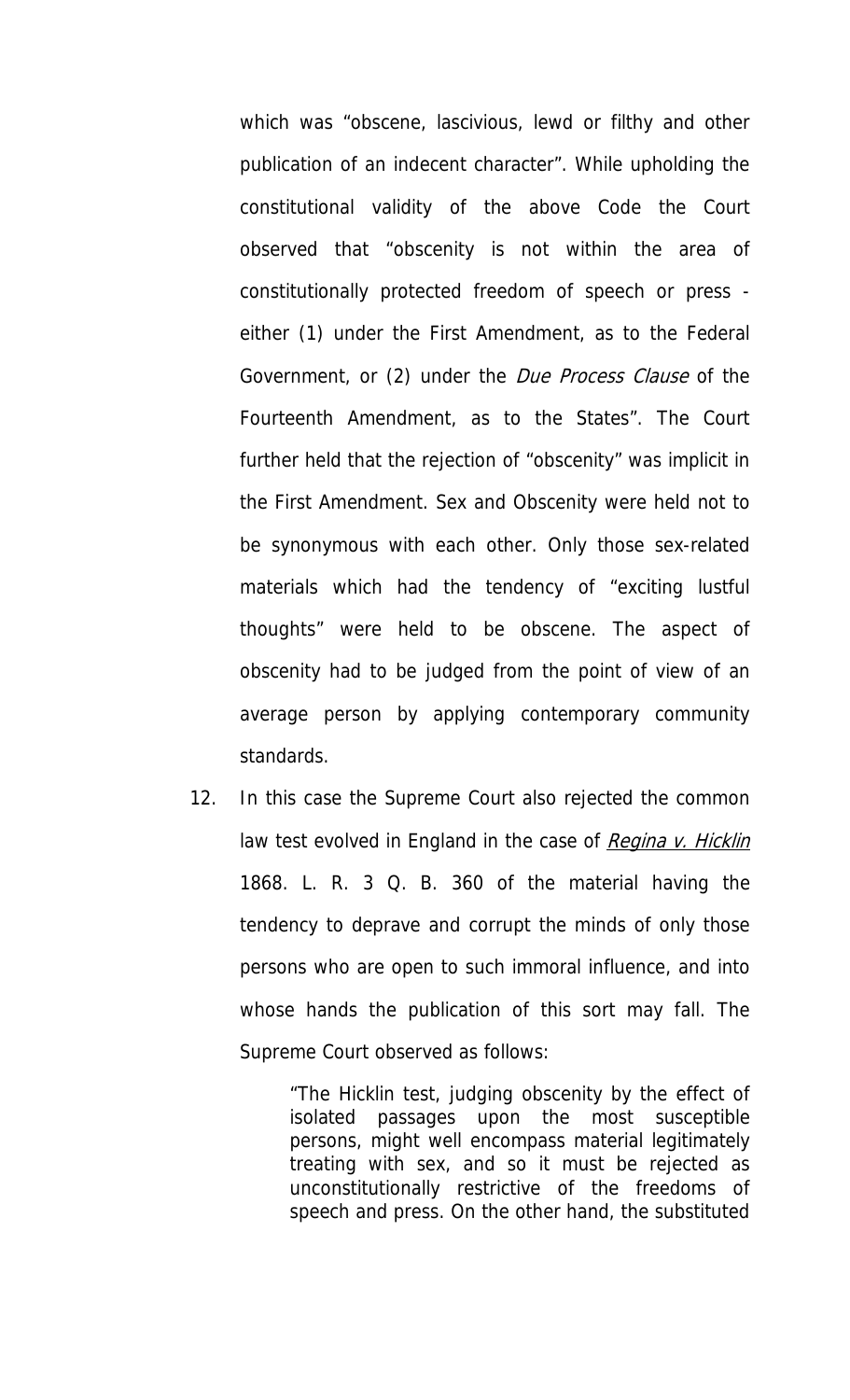standard provides safeguards adequate to withstand the charge of constitutional infirmity."

13. The Supreme Court in the case of *Memoirs v.* Massasuchette 383 U.S. 413 further explained the meaning of the term "obscenity" in the following words:

> "Under this definition, as elaborated in subsequent cases, three elements must coalesce: it must be established that (a) the dominant theme of the material taken as a whole appeals to a prurient interest in sex; (b) the material is patently offensive because it affronts contemporary community standards relating to the description or representation of sexual matters; and (C) the material is utterly without redeeming social value."

- 14. The California Penal Code was approximately based on the above test, under the terms of which an intentional distribution of obscene matter was an offence. In *Miller v.* California 413 U.S. 15, the test of "utterly without redeeming social value" was rejected. This was a case involving an aggressive sales campaign relating to a book containing sexually explicit material which came to be thrusted upon people who had expressed no desire to receive them. It was observed that the court has recognized that the States have a legitimate interest in prohibiting dissemination or exhibition of obscene material when the mode of dissemination carries with it a significant danger of offending the sensibilities of unwilling recipients or of exposure to juveniles.
- 15. In *Stanley v. Georgia* 394 U.S 557, the Supreme Court of United States dealt with another issue related to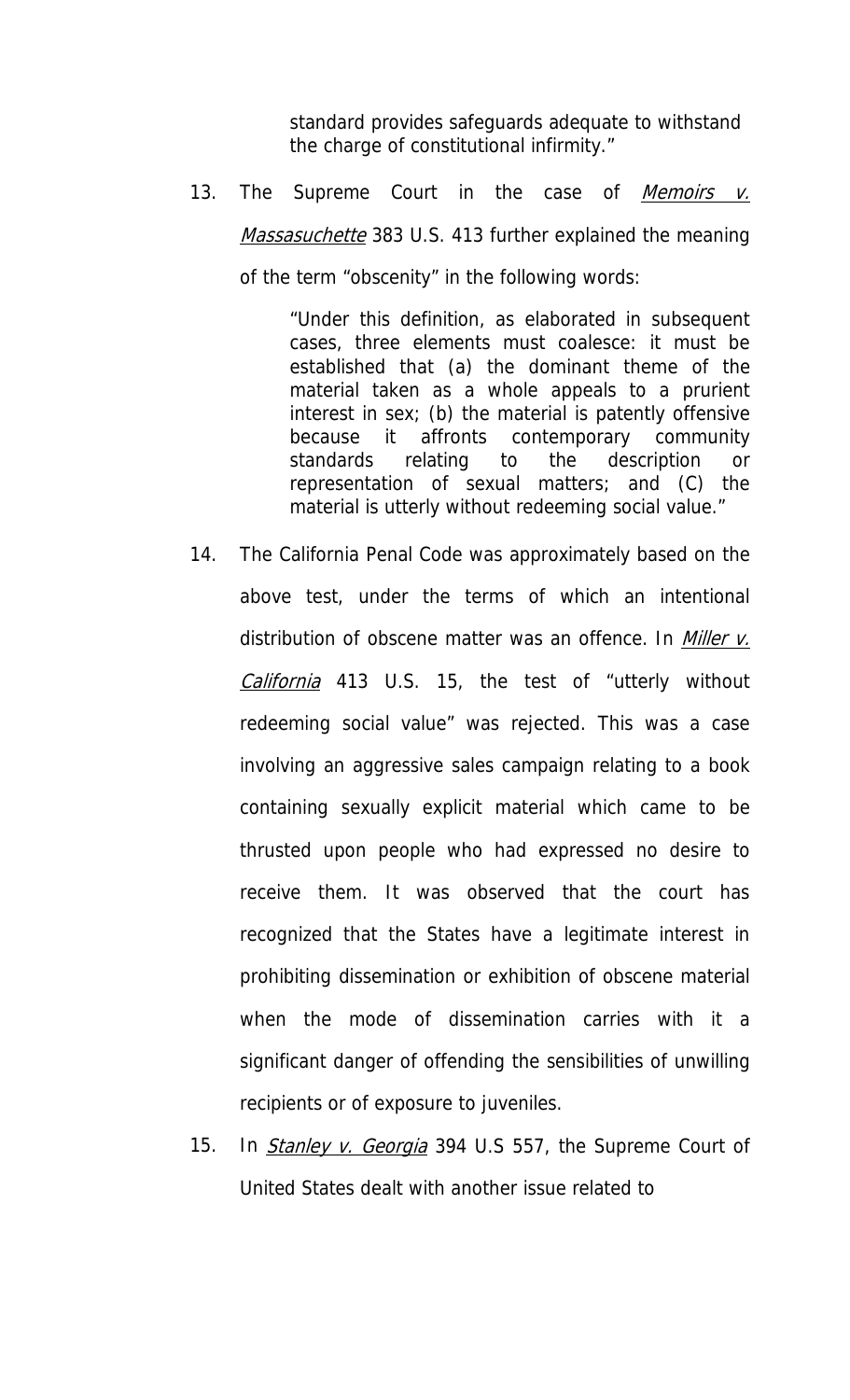"obscenity" which concerned private possession of obscene material by the Appellant which was an offense under the law of Georgia. The Court in this case held that mere possession of the obscene material was not a crime. In doing so, the Court did not hold that obscene material had become a "protected speech", rather, the Court recognized that the freedom of speech goes beyond self-expression and includes the fundamental right to "receive information and ideas regardless of their social worth."

- 16. In Mishkin v. New York 383 U.S 502 the Court removed the test of the average person by saying that if the material is designed for a deviant sexual group, the material can be censored only if it appeals to the prurient interest in sex of the members of that group when taken as a whole.
- 17. The United States of America has recently enacted a statute regulating obscenity on the internet i.e. Communication Decency Act, 1996 (CDA) which prohibits, knowingly sending or displaying of "patently offensive" material depicting or describing sexual or excretory activities or organs, in any manner that is available to a person under 18 years of age using an "interactive computer service". The constitutionality of this statute came to be challenged before the Supreme Court in the case of *Reno v. ACLU*, 117 S. Ct. 2329 (1997) wherein it was argued that the aim of the Government while enacted the said statute was protecting the children from harmful material. The Supreme Court observed that the words of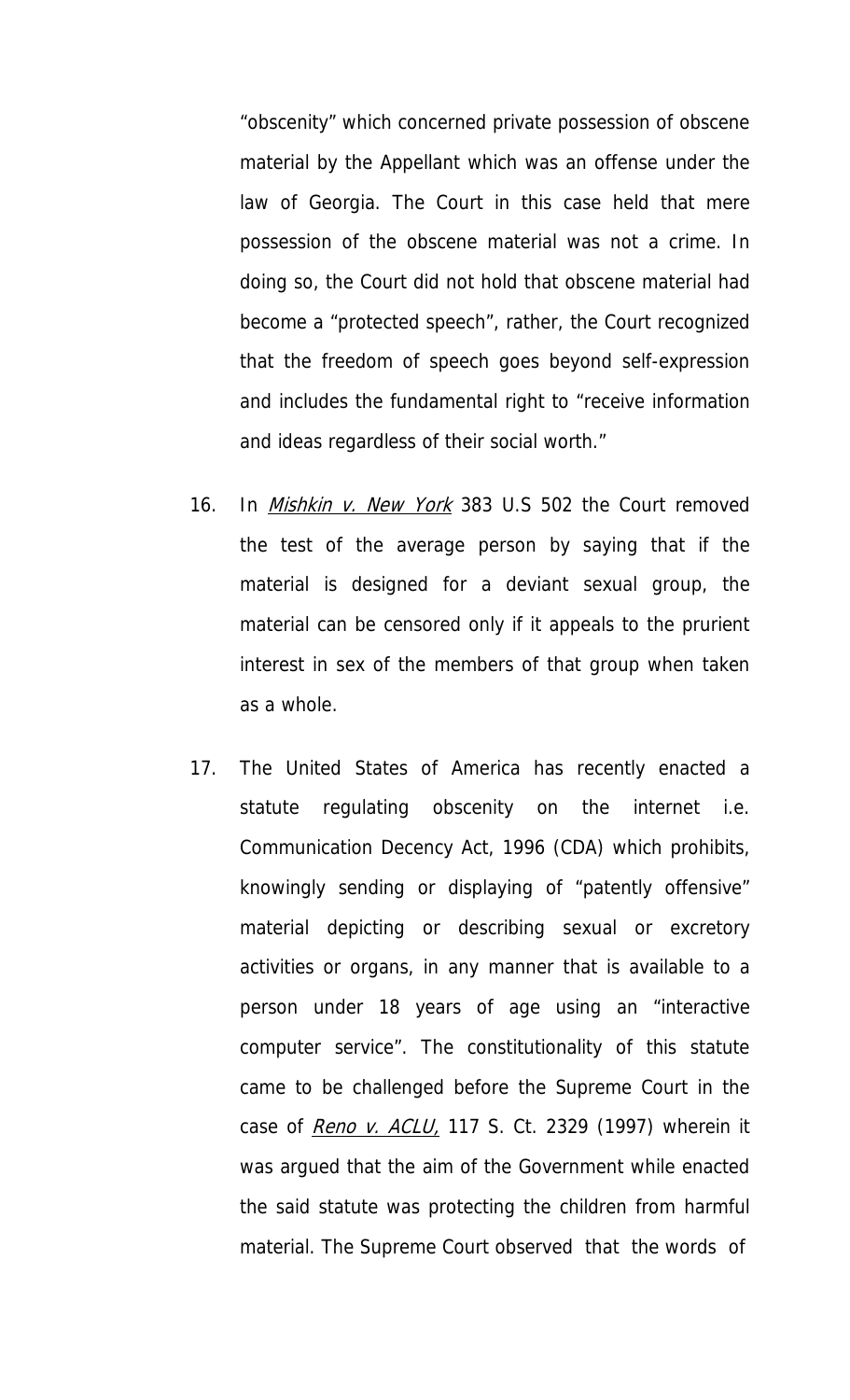the statute were vague and uncertain. It further held that the provisions of CDA lacked the precision that the First Amendment requires when a statute regulates the content of speech. The governments' interest in protecting children from exposure to harmful material was held not to justify "an unnecessarily broad suppression of speech addressed to adults". The court observed that the undefined terms "patently offensive" and "indecent" were wide enough to cover large amounts of non-pornographic material with serious educational value. In relation to the internet the "community standards" criterion was held to mean that any communication available to a nation wide audience will be judged by the standards of the community most likely to be offended by the message, though in the case of New York vs. Ferber 458 U.S 747 child pornography was recognized as an exception to freedom of speech guaranteed under the American Constitution.

#### **Canada**

18. For quite some time, the Canadian courts followed the Hicklin's Test but with the introduction of the statutory provision of section 163(8) in the Criminal Code, the said test was replaced with a series of rules developed by the courts. The Canadian Criminal Code defines obscene material as any publication a dominant characteristic of which is the undue exploitation of sex, or of sex and any one or more of the following subjects, namely, crime,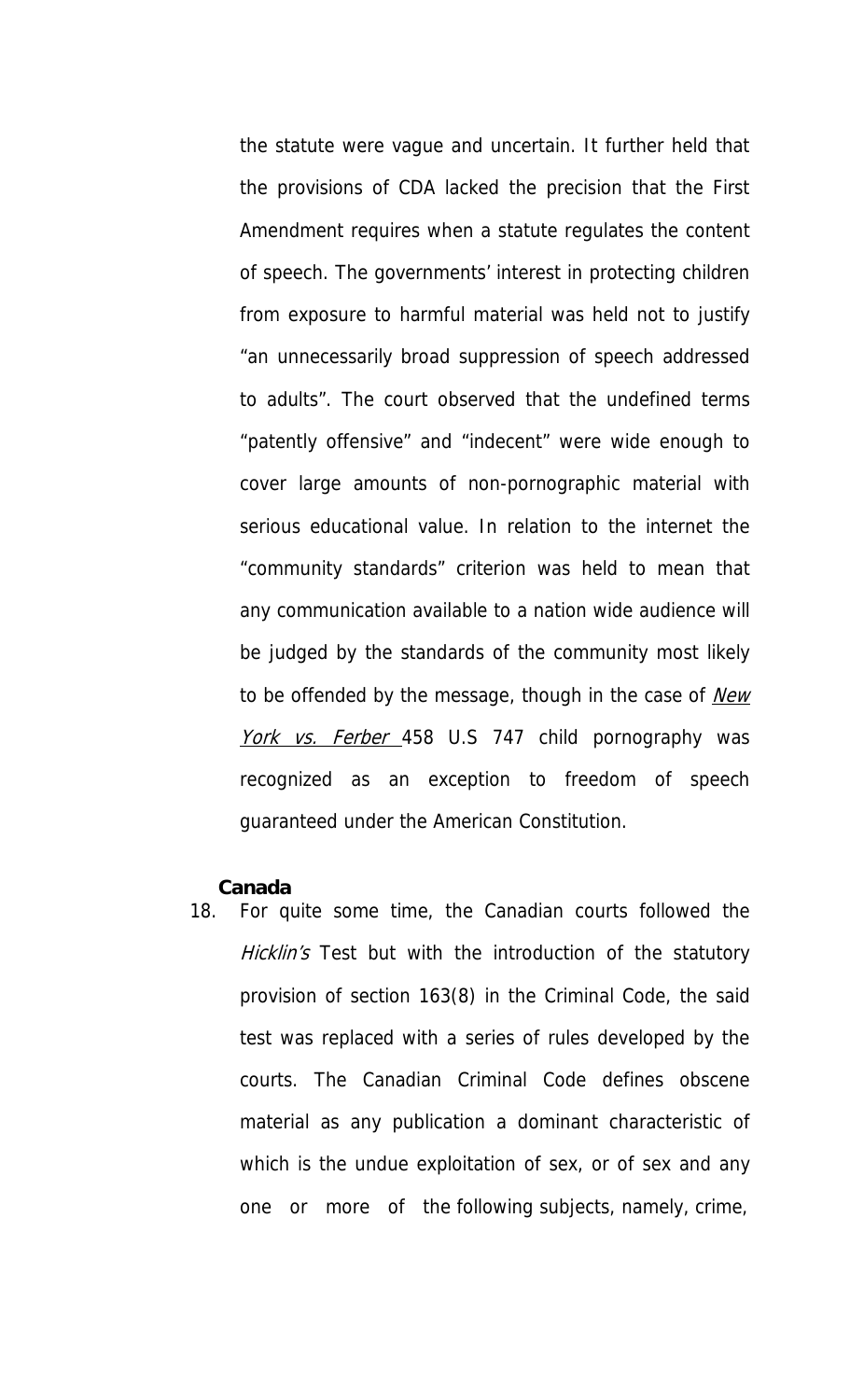horror, cruelty and violence, shall be deemed to be obscene. The first case to consider the said provision was Brodie v. The Queen, [1962] S.C.R. 681. The majority found in that case that D.H.Lawrence's novel, Lady Chatterley's Lover, was not obscene within the meaning of the Code.

19. One of the most progressive and liberal judgments on obscenity was Regina v. Butler (1992) 1 SCP 452 by the Supreme Court of Canada. The Supreme Court of Canada extensively interpreted the meaning of "undue exploitation, holding that the dominant test is a community standard one. The portrayal of sex coupled with violence will almost always constitute the undue exploitation of sex. Explicit sex, which is degrading or dehumanizing may be undue if the risk of harm is substantial. Finally, explicit sex that is not violent and neither degrading nor dehumanizing is generally tolerated in our society and will not qualify as the undue exploitation of sex unless it employs children in its production. In order for the work or material to qualify as 'obscene' the exploitation of sex must only be its dominant characteristic, but such exploitation must be 'undue'. In determining which exploitation of sex will be 'undue', the courts formulated a workable test. The test being the 'community standard of tolerance' test. It was further observed that the State could not restrict expression simply because it was distasteful or did not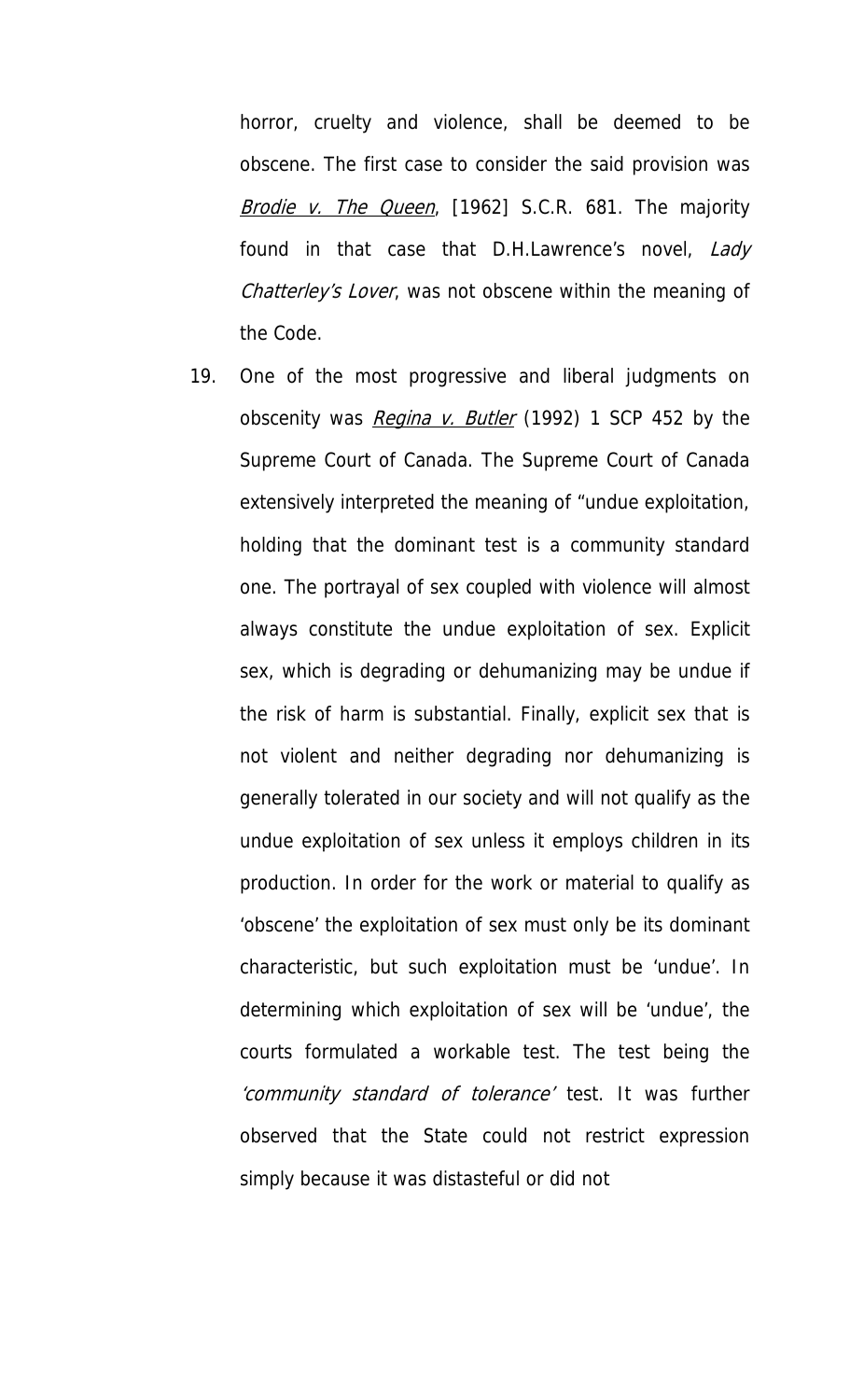accord with dominant conceptions of what was appropriate. In Towne Cinema Theatres Ltd. v. The Queen, [1985] 1 S.C.R. 494 the court elaborated the community standards test and held that it is the standard of tolerance, not taste that is relevant. What matters is not what Canadians think is right for themselves to see (but) what the community would (not) tolerate others being exposed to on the basis of the degree of harm that may flow from such exposure. In *R v. Dominion News & Gifts* 1963. 2 C.C.C. 103., the court stated that the community standard test must necessarily respond to changing mores.

## **Australia**

- 20. There is no express right to free speech in Australia as in the USA. At most, Australia has a limited implied constitutional guarantee of political discussion. The right of free artistic expression in Australia is constrained by defamation law; trade practices laws; the provisions as per the Online Services Act and various State and Territory obscenity laws in particular the state Summary Offences Acts which create offences related to the display of indecent, obscene or offensive material. Definitions of 'obscene' or 'indecent' are often not contained in the legislation and courts rely on traditional legal tests such as the capacity of the material to 'deprave and corrupt' and/or community standards..
- 21. Justice Windeyer settled the test for obscenity in Australia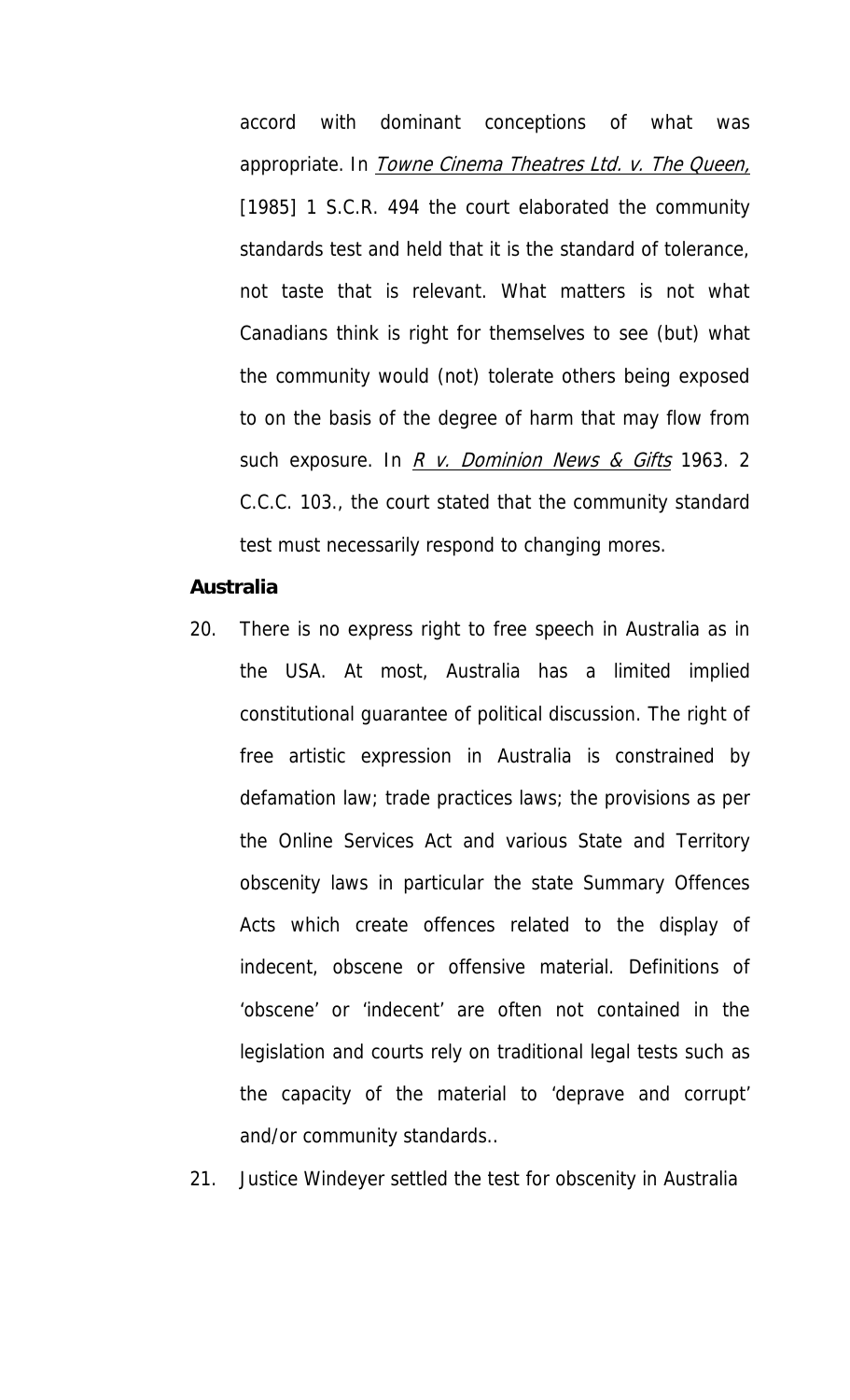## in Crowe v. Graham (1968) 121 CLR 375.

"Does the publication… transgress the generally accepted bounds of decency? ….where "[c]ontemporary standards are those currently accepted by the Australian community..... And community standards are those which ordinary decent-minded people accept."

22. It is well established that this community standards test will be applied to sexual, violent, criminal and certain religious matters. These are the very concepts often explored in art. The courts while answering the question in particular cases relating to visual art and obscenity as to whether the artwork offends contemporary community standards have taken in consideration the following factors into account: the circumstances of the artwork's publication (including any evidence of its limited circulation); the target group of the publication (including whether the target audience was narrowed physically or by appropriate warning signs about the content of the artwork); and whether or not the artwork has artistic merit (taking into account any expert evidence on this point). There is not, however, any absolute or partial defence of artistic merit.

## **United Kingdom**

23. Under the Common Law, obscenity being an indictable offense is punishable with fine and imprisonment at the discretion of the court. The offence of obscenity was established in England three hundred years ago, when Sir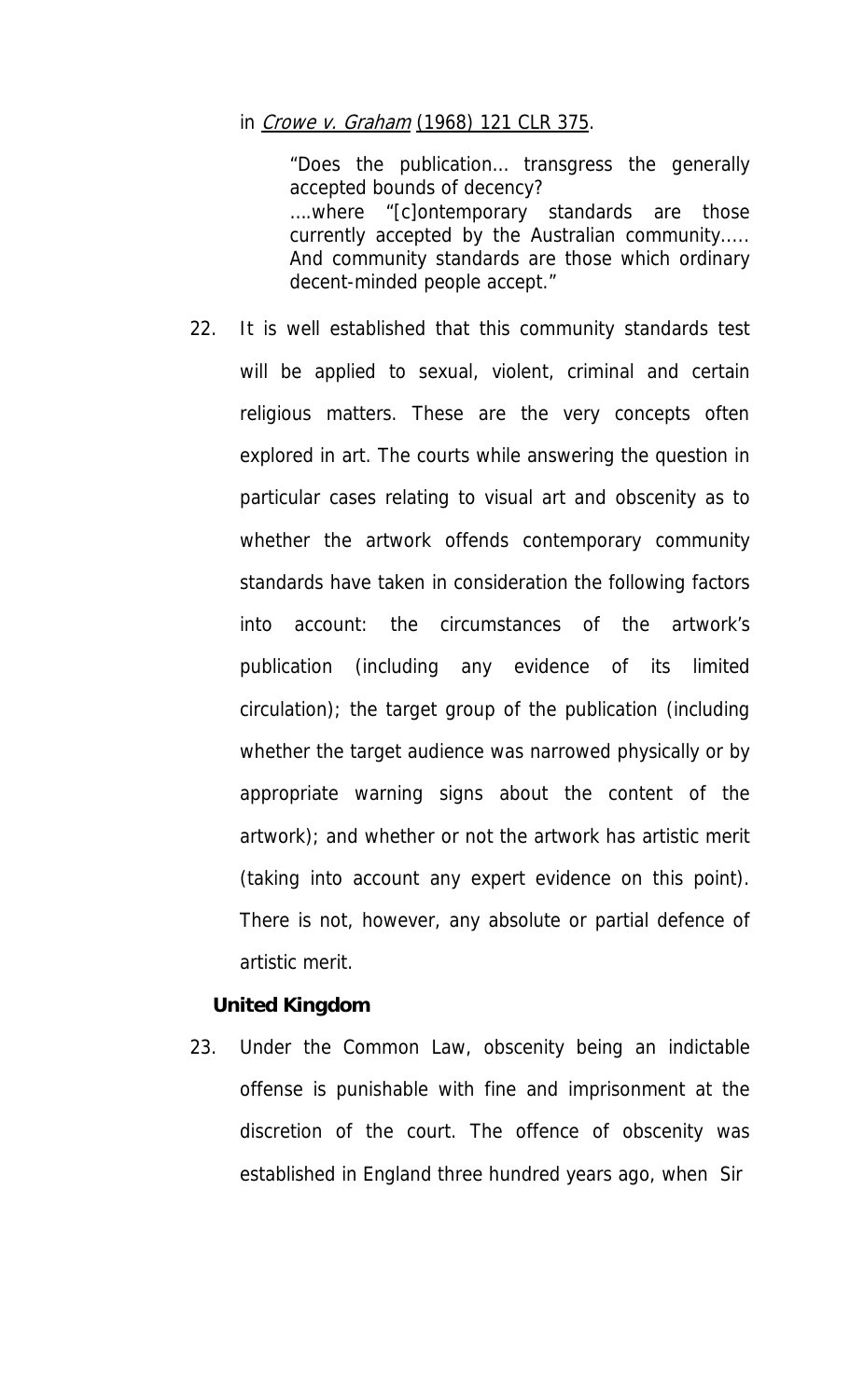Charles Sedley exposed his person to the public gaze on the balcony of a tavern. Obscenity in books, however, was punishable only before the spiritual courts as was held in 1708 in which year *Queen v. Read* 11 Mod 205 Q.B. came to be decided. In 1857, Lord Campbell enacted the first legislative measure against obscene books etc. and his successor in the office of Chief Justice interpreted his statute in Regina v. Hicklin (Supra) where it was held as follows:

"The test of obscenity is whether the tendency of the matter charged as obscenity is to deprave and corrupt those whose minds are open to such immoral influences and into whose hands a publication of this sort may fall."

### (Emphasis Supplied)

- 24. This came to be known as the *Hicklins* test. It set an early precedent for obscenity which was followed by the American courts until the decisions in *Roth's Case* (supra). The Hicklin's rule allowed a publication to be judged for obscenity based on isolated passages of a work considered out of context and judged by their apparent influence on most susceptible readers, such as children or weak-minded adults.
- 25. The general law of obscenity in England is contained in the Obscene Publications Act, 1959. In terms of the said Act publication of obscene article, whether for gain or not and its possession solely, either of the person himself or for gain of another person is an offence. Interestingly, the statute defines "obscenity" as follows: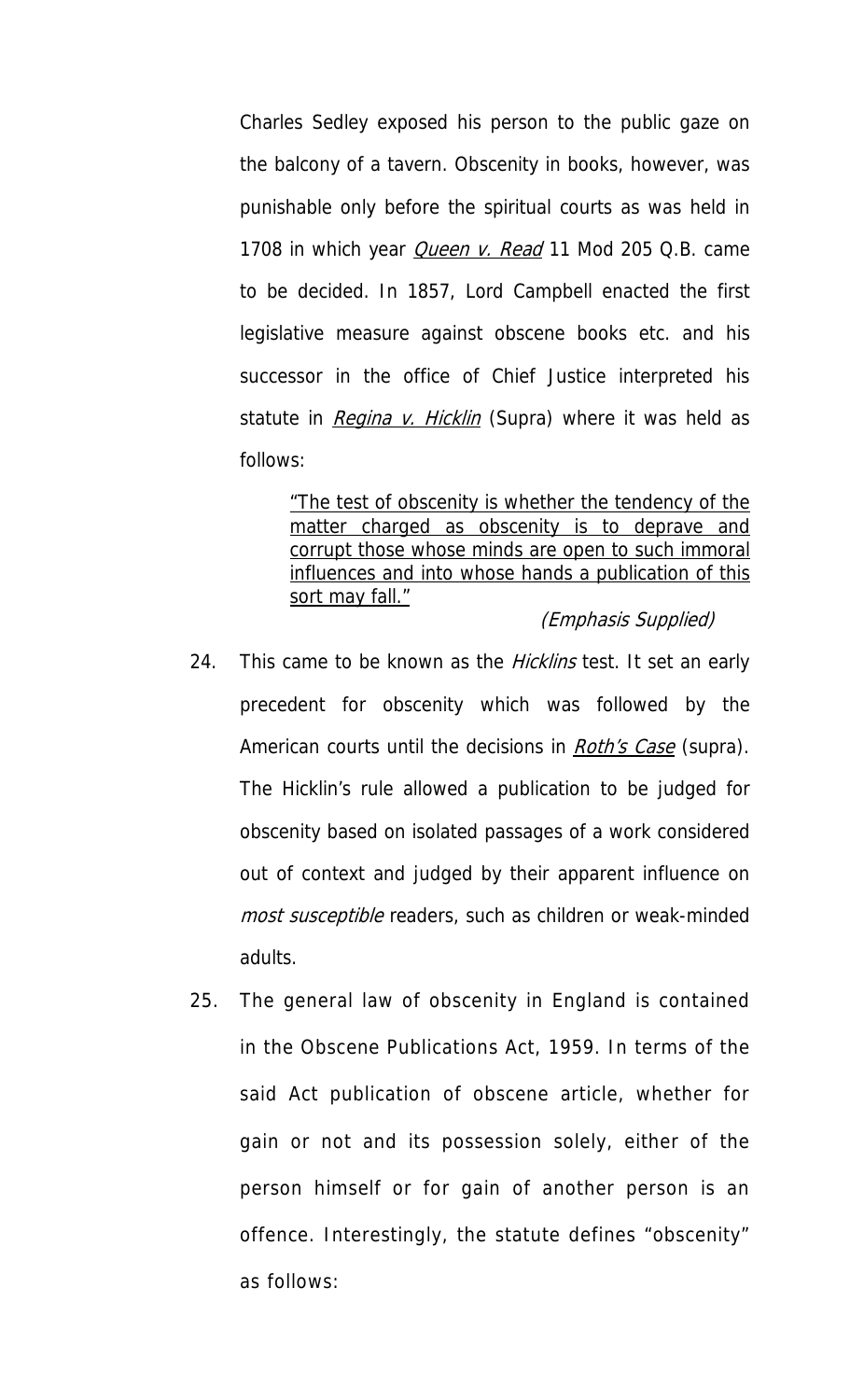"an article shall be deemed to be obscene if its effect or the effect of any one of its items is, if taken as a whole, such as to tend to deprave and corrupt persons who are likely, having regard to all relevant circumstances, to read, see or hear the matter contained or embodied in it."

- 26. A 1994 amendment also brought within the purview of this statute data stored or transmitted electronically.
- 27. In *DPP v Whyte* [1972] AC 849 the respondent booksellers were charged with "having" obscene articles, namely books and magazines for publication for gain. They were acquitted on the basis that their clientele was already depraved and corrupted, but the House of Lords held that even those already depraved and corrupted could be corrupted further. Lord Wilberforce observed as under:

"The Act is not merely concerned with the once for all corruption for the wholly innocent; it equally protects the less innocent from further corruption, the addict from feeding or increasing his addiction. To say this is not to negate the principle of relative obscenity certainly the tendency to deprave and corrupt is not to be estimated in relation to some assumed standard of purity of some reasonable average man. It is the likely reader. And to apply different tests to teenagers, members of men's clubs or men in various occupations or localities would be a matter of common sense."

28. Thus, it is clear that the *Hicklin's* Test has been applied to determine obscenity in England since its evolution. The Courts in the United States of America have given up the Hicklins Test, but the Indian law on obscenity is more or less based on it. In addition to this, law on obscenity in India also panders to the test of 'lascivious and prurient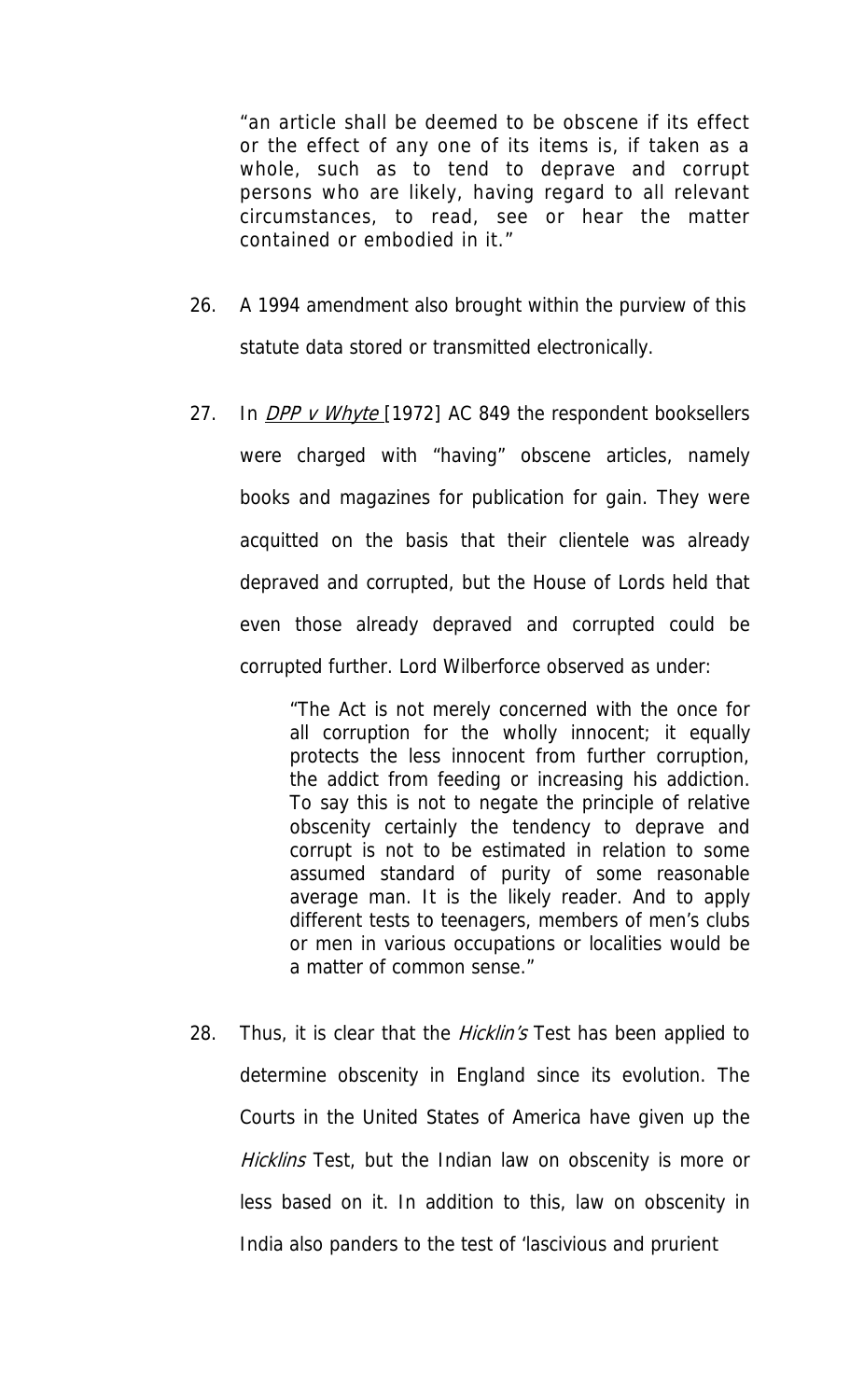interests' as taken from the American law.

# **India**

29. The general law of obscenity in India can be found in Section 292 of the Indian Penal Code, 1860 which reads as under:

> "**S. 292. Sale, etc., of obscene books, etc.-**[(1)] For the purposes of sub-section (2) book, pamphlet paper, writing, drawing, painting, representation, figure or any other object, shall be deemed to be obscene, if it is lascivious or appeals to the prurient interest or if its effect, or (where it comprises two or more distinct items) the effects of any one of its items, is, if taken as a whole, such as to tend to deprave and corrupt persons who are likely , having regard to all relevant circumstances, to read, see or. hear the matter contained or embodied in it.]

> [(2) Whoever- sells, lets to hire, distributes, publicly exhibits or in any manner puts into circulation or for purposes of sale, hire, distribution public exhibition of circulation, makes produces, or has in

> (a) Possession any obscene book, pamphlet, paper, drawing painting, representation or figure or any other obscene objects whatsoever, or

> (b) Imports, exports or conveys any obscene objects for any of the purposes, aforesaid, on knowing or having reason to believe that such objects will be sold let to hire, distributed or publicly exhibited or in any manner put into circulation or

> (c) takes part in or receives profit from any business in the course of which he knows or has reasons to believe that such an object are for any of the purposes aforesaid, made produced, purchased , kept, imported, exported, convey, publicly excited, or in any manner put into circulation, or

> (d) advertises or makes known by any means whatsoever that any person is engaged or is ready to engage in any act which is an offence under this section, or that any such obscene object can be procured from or through any person, or

> (e) Offers or attempts to do any act which is an offence under this section, shall be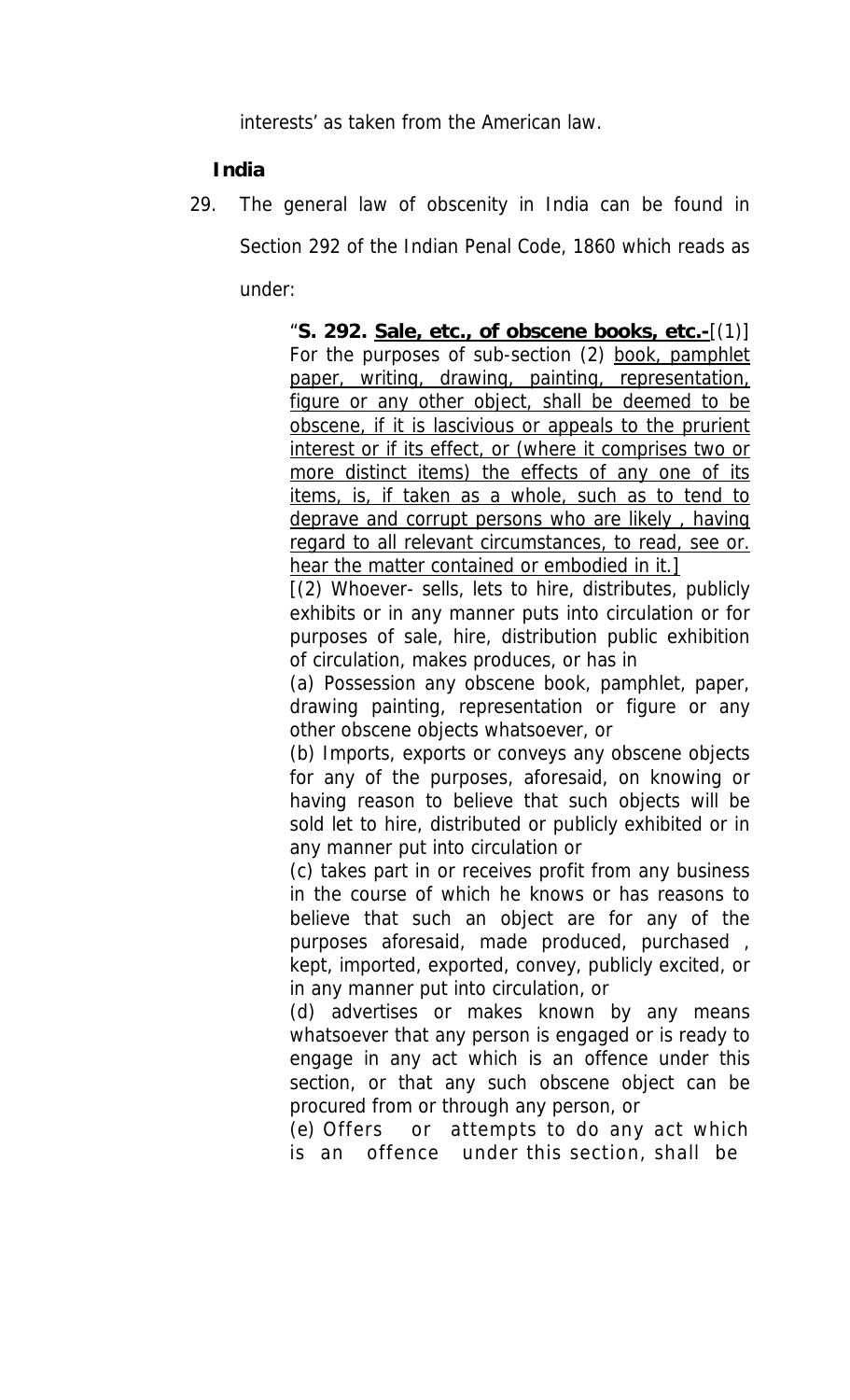punished [on first conviction with imprisonment of either description for a term which may extend to two years, and with fine which may extend to two thousand rupees, and, in the event of a second or subsequent conviction, with imprisonment of either description for a term which may extend to five years, and also with fine which may extend to five thousand rupees.] [Exception-this section does not extend to- (a) any book, pamphlet, paper, writing, drawing, painting, representation of figure-

(i) The publication of which is proved to be justified as being for the public good on the ground that such book, pamphlet, paper, writing, drawing, painting, representation or figure is in the interest of science, literature, art or learning or other objects of general concern, or

(ii) which is kept or used bona fide for religious purpose;

(b) any representation sculptured, engraved, painted or otherwise represented on or in-

(i) any ancient monument within the meaning of the Ancient Monuments and Archaeological Sites and Remains Act,1958(24 of 58), or

(ii) any temple, or any car used for the conveyance of idols, or kept or used for any religious purpose.]]" (Emphasis supplied)

30. Section 292 IPC was enacted by the Obscene Publications Act to give effect to Article I of the International Convention for suppression of or traffic in obscene publications to which India is a signatory. By Act 36 of 1969, section 292 was amended to give more precise meaning to the word 'obscene' as used in the section in addition to creating an exception for publication of matter which is proved to be justified as being for the public good, being in the interest of science, literature, art or learning or other objects of general concern. Prior to its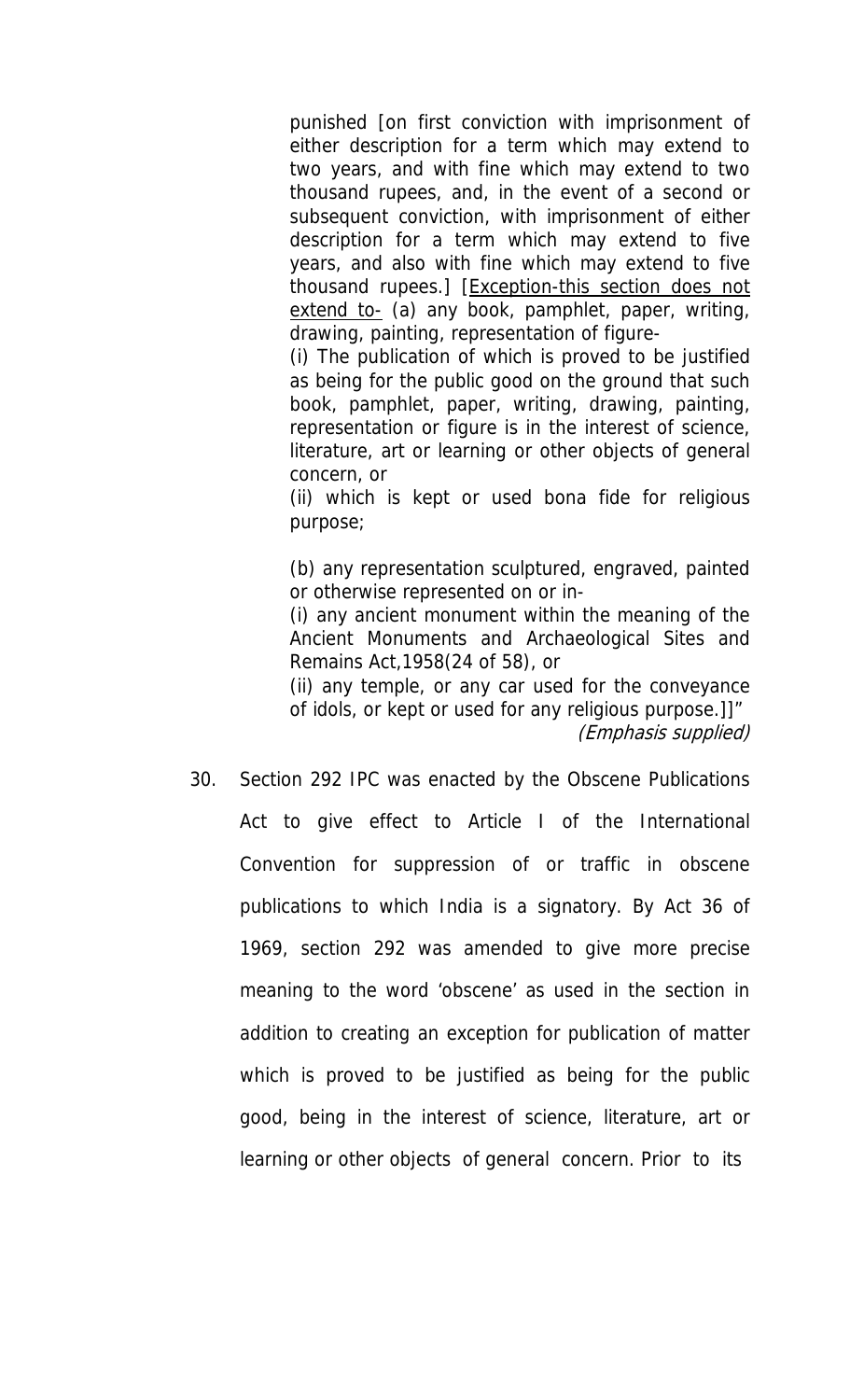amendment, section 292 contained no definition of obscenity. The amendment also literally does not provide for a definition of 'obscenity' inasmuch as it introduces a deeming provision.

- 31. On a bare reading of sub-section (1) of Section 292 it is obvious that a book etc. shall be deemed to be obscene (i) if it is lascivious; (ii) it appeals to the prurient interest, and (iii) it tends to deprave and corrupt persons who are likely to read, see or hear the matter alleged to be obscene. It is only once the impugned matter is found to be obscene that the question of whether the impugned matter falls within any of the exceptions contained in the section would arise.
- 32. Section 67 of the Information Technology Act, 2000 relevant for the subject under discussion reads as follows:

"**67. Publishing of information which is obscene in electronic form.**--Whoever publishes or transmits or causes to be published in the electronic form, any material which is lascivious or appeals to the prurient interest or if its effect is such as to tend to deprave and corrupt persons who are likely, having regard to all relevant circumstances, to read, see or hear the matter contained or embodied in it, shall be punished on first conviction with imprisonment of either description for a term which may extend to five years and with fine which may extend to one lakh rupees and in the event of a second or subsequent conviction with imprisonment of either description for a term which may extend to ten years and also with fine which may extend to two lakh rupees."

33. Thus Section 67 is the first statutory provisions dealing with obscenity on the Internet. It must be noted that the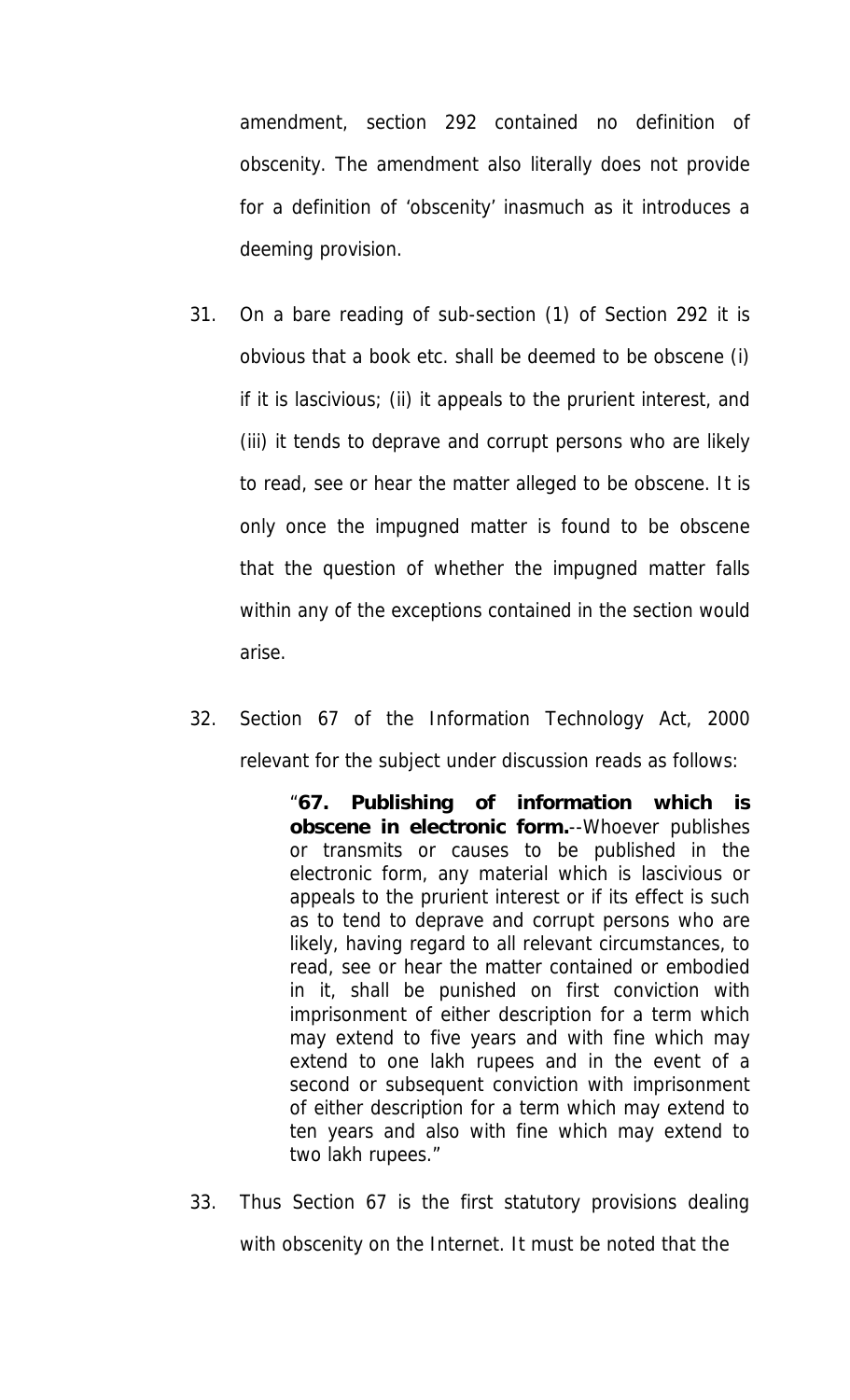both under the Indian Penal Code, 1860 and the Information Technology Act, 2000 the test to determine obscenity is similar. Therefore, it is necessary to understand the broad parameters of the law laid down by the courts in India, in order to determine "obscenity".

- 34. The Indian Penal Code on obscenity has grown out of the English Law and while interpreting the meaning of "obscenity" the Supreme Court in *Ranjit D. Udeshi v. State* of Maharashtra AIR 1965 SC 881 uniformly adopted the test laid down by the English Court in Hicklins Case Supra wherein it was held that the word "obscene" in the section is not limited to writings, pictures etc. intended to arouse sexual desire. At the same time, the mere treating with sex and nudity in art and literature is not per se evidence of obscenity. It was emphasized that the work as a whole must be considered, the obscene matter must be considered by itself and separately to find out whether it is so gross and its obscenity so decided that it is likely to deprave and corrupt those whose minds are open to influences of this sort. Where art and obscenity are mixed, art must so preponderate as to throw the obscenity out into the shadow or the obscenity so trivial and insignificant that it can have no effect and may be overlooked.
- 35. The Courts explained that the Hicklin's test does not emphasize merely on stray words, as the words are "matters charged" and to that extent it must be held to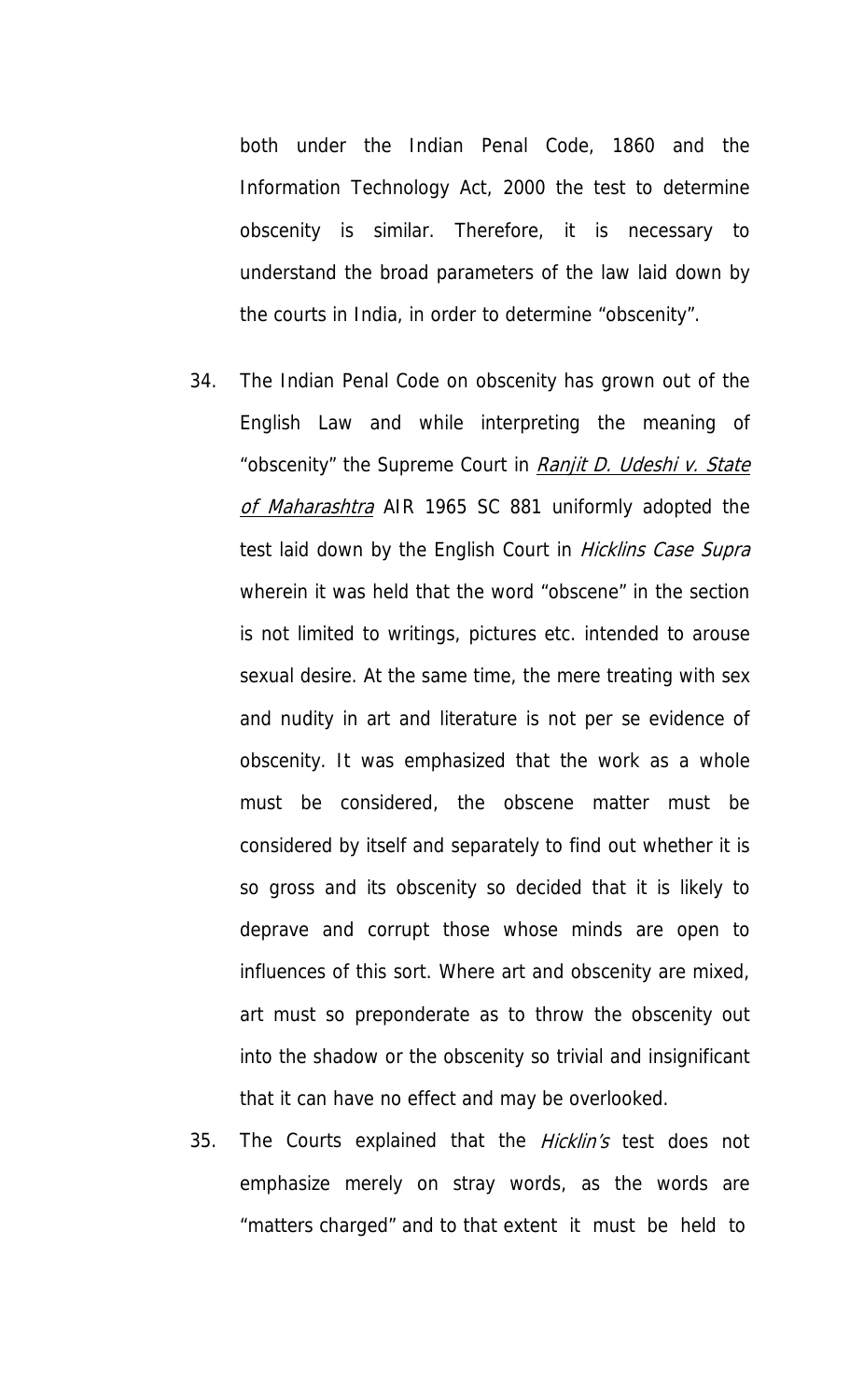secundum subjectum materiam, that is to say, applicable to the matter there considered. Thus, the court must apply itself to consider each work at a time.

- 36. It was further observed that there exists a distinction between "obscenity" and "pornography", while later consists of pictures, writings etc. which are intended to arouse sexual feelings whereas the former consists of writings etc. which though are not intended to arouse sexual feelings but definitely has that tendency.
- 37. In *Shri Chandrakant Kalyandas Kakodkar v. The State of* Maharashtra 1969 (2) SCC 687, which case relates to articles and pictures in the magazine being alleged to be obscene and calculated to corrupt and deprave the minds of the reader, the courts reiterated the ratio as was laid down in Ranjit Udeshi's case (supra) and held that the concept of obscenity would differ from country to country depending on the contemporary standards of the society. But to insist that the standard should always be for the writer to see that the adolescent ought not to be brought into contact with sex or that if they read any references to sex in what is written whether that is the dominant theme or not, they would be affected, would be to require authors to write books only for the adolescent and not for the adults. It was held that with the standards of contemporary society in India fast changing, the adults and adolescents have available to them a large number of pieces of literature which have a content of sex, love and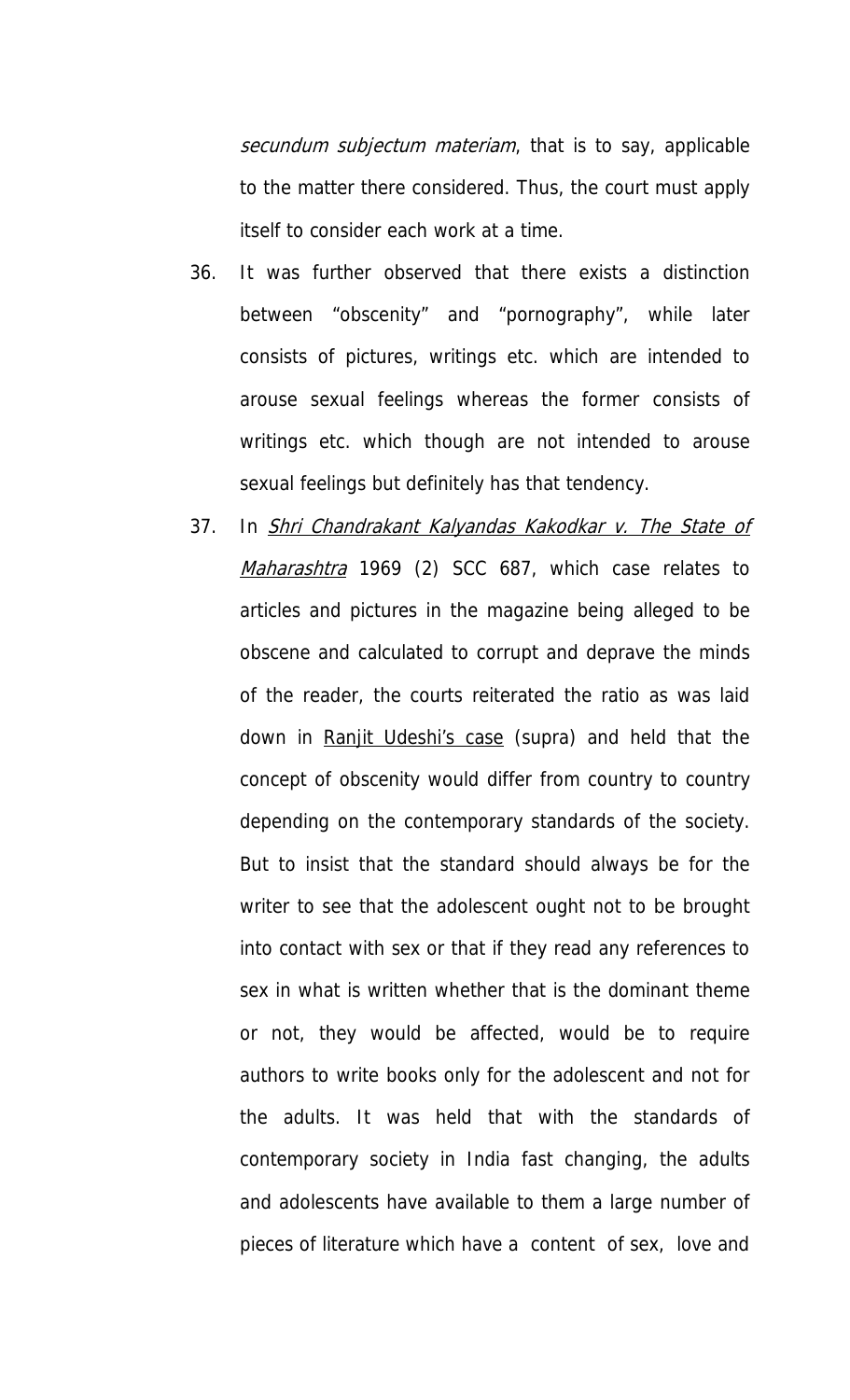romance and if a reference to sex by itself is considered obscene, no books could be sold except those which are purely religious. Thus, what one has to see is whether a class, not an isolated case, into whose hands the book, article or story falls suffer in their moral outlook or become depraved by reading it or might have impure and lecherous thought aroused in their minds.

38. The Supreme Court of India in the K.A. Abbas v. UOI (1970) 2 SCC 780 has called the test laid down in Mishkin's case (supra) as "selective-audience obscenity test" and observed as follows:

> "49. Our standards must be so framed that we are not reduced to a level where the protection of the least capable and the most depraved amongst us determines what the morally healthy cannot view or read……. The requirements of art and literature include within themselves a comprehensive view of social life and not only in its ideal form and the line is to be drawn where the average moral man begins to feel embarrassed or disgusted at a naked portrayal of life without the redeeming touch of art or genius or social value. If the depraved begins to see in these things more than what an average person would, in much the same way, as it is wrongly said, a Frenchman sees a woman's legs in everything, it cannot be helped. In our scheme of things ideas having redeeming social or artistic value must also have importance and protection for their growth."

(Emphasis supplied)

39. In Samaresh Bose v. Amal Mitra (1985) 4 SCC 289 the courts while distinguishing between vulgarity and obscenity held that "vulgarity" may arouse a feeling of revulsion, disgust and even boredom but unlike "pornography" or "obscenity" do not have the tendency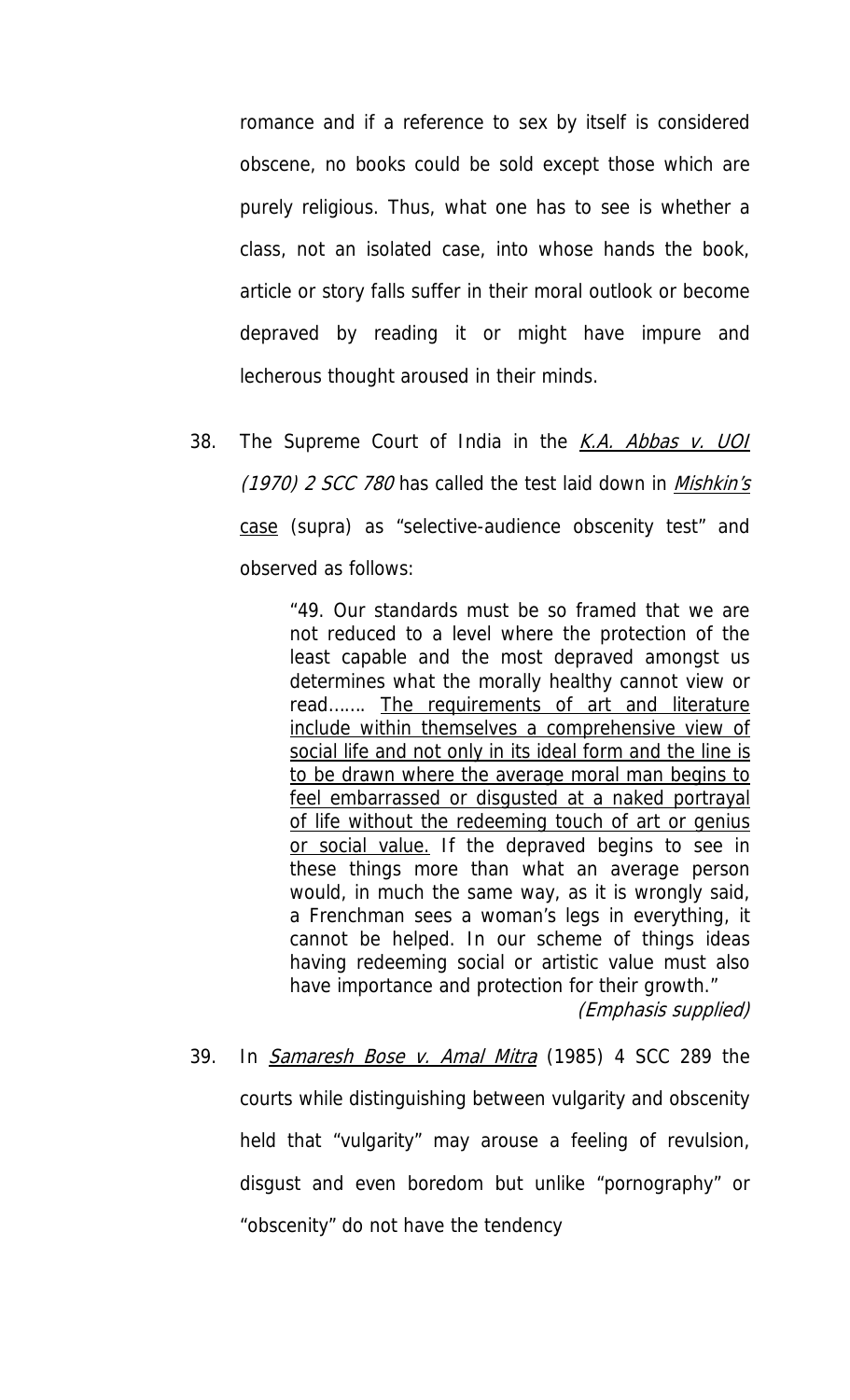to corrupt or deprave the minds of a person. In addition to the above, the court observed that for the purposes of judging obscenity, firstly the judge must place himself in the position of the author in order to appreciate what the author really wishes to convey, and thereafter he must place himself in the position of the reader of every age group in whose hands the book is likely to fall and then arrive at a dispassionate conclusion.

40. The court in Sada Nand &. Ors. v. State (Delhi Administration) ILR (1986) II Delhi 81 laid down the test to the affect that the pictures of a nude/semi-nude woman cannot per se be called obscene unless the same are suggestive of deprave mind and are designed to excite sexual passion in the persons who are likely to look at them or see them. This will depend on the particular posture and the background in which a nude semi-nude woman is shown. While applying this test in the instant case, the court held that the nude pictures cannot be termed as obscene i.e. which will have a tendency to deprave and corrupt the minds of people in whose hands the magazine in question is likely to fall. However, a look at the impugned pictures was held to show beyond a shadow of doubt that they can hardly be said to have any aesthetic or artistic touch, rather they seem to have been taken with the sole purpose of attracting readers who may have a prurient mind. The women in nude had been just made to lie on a grassy plot or sit on some stool etc. and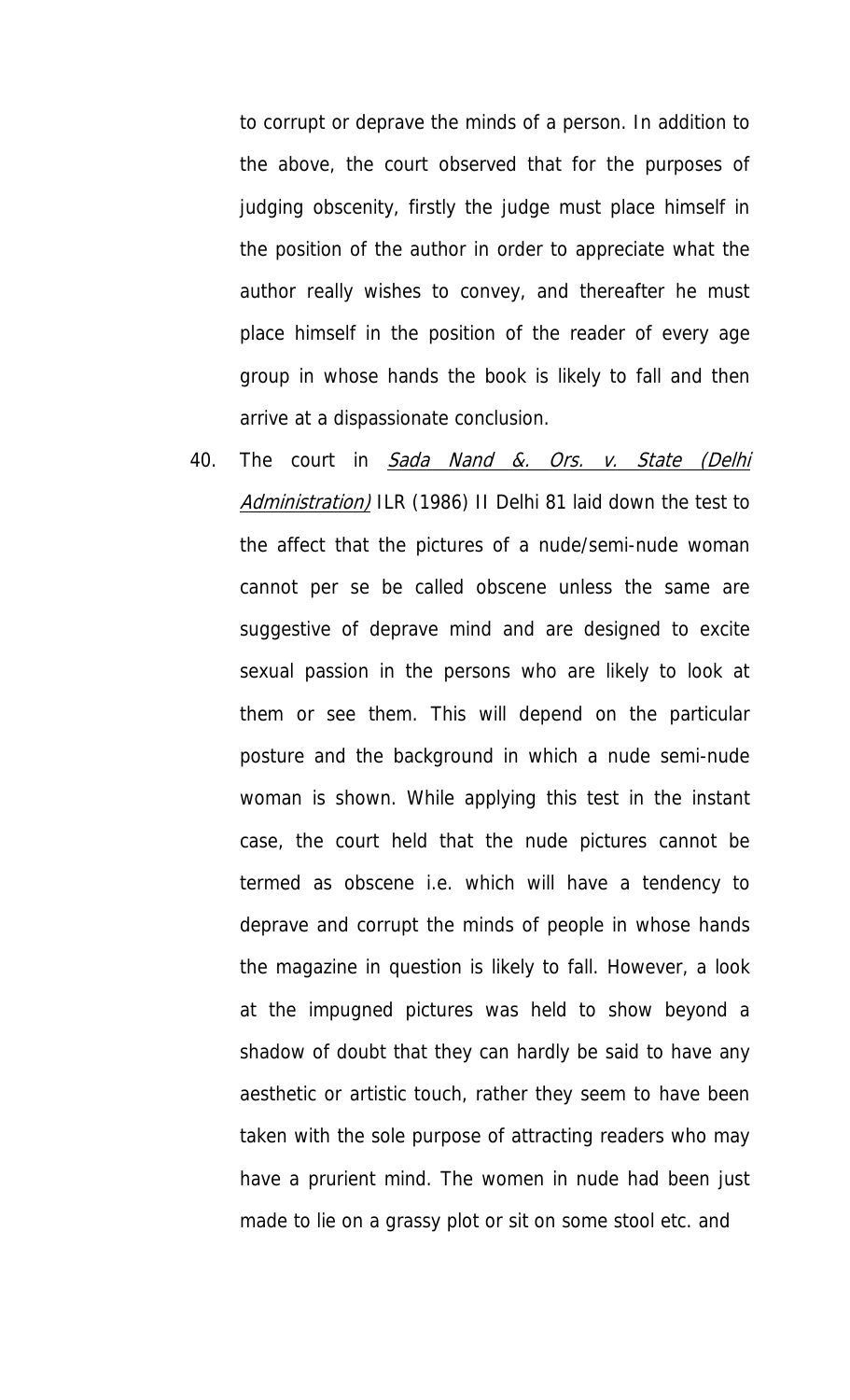pose for a photograph in the nude. So they may well be said to be vulgar and indecent but all the same it may be difficult to term them obscene within the meaning of Section 292 IPC.

41. The findings of the court in Bobby Art International & Ors. v. Om Pal Singh Hoon & Ors. (1996) 4 SCC 1, which may be relevant for the present matter, have been reproduced below:

> "First, the scene where she is humiliated, stripped naked, paraded, made to draw water from the well, within the circle of a hundred men. The exposure of her breasts and genitalia to those men is intended by those who strip her to demean her. The effect of so doing upon her could hardly been better conveyed than by explicitly showing the scene. The object of doing so was not to titillate the cinema-goer's lust but to arouse in him sympathy for the victim and disgust for the perpetrators. The revulsion that Tribunal referred to was not at Phoolan Devi's nudity but at the sadism and heartlessness of those who had stripped her naked to rob her of every shred of dignity. Nakedness does not always arouse the baser instinct. The reference by the Tribunal to the film 'Schindler's List' was apt. There is a scene in it of rows of naked men and women, shown frontally, being led into the gas chambers of a Nazi concentration camp. Not only are they about to die but they have been stripped in their last moments of the basic dignity of human beings. Tears are a likely reaction; pity, horror and a fellow feeling of shame are certain, except in the pervert who might be aroused. We do not censor to protect the pervert or to assuage the susceptibilities of the over-sensitive. 'Bandit Queen' tells, a powerful, human story and to that story the scene of Phoolan Devi's enforced naked parade is central. It helps to explain why Phoolan Devi became what she did: rage and vendetta against the society that had heaped indignities upon her.

> > (Emphasis supplied)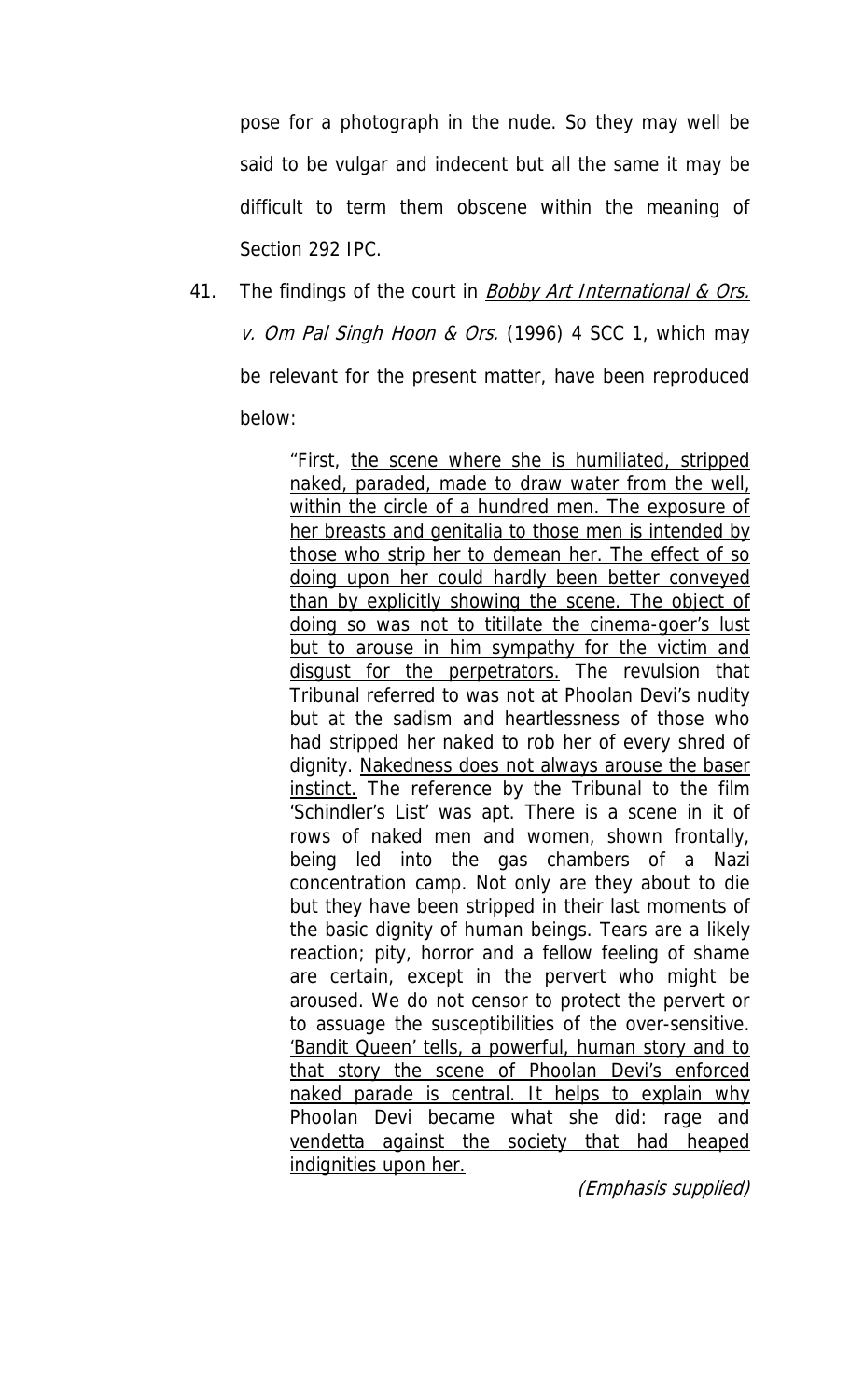- 42. In the case of *Ajay Goswami v. Union of India* (2007)1 SCC 143 the Supreme Court, while recognizing the right of adult entertainment, reviewed the position of law on obscenity and summarized the various tests laid down of obscenity.
- 43. Recently, in *Vinay Mohan v. Delhi Administration* 2008 II AD (Delhi) 315, Pradeep Nandrajog J. while dismissing the petition against framing of charge held that it is a recognised principle of law that concept of obscenity is moulded to a great extent by the social outlook of people and hence in relation to nude/semi-nude pictures of a woman it would depend on a particular posture, pose, the surrounding circumstances and background in which woman is shown.

## Artistic Freedom and Obscenity

- 44. There is a sharp distinction between Constitution of United States of America and India. In the former, freedom of speech guaranteed is absolute and in the later the Constitutional itself provides for certain exceptions. The duty cast upon the courts in India is to ensure that the State does not impose any unreasonable restriction.
- 45. The Constitution of India, by virtue of Article 19 (1) (a), guarantees to its citizen the freedom of speech and expression. India is also a party to the International Covenant on Civil and Political Rights and therefore bound to respect the right to freedom of expression guaranteed by Article 19 thereof, which states: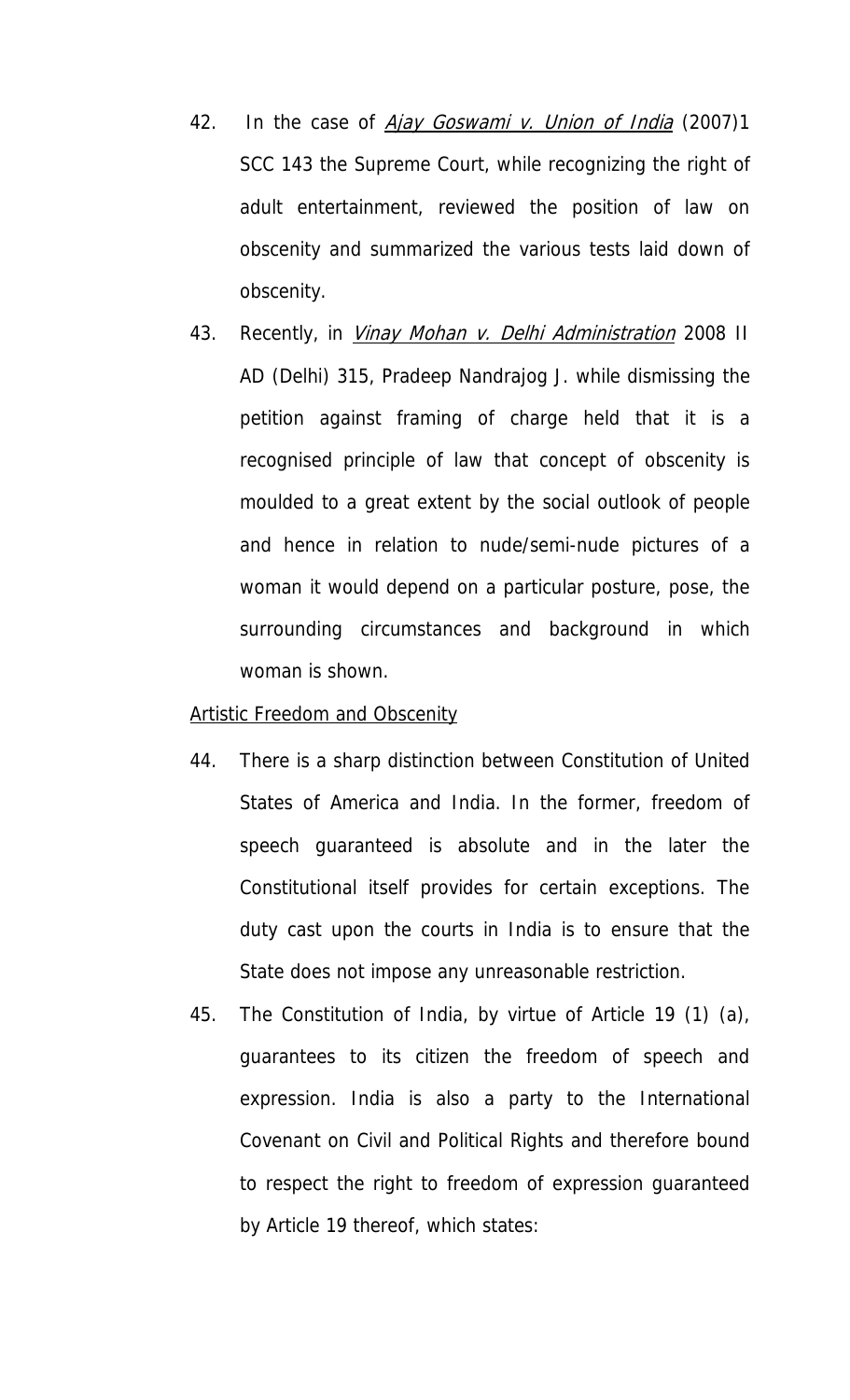a. Everyone shall have the right to hold opinions without interference.

b. Everyone shall have the right to freedom of expression; this right shall include freedom to seek, receive and impart information and ideas of all kinds regardless of frontiers, either orally, in writing or in print, in form of art, or through any other media of his choice.

46. Nevertheless, there is an inseparable connection between freedom of speech and the stability of the society. This freedom is subject to sub- clause (2) of Article 19, which allows the State to impose restriction on the exercise of this freedom in the interest of public decency and morality. The relevant portion of the same has been reproduced below:

> "**Article 19**(1) (a): All citizens shall have a right to freedom of speech and expression.

…(2) Nothing in sub-clause (a) of clause (1) shall affect the operation of any existing law, or prevent the State from making any law, insofar as such law imposes reasonable restrictions on the exercise of the right conferred by the said sub-clause in the interests of  $4$ [the sovereignty and integrity of India,] the security of the State, friendly relations with foreign States, public order, decency or morality or in relation to contempt of court, defamation or incitement to an offence.]"

47. A bare reading of the above shows that obscenity which is offensive to public decency and morality is outside the purview of the protection of free speech and expression, because the Article dealing with the right itself excludes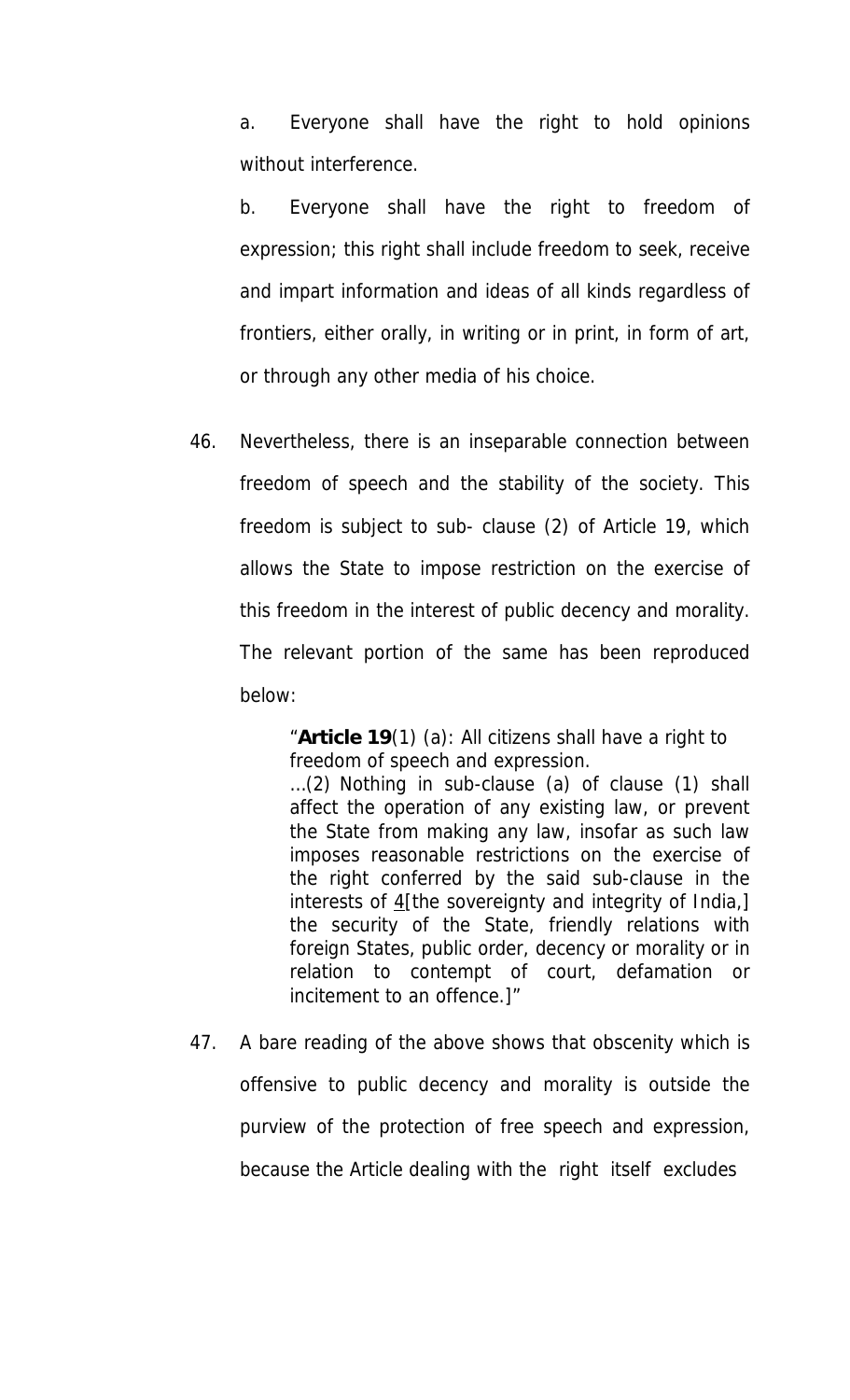it. Thus, any interpretation of 'obscenity' in the context of criminal offences must be in consonance with the constitutional guarantee of freedom of expression which freedom is not confined to the expression of ideas that are conventional or shared by the majority. Rather, it is most often ideas which question or challenge prevailing standards observed by the majority that face the greatest threat and require the greatest protection as was so observed in Ranjit Udesh 's case (supra).

48. The Supreme Court in Gajanan Visheshwar Birjur v. Union of India (1994) 5 SCC 50, while dealing with an order of confiscation of books containing Marxist literature, referred to the supremacy of the fundamental right of freedom of speech and expression, and observed as under:

> "Before parting with this case, we must express our unhappiness with attempts at thought control in a democratic society like ours. Human history is witness to the fact that all evolution and all progress is because of power of thought and that every attempt at thought control is doomed to failure. An idea can never be killed. Suppression, can never be a successful permanent policy. Any surface serenity it creates is a false one. It will erupt one day. Our constitution permits a free trade, if we can use the expression, in ideas, and ideologies. It guarantees freedom of thought and expression - the only limitation being a law in terms of Clause (2) of Article 19 of the Constitution. Thought control is alien to our constitutional scheme. To the same effect are the observations of Robert Jackson, J. in American Communications Association, v. Douds 339 US 382, 442-43 (1950): 94 L Ed 925 with reference to he US Constitution: 'Thought control is a copyright of totalitarianism, and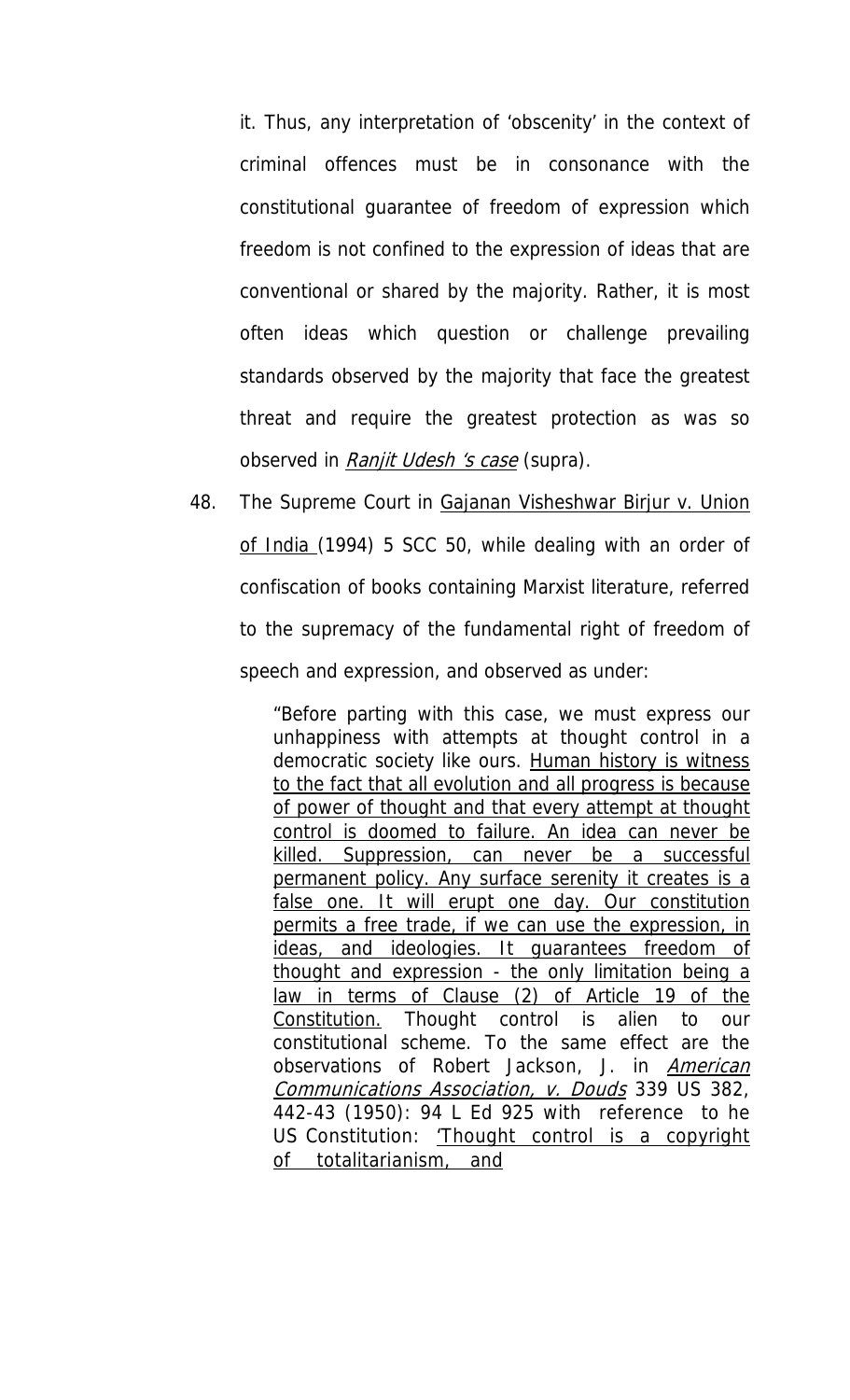we have no claim to it. It is not the function of our Government to keep the citizen from falling into error; it is, the function of the citizen to keep the Government from falling into error. We could justify any censorship only when the censors are better shielded against error than the censored'."

(Emphasis supplied)

49. As was also pointed out by Mr. Justice Holmes in Abramson v. United States 250 u.s. 616:

> "The ultimate good desired is better reached by free trade in ideas-the best test of truth is the power of the thought to get itself accepted in the competition of the market."

50. Krishna lyer, J., speaking for the Court in Raj Kapoor v. State AIR 1980 SC 258, dealing with a pro bono publico prosecution against the producer, actors and others connected with a film called "Satyam, Shivam, Sundaram" on the ground of prurience, moral depravity and shocking erosion of public decency held that the censor certificate is a relevant material, important in its impact, though not infallible in its verdict and observed as under:

> "...Art, morals and law's manacles on aesthetics are a sensitive subject where jurisprudence meets other social sciences and never goes alone to bark and bite because State-made strait-jacket is an inhibitive prescription for a free country unless enlightened society actively participates in the administration of justice to aesthetics.

> …..The world's greatest paintings, sculptures, songs and dances, India's lustrous heritage, the Konarks and Khajurahos, lofty epics, luscious in patches, may be asphyxiated by law, if prudes and prigs and State moralists prescribe paradigms and prescribe heterodoxies."

51. In *T. Kannan v. Liberty Creations Ltd.* (2007) the Madras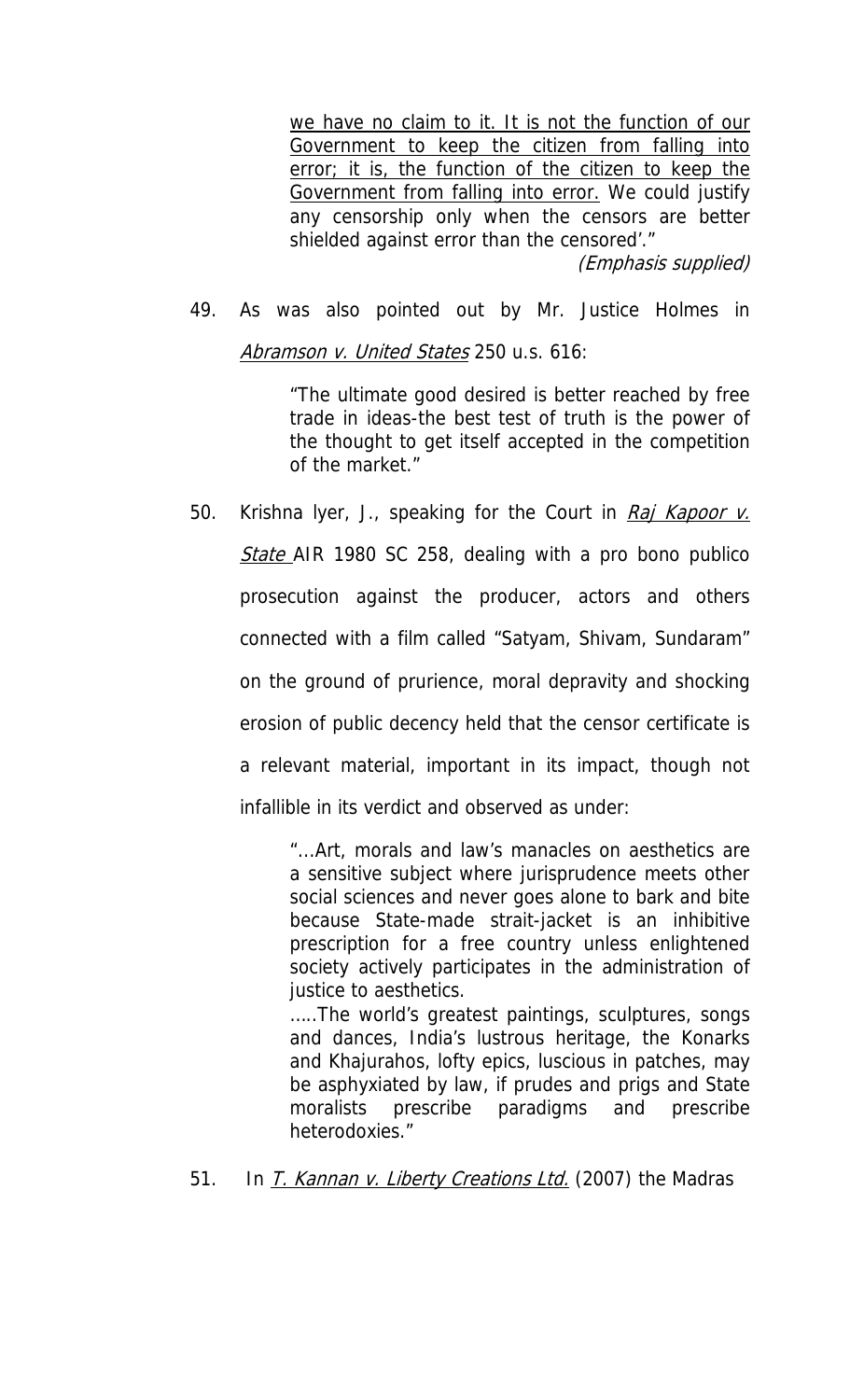High Court has said that there should be a substantial allowance for freedom thus leaving a vast area for creative art to interpret life and society with some of its foibles along with what is good. Art and literature include within themselves, a comprehensive view of social life and not only in its ideal form.

52. In *S. Rangarajan's case* (supra), the Apex court dealt with the aspect of censorship and held that freedom of expression cannot be held to ransom, by an intolerant group of people. The fundamental freedom under Article 19(1) (a) can be reasonably restricted only for the purposes mentioned in Articles 19(2) and the restriction must be justified. It was observed as under:

> "The standard to be applied by the Board or courts for judging the film should be that of an ordinary man of common sense and prudence and not that of an out of the ordinary or hypersensitive man. We, however, wish to add a word more. The censors Board should exercise considerable circumspection on movies affecting the morality or decency of our people and cultural heritage of the country. The moral values in particular, should not be allowed to be sacrificed in the guise of social change or cultural assimilation. Our country has had the distinction of giving birth to a galaxy of great sages and thinkers. The great thinkers and sages through their life and conduct provided principles for people to follow the path of right conduct. There have been continuous efforts at rediscovery and reiteration of those principles. …Besides, we have the concept of "Dharam" (righteousness in every respect) a unique contribution of Indian civilization to humanity of the world. These are the bedrock of our civilization 3 and should not be allowed to be shaken by unethical standards. We do not, however, mean that the Censors should have an orthodox or conservative outlook.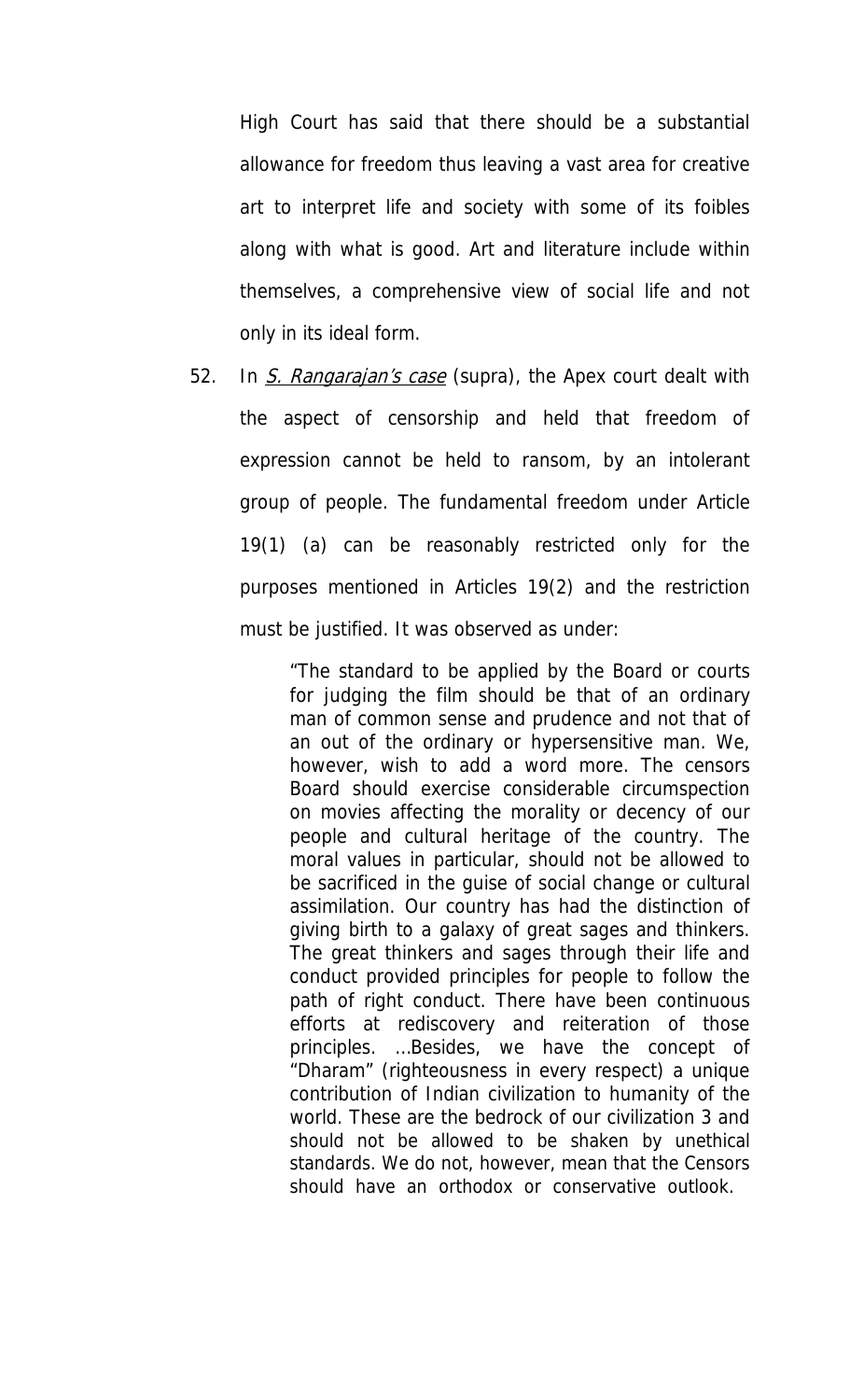Far from it, they must be responsive to social change and they must go with the current climate."

53. In Sakkal Papers (P) Ltd. v. Union of India AIR 1962 SC

305, Mudholkar, J. said:

"This Court must be ever vigilent in guarding perhaps the most precious of all the freedoms guaranteed by our Constitution, The resson for this is obvious. The freedom of speech and expression of opinion is of paramount importance under a democratic Constitution which envisages changes in the composition of legislatures and governments and must be preserved."

(Emphasis supplied)

54. The Apex court in Ranjit Udeshi's case (supra) while answering the question in affirmative as to whether the test as laid down of obscenity squares with the freedom of speech and expression guaranteed under our Constitution, or it needs to be modified and, if so, in what respects, pointed out as under:

> "...The laying down of the true test is not rendered any easier because art has such varied facets and such individualistic appeals that in the same object the insensitive sees only obscenity because his attention is arrested, not by the general or artistic appeal or message which he cannot comprehend, but by what he can see, and the intellectual sees beauty and art but nothing gross.

> …The test which we evolve must obviously be of general character but it must admit of a just application from case to case by indicating a line of demarcation not necessarily sharp but sufficiently distinct to distinguish between that which is obscene and that which is not."

> "…A balance should be maintained between freedom of speech and expression and public decency and morality but when the latter is substantially transgressed the former must give way."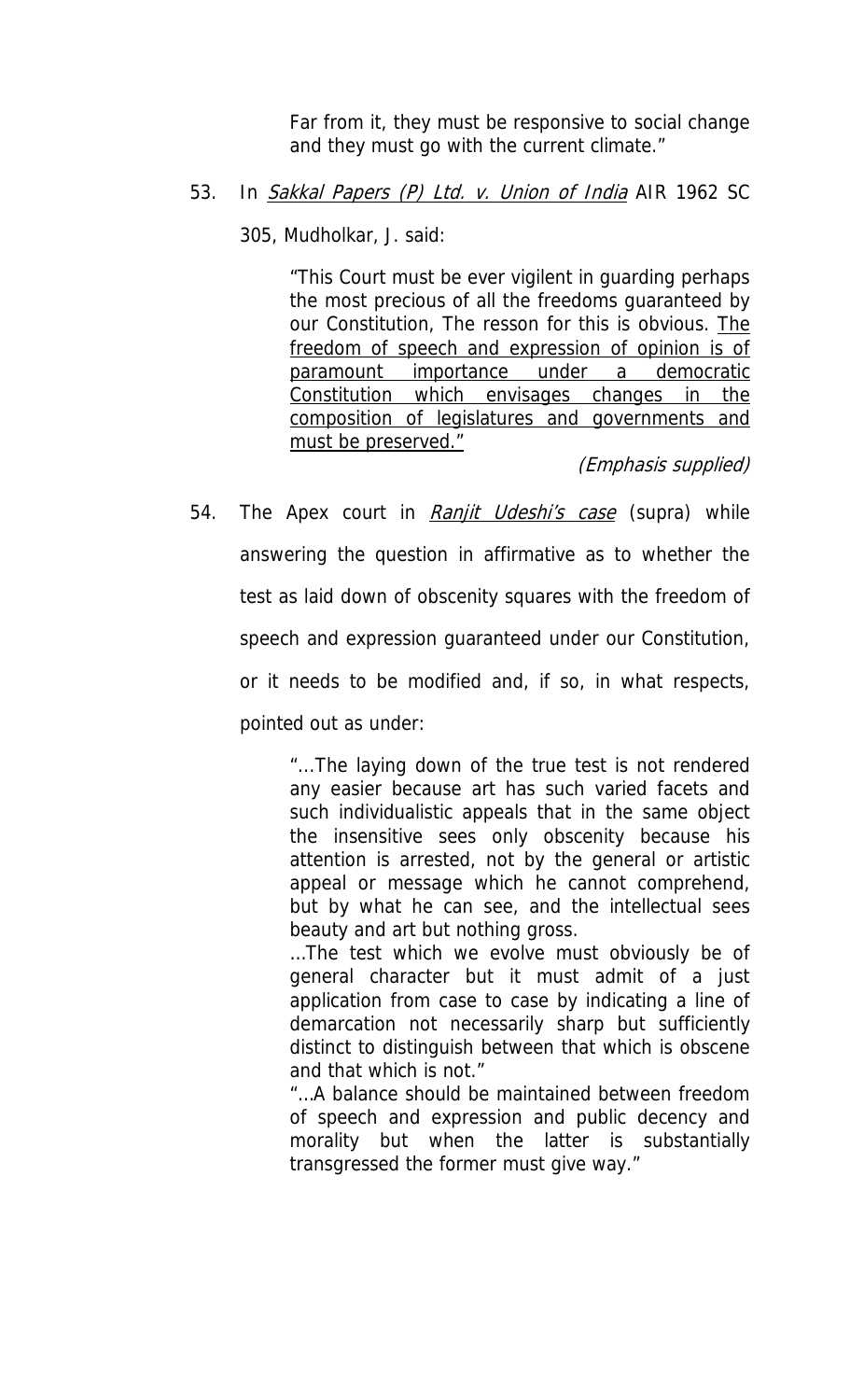- 55. In so far as the scope of section 292 is concerned, from the above discussion, it is clear that that for an offence to be made out under the said section, its ingredients need to be met. In the context of the present painting to be deemed to be obscene, it has to satisfy at least one of the three conditions: (i) if it is lascivious; (ii) it appeals to the prurient interest, and (iii) it tends to deprave and corrupt persons who are likely to read, see or hear the matter alleged to be obscene. In addition to this, the relevance of exceptions arises in excluding otherwise obscene matter from the ambit of the criminal offence of obscenity and such exceptions has no role to play in determination of the obscenity of the impugned matter.
- 56. The evolution of law in relation to the delicate balance between artistic freedom viz-a-viz the right of speech and expression while dealing with the question of obscenity requires certain important norms to be kept in mind.

## Contemporary standards

57. In judging as to whether a particular work is obscene, regard must be had to contemporary mores and national standards. While the Supreme Court in India held Lady Chatterley's Lover to be obscene, in England the jury in the case of R v. Penguin Books, Ltd. (1961) Crim. L.R. 176 acquitted the publishers finding that the publication did not fall foul of the obscenity test. This was heralded as a turning point in the fight for literary freedom in UK.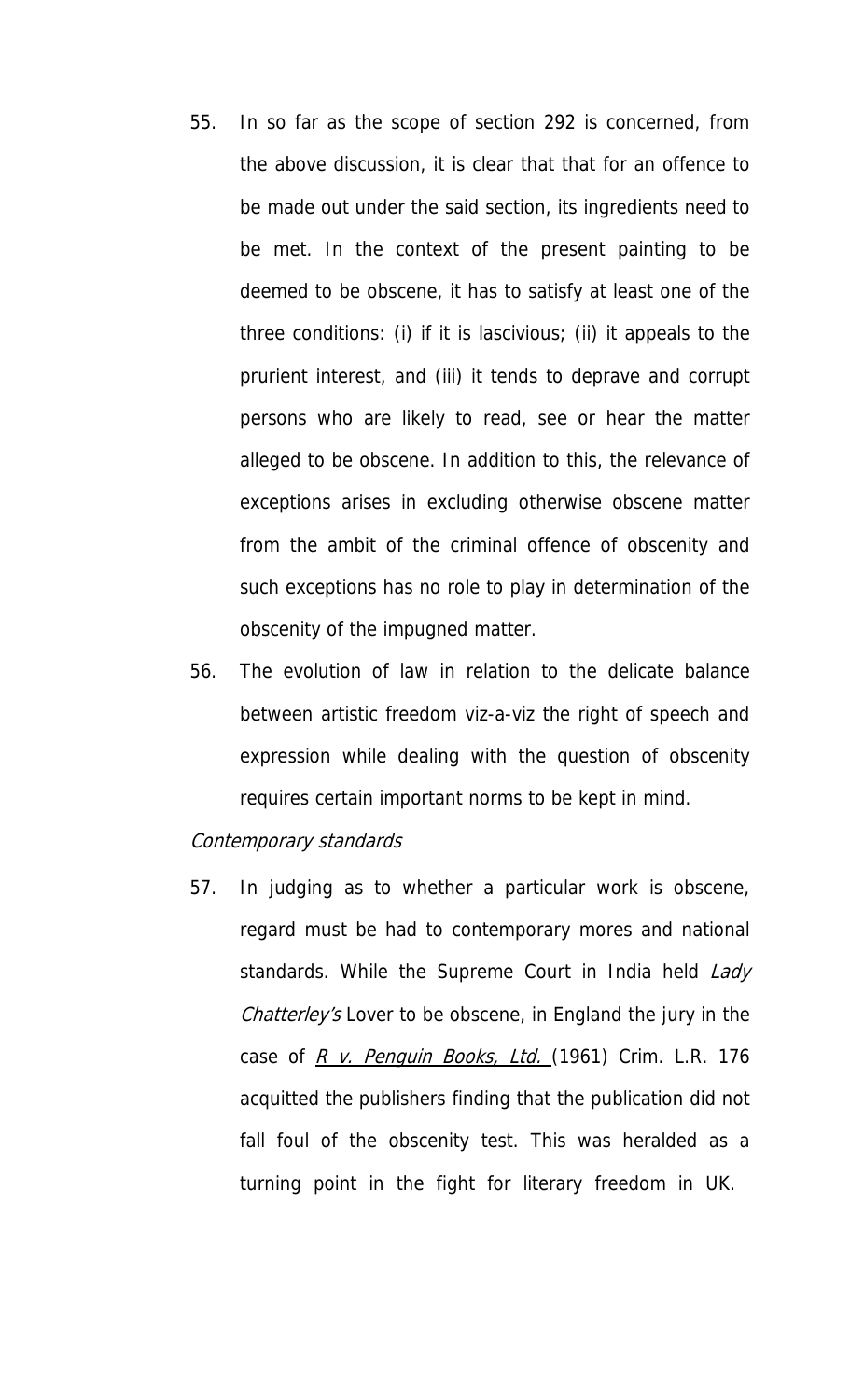"Community mores and standards" played a part in the Indian Supreme Court taking a different view from the English jury judging the work as a whole.

58. A holistic view must thus be taken apart from a closer scrutiny of the impugned subject to come to a conclusion whether the same is grossly obscene and likely to deprave and corrupt.

## Aesthetic or artistic touch

- 59. The work of art must have any aesthetic or artistic touch and should not seem to have been taken with the sole purpose of attracting viewers who may have a prurient mind. In other words, where obscenity and art are mixed, art must be so preponderating as to throw obscenity into shadow or render the obscenity so trivial and insignificant that it can have no effect and can be overlooked.
- 60. Sex and obscenity are not always synonymous and it would be wrong to classify sex as essentially obscene or even indecent or immoral. The basic concern should be to prevent the use of sex designed to play a commercial role by making its own appeal.
- 61. In relation to nude/semi-nude pictures of a woman it would depend on a particular posture, pose, the surrounding circumstances and background in which woman is shown.

# Opinion of literary/artistic experts

62. In Raniit Udeshi's case (supra) this Court held that the delicate task of deciding what is artistic and what is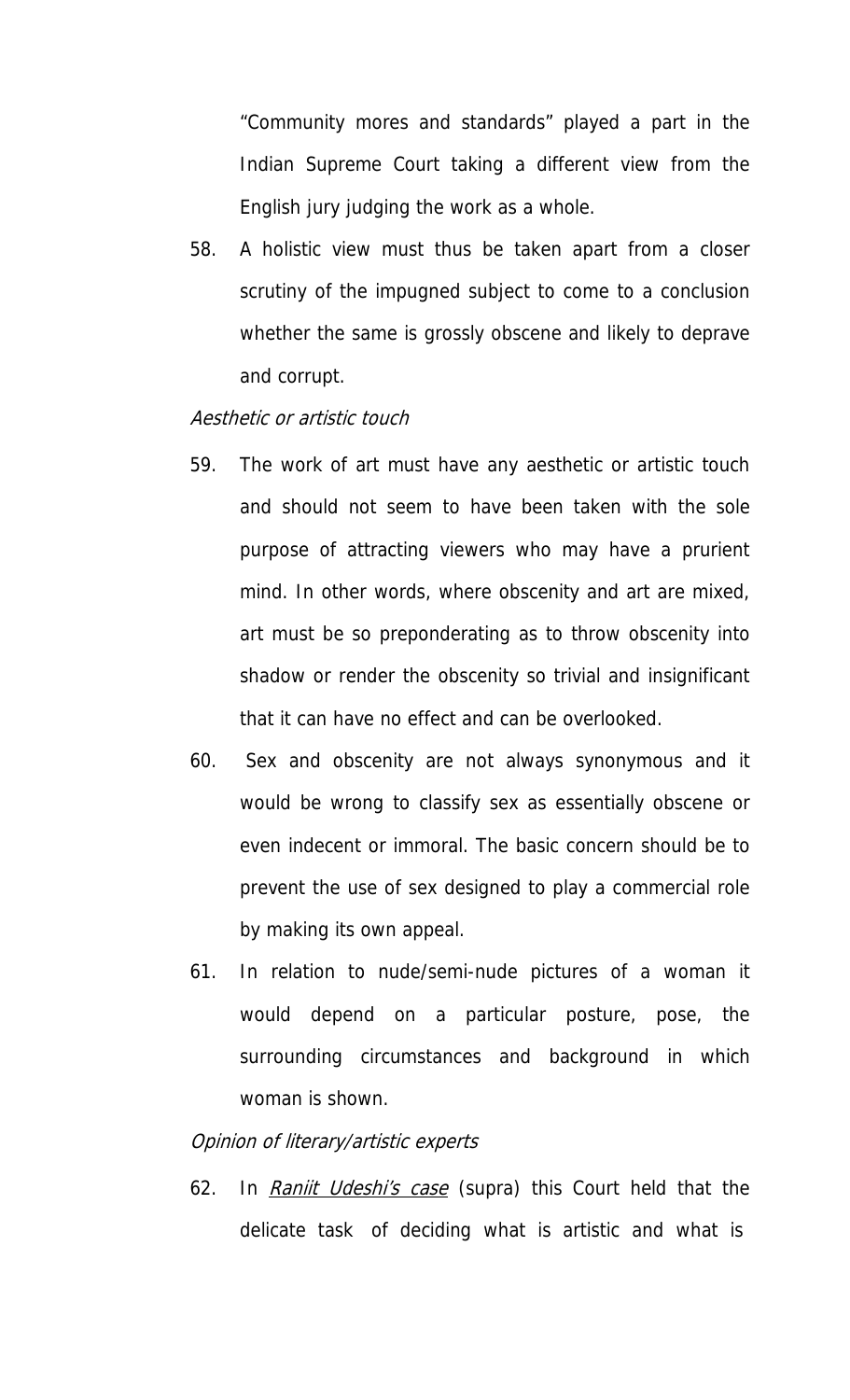obscene has to be performed by courts and as a last resort by the Supreme Court and, therefore, the evidence of men of literature or others on the question of obscenity is not relevant. However, in **Samaresh Bose's case** (supra) this Court observed:

"In appropriate cases, the court, for eliminating any subjective element or personal preference which may remain hidden in the subconscious mind and may unconsciously affect a proper objective assessment, may draw upon the evidence, on record and also consider the views expressed by reputed or recognised authors of literature on such questions if there be any for his own consideration and satisfaction to enable the court to discharge the duty of making a proper assessment."

(Emphasis supplied)

Freedom of speech and expression

63. In *S. Rangarajan v. P. Jagjevan Ram and Ors.* (1989) 2 SCC 574, while interpreting Article 19(2) this Court borrowed from the American test of clear and present danger and observed:

> "Our commitment to freedom of expression demands that it cannot be suppressed unless the situations created by allowing the freedom are pressing and the community interest is endangered. The anticipated danger should not be remote, conjectural or far-fetched. It should have proximate and direct nexus with the expression. The expression of thought should be intrinsically dangerous to the public interest. [In other words, the expression should be inseparably] like the equivalent of a 'spark in a power keg'."

> > (Emphasis supplied)

64. Public decency and morality is outside the purview of the protection of free speech and expression, and thus a balance should be maintained between freedom of speech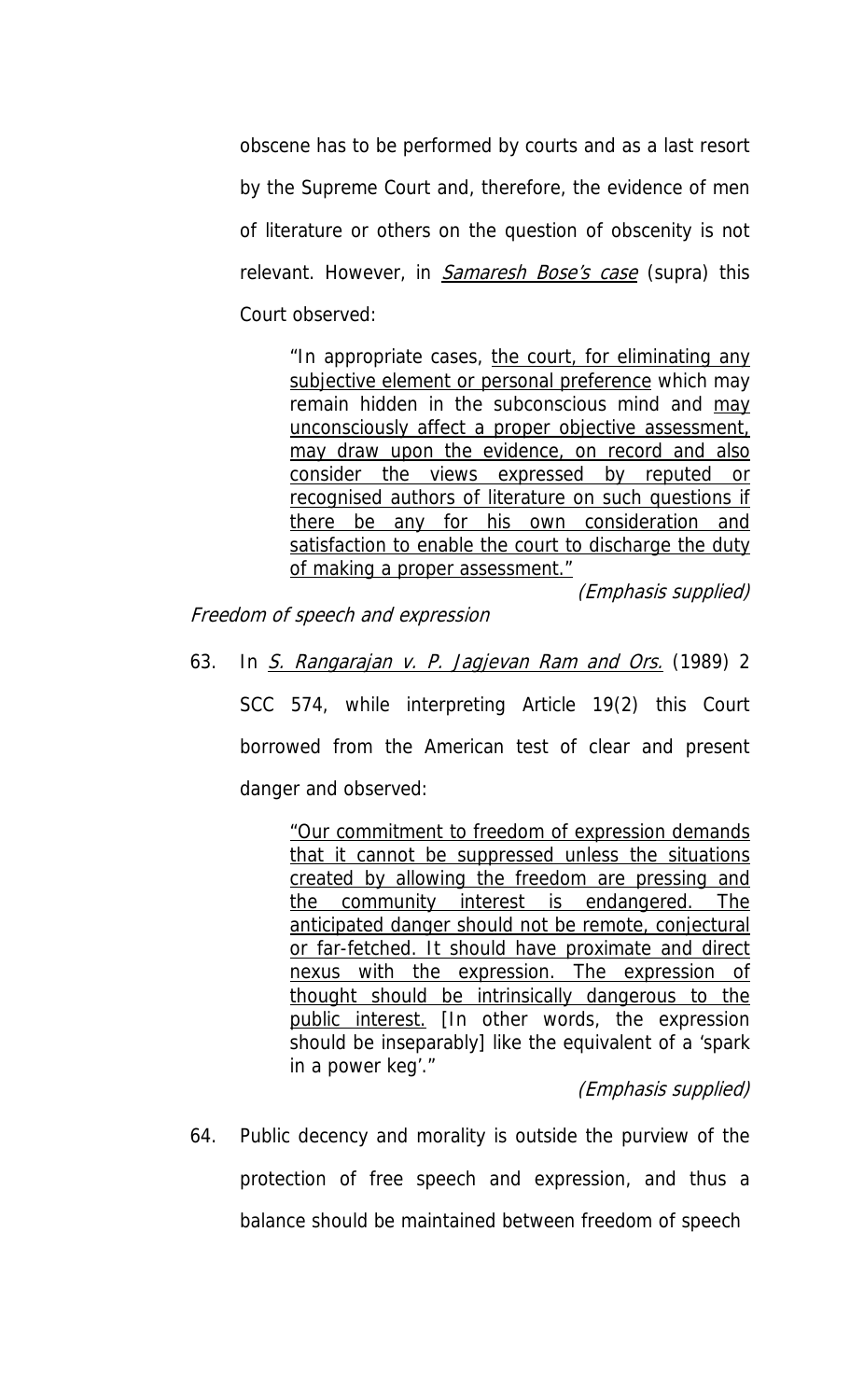and expression and public decency and morality but the former must never come in the way of the latter and should not substantially transgress the latter.

## Test of ordinary man

65. The test for judging a work should be that of an ordinary man of common sense and prudence and not an "out of the ordinary or hypersensitive man".

## Social purpose or profit

- 66. When there is propagation of ideas, opinions and information or public interests or profits, the interests of society may tilt the scales in favour of free speech and expression. Thus books on medical science with intimate illustrations and photographs though in a sense immodest, are not to be considered obscene, but the same illustrations and photographs collected in a book from without the medical text would certainly be considered to be obscene.
- 67. Obscenity without a preponderating social purpose or profit cannot have the Constitutional protection of free speech or expression. Obscenity is treating with sex in a manner appealing to the carnal side of human nature or having that tendency. Such a treating with sex is offensive to modesty and decency.

## Test of strict liability

68. Knowledge is not a part of the guilty act. The offenders knowledge of the obscenity of the impugned matter is not required under the law and it is a case of strict liability.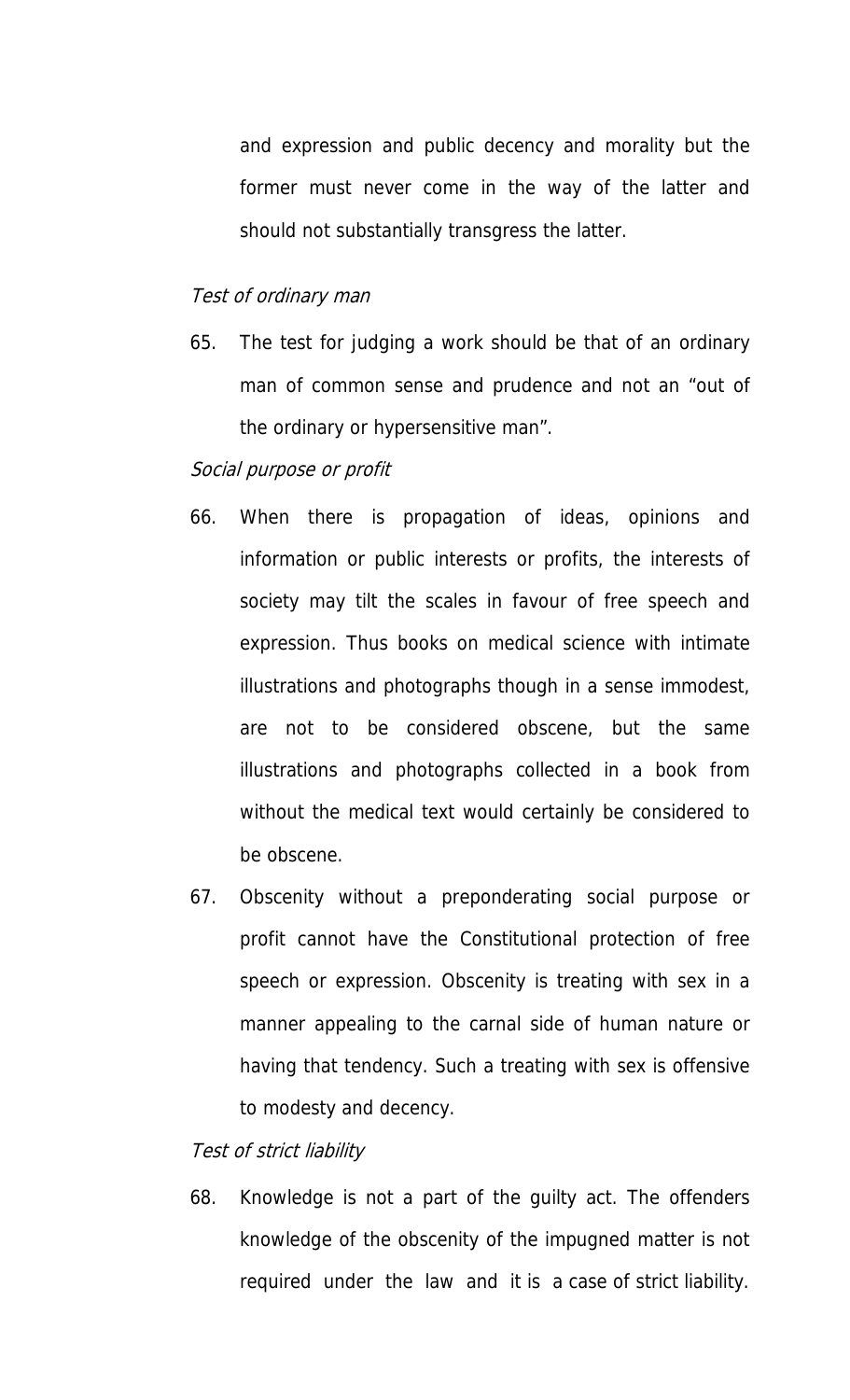- 69. It is also clear and apparent that the criminal offence of obscenity is predicated upon the legal term of art and that the legal test of obscenity cannot be equated with the dictionary definition of obscenity which takes within its fold anything which is offensive, indecent, foul, vulgar, repulsive etc. In legal terms of obscenity, the matter which offends, repels or disgusts does not thereby tend to deprave or corrupt a person exposed to such matter and cannot therefore, without more, be said to be obscene.
- 70. To fall within the scope of 'obscene' under section 292 & 294 IPC, the ingredients of the impugned matter/art must lie at the extreme end of the spectrum of the offensive matter. The legal test of obscenity is satisfied only when the impugned art/matter can be said to appeal to a unhealthy, inordinate person having perverted interest in sexual matters or having a tendency to morally corrupt and debase persons likely to come in contact with the impugned art.
- 71. It must also be remembered that a piece of art may be vulgar but not obscene. In order to arrive at a dispassionate conclusion where it is crucial to understand that art from the perspective of the painter, it is also important to picture the same from a spectator's point of view who is likely to see it.
- 72. The learned counsel for the petitioner pleaded that the impugned painting on the face of it contains no matter capable of being held to be obscene in terms of the legal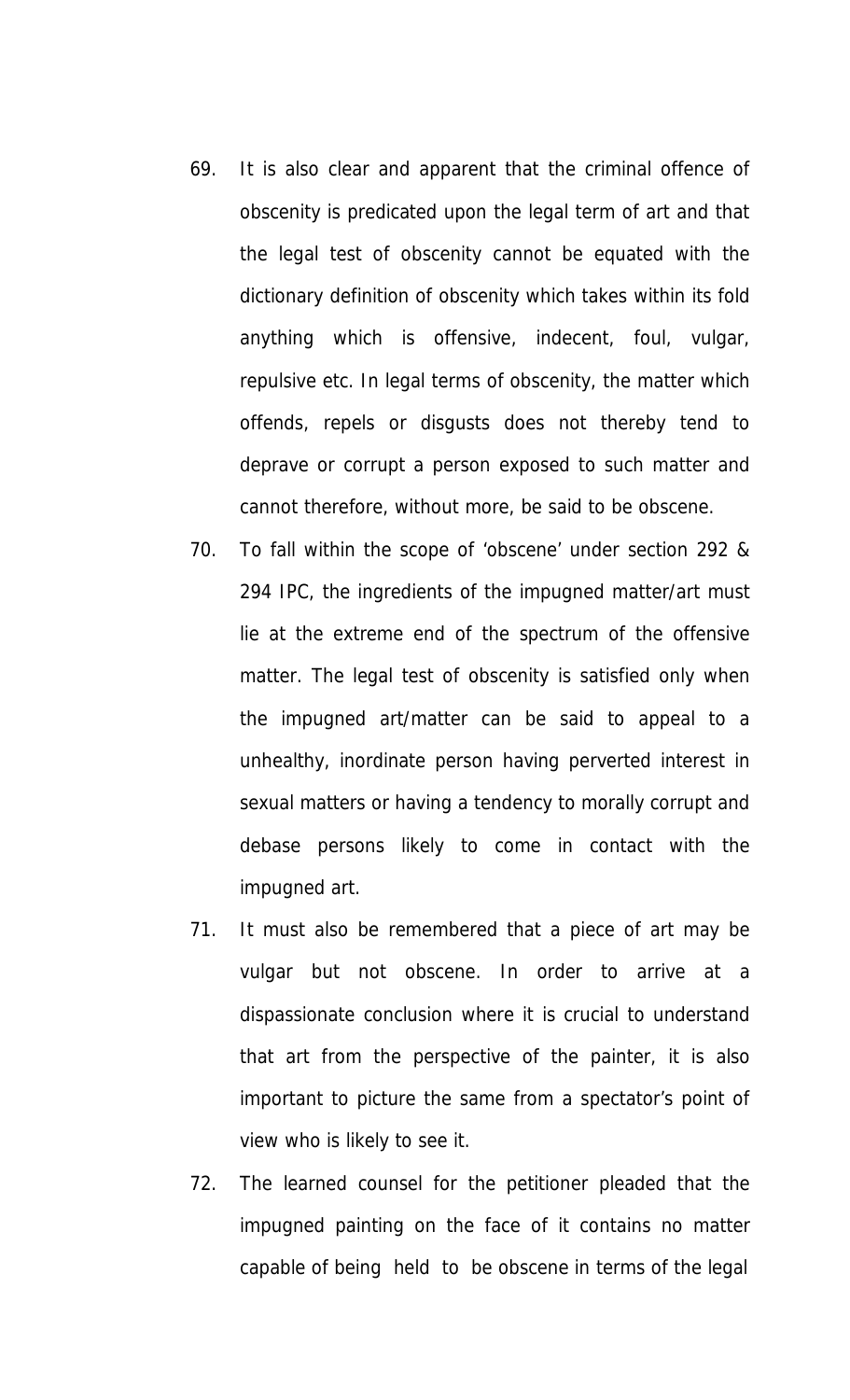test of obscenity delineated. It was thus submitted that in the complaints filed against the petitioner, the allegation of obscenity in terms of section 292 is sought to be sustained on the basis of the nudity of the figure depicted in the painting and the identity of the figure alleged as 'Bharat Mata'. The alleged identity of the figure has no bearing on the alleged obscenity of the said painting. The alleged 'Bharat Mata' painting in issue was at no given point in time either given a title or publicly exhibited by the petitioner. The petitioner had no involvement in any manner with the said on-line auction for charity.

- 73. The learned counsel further went ahead and contended that even if it is assumed that the said figure is 'Bharat Mata', its identity as such does not contribute in any manner to the painting being lascivious, or appealing to the prurient interest, or tending to deprave and corrupt persons who are likely to view the painting and that its identity is irrelevant to the alleged obscenity of the painting. This aspect is of some significance as the stage for recording of defence evidence has not arrived and the challenge is to the summoning orders.
- 74. The submission made on behalf of the petitioner was that the instant complaints were filed in the background of the protests being led even when the petitioner had tendered an apology which was so reported and the said painting was withdrawn from the auction. It was also pointed out that the complaints have selectively targeted the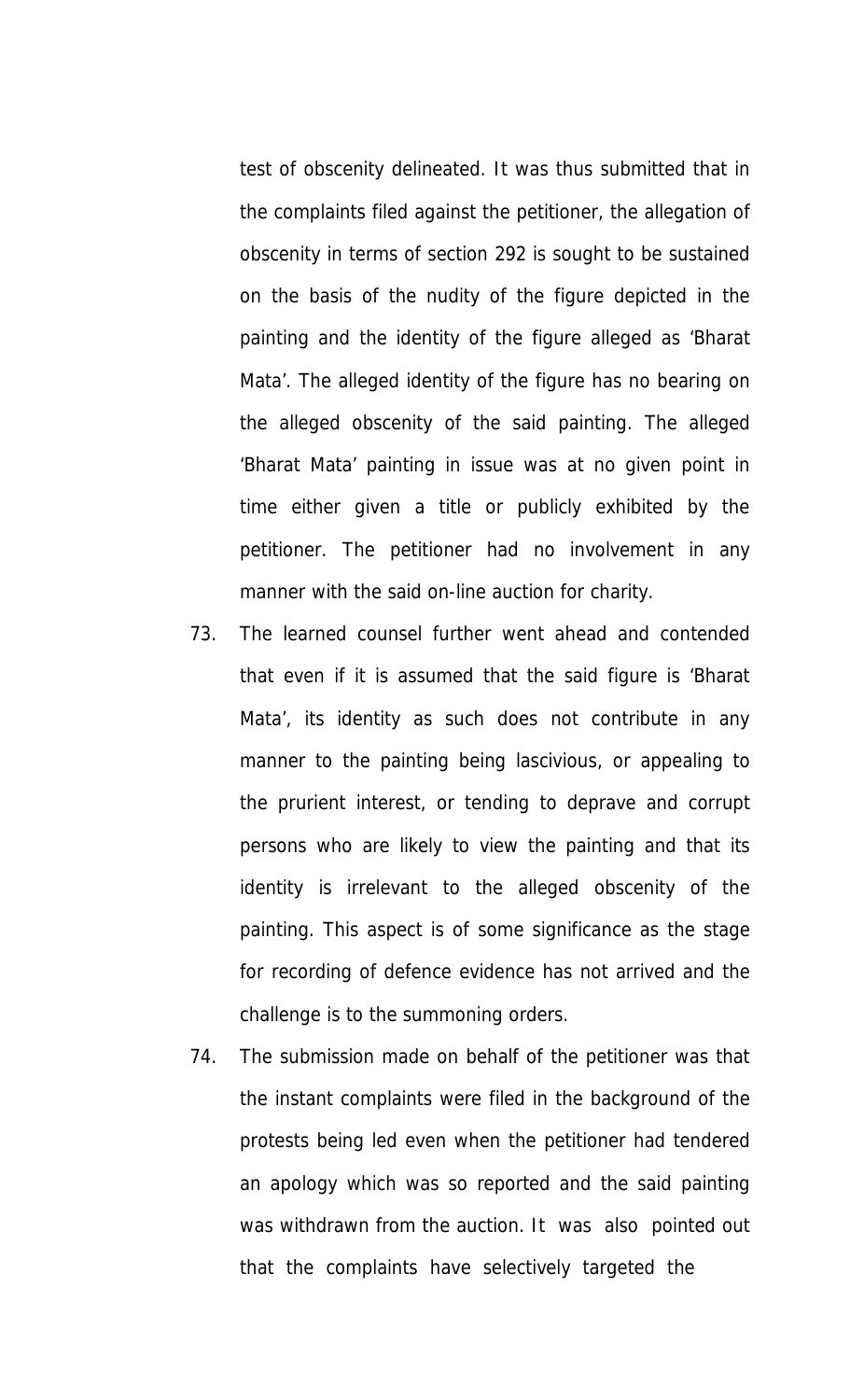petitioner for a painting which depicts nudity only in a mild, stylized manner which according to him is hardly graphic or anatomically precise especially taking into consideration that the petitioner has repeated asserted that nudity in his art is intended as an expression of purity as also the fact that there have been even more graphic depictions of nudity and sexuality, including hindu deities and mythological figures in many contemporary and ancient Indian art by the various artists concerned, some of which have also been placed on record.

75. The complainants/respondents in Crl. Rev. P. Nos. 114/2207 and 282/2007 have also alleged of an offence u/s 294 and 298 IPC against the petitioner. Section 294 IPC reads as under:

"**Section 294. Obscene acts and songs.** Whoever, to the annoyance of others-

(a) Does any obscene act in any public place, or

(b) Sings, recites or utters any obscene song, balled or words, in or near any public place, Shall be punished with imprisonment of either description for a term which may extend to three months, or with fine, or with both.]"

76. Section 294 IPC deals with the prevention of an obscene act being performed in public to the annoyance of the public. In this respect, the submissions made by the petitioner was that to make out a case under the aforesaid section the main ingredients of the section need to be complied with which includes the impugned act to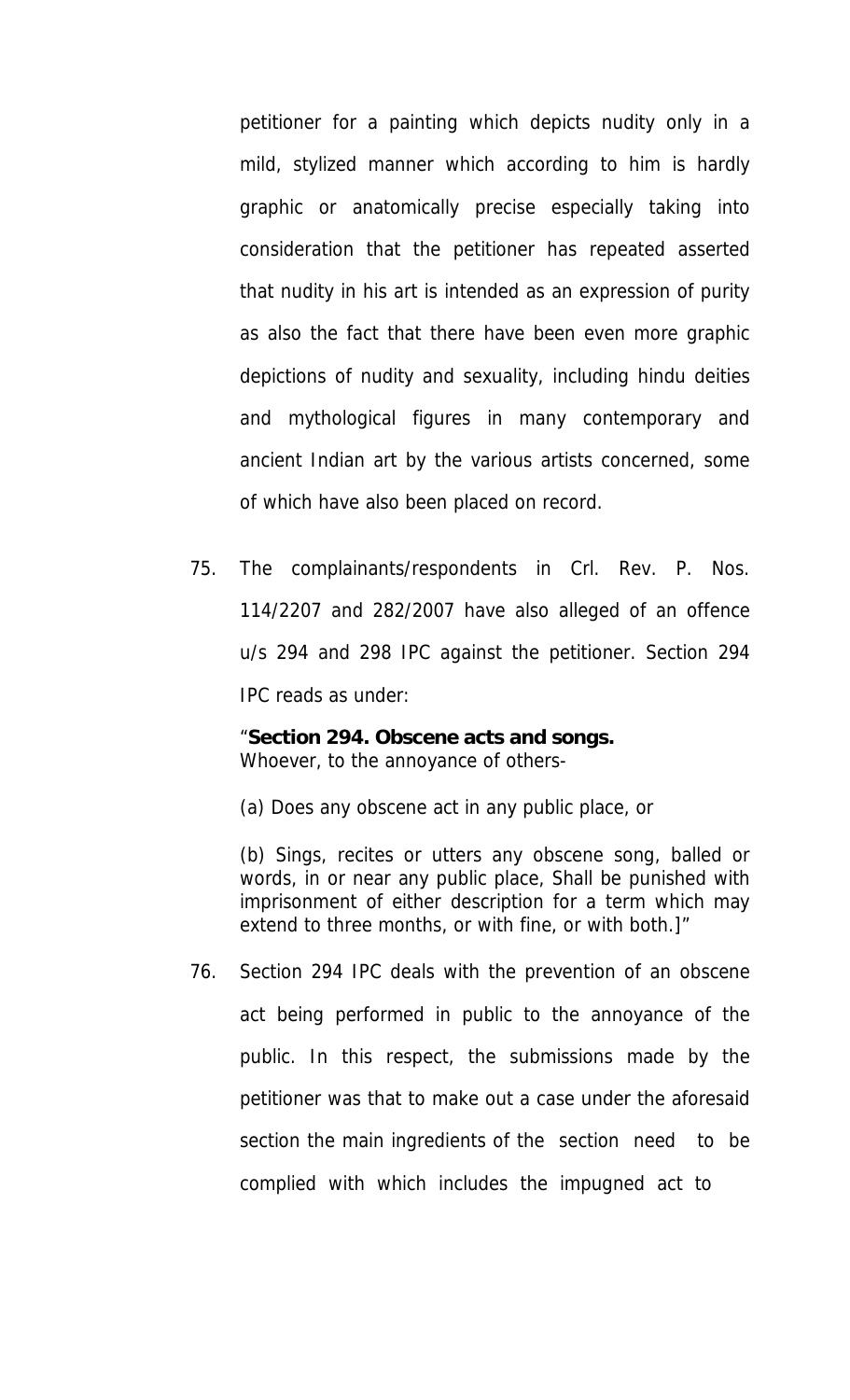be performed in a public place; the said act to be obscene and lastly, to cause annoyance to others. The learned counsel placing reliance on *Narendra H. Khurana & Ors. v.* The Commissioner of Police & Anr. 2004Cri. L.J. 3393 stated there is no prima facie case made out under the aforesaid section since there is no disclosure made in the complainants of any immediate, proximate nexus between the alleged annoyance of the complainants and act done in a public place by the petitioner. The alleged annoyance could have been by viewing the painting on the internet and the only alleged act of the petitioner having a nexus with the alleged annoyance is the uploading of the painting on the website. It was also pleaded that there could have been no 'annoyance' caused to the complainants by their viewing the said painting on the website for the reason that the complainants could have easily chosen not to view the website any further.

77. For the offence to be made out under section 298 IPC, the accused must have a deliberate intention of wounding the religious feelings of the complainant by uttering some word or making some sound or a gesture or placing an object in the sight of the complainant and it is the contention of the learned counsel for the petitioner that the petitioner has done no such act which can fall under the said purview. Section 298 IPC provides as under:

"**Section 298. Uttering, words, etc., with**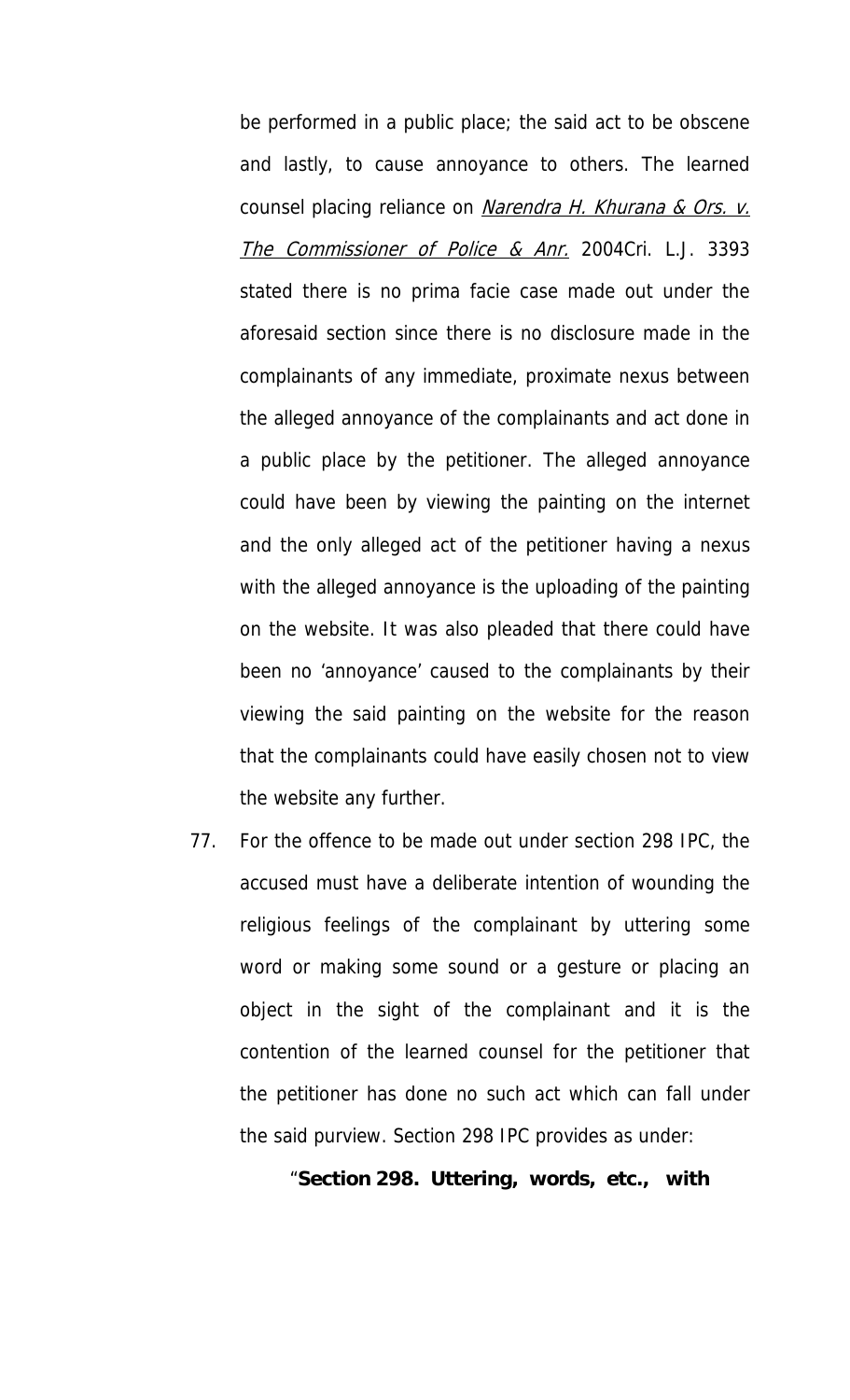# **deliberate intent to wound the religious feelings of any person**

Whoever, with the deliberate intention of wounding the religious feelings of any person, utters any word or makes any sound in the hearing of that person or makes any gesture in the sight of that person or places any object in the sight of that person, shall be punished with imprisonment of either description for a term which may extend to one year, or with fine, or with both."

78. Akin to section 294 IPC, section 298 IPC also requires a nexus between the impugned act and the alleged deliberate intention of the petitioner to wound the religious feelings of the complainants, which according to the learned counsel is not so in the present case. It is the case of the learned counsel for the petitioner that the impugned painting cannot form the basis of any deliberate intention on the part of the petitioner to wound the religious feelings of the complainants since the figure, on the basis of the identity alleged, represents an anthropomorphic depiction of the nation. It is also not a religious depiction which is capable of offending the 'Hindu' religious feelings as alleged as also that the concept of Bharat Mata is not the sole premise or belief of Hindus alone. Learned counsel for the petitioner drew strength from the judgments of Narayan Das & Anr. v. State AIR 1952 Ori 149; Shalibhadra Shah & Ors. v. Swami Krishna Bharati & Anr. 1981 Cri. L.J. 113 and Acharya Rajneesh v. Naval Thakur & Ors. 1990 Cri.L.J. 2511 to advance the proposition that a mere knowledge of the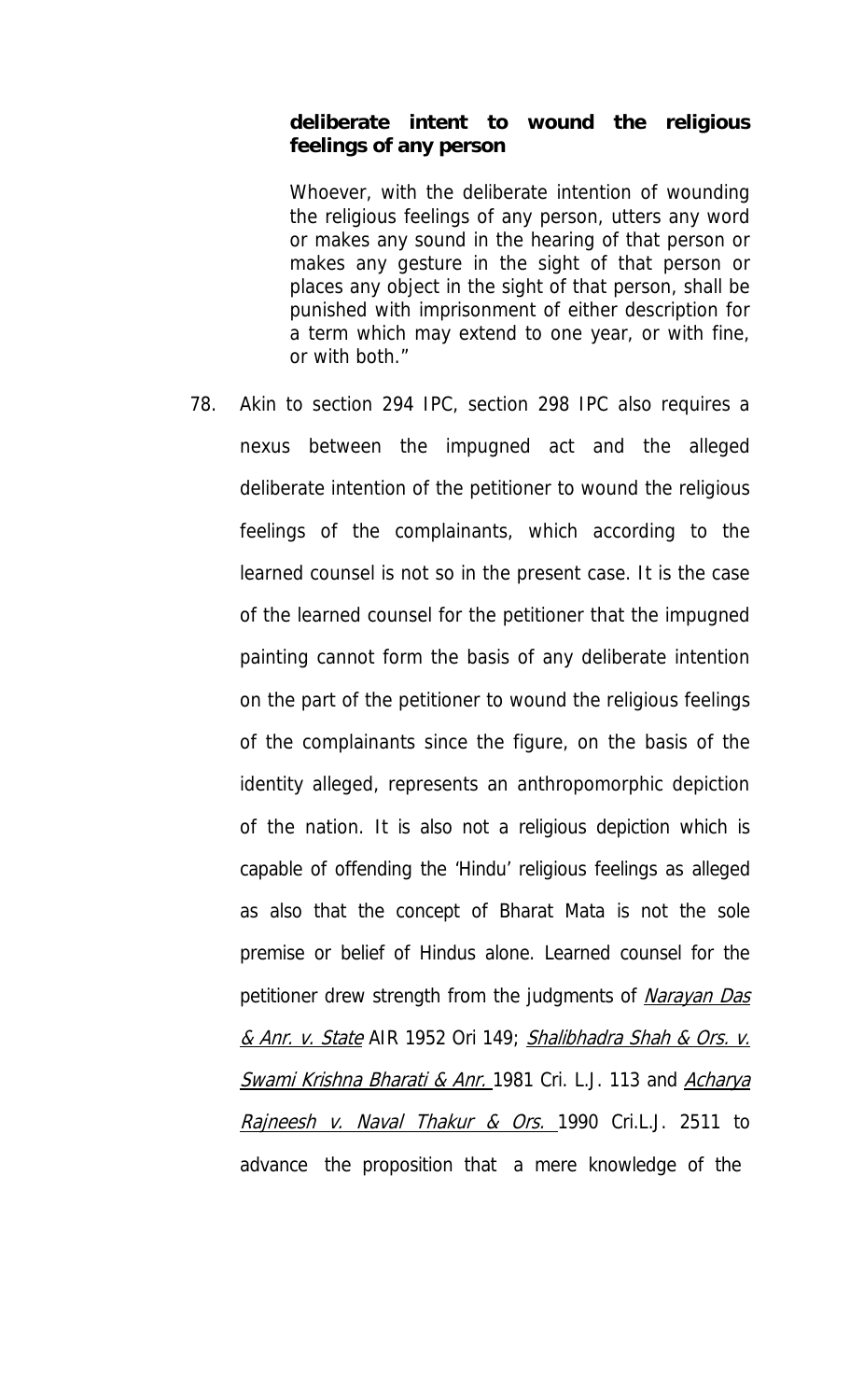likelihood that the religious feelings of another person may be wounded would not be sufficient to hold a person liable u/s 298 IPC.

- 79. In addition to this, in Crl. Rev. P. No. 282/2007, the offence u/s 500 IPC is also alleged against the petitioner. It is submitted by the learned counsel for the petitioner that such offence cannot be made out against the petitioner for the reason that the basic ingredient of the offence of defamation being some imputation capable of harming the reputation of the complainant is absent from the complaint.
- 80. On the other hand, the submissions made by the learned counsel for the respondents was that the petitioner having painted many contemporary and modern form of art in the past owns and maintains a website http./www.mfhussain.com where in the present case, the said painting was uploaded for the purposes of sale with the cause title "Mother India Nude Goddess". It was averred that the petitioner has placed nothing substantial on record to show that the said website is not owned by him. It was thus submitted that the painter's earlier conduct has also been on the same lines while he painted many hindu Gods/Godesses which resulted communal disharmony but on his tendering an apology no further action was taken. The argument advanced by the learned counsel was that for the reason that no action was taken against this painter earlier, he has now taken a further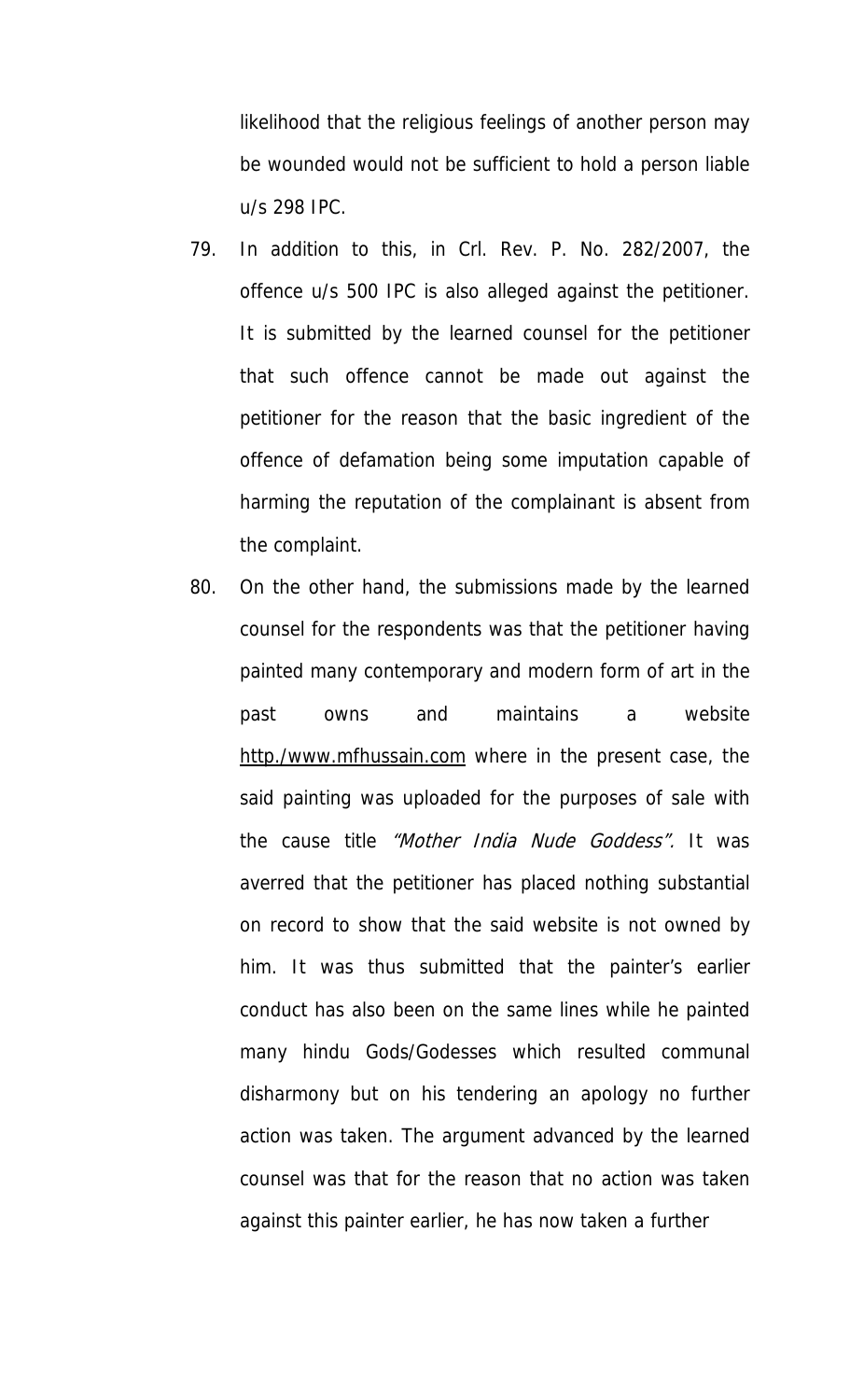liberty and went ahead to paint Bharat Mata depicting the boundaries of our nation with names of the various states on it and the national emblem i.e. the Ashoka Chakra. The alleged Bharat Mata is depicted in nude in a manner thereby making it obscene showing the different parts of her body as different states of our country. It was also contended that the painting depicts the Ashoka Chakra in an objectionable manner showing disrespect to the same which is covered under the provisions as envisaged in the Prevention of Insults to National Honour Act, 1971 and the Emblems and Names (Prevention of Improper Use) Act, 1950.

81. This act of the petitioner is alleged to have not only hurt the feelings of Hindus who are in majority in India but also every patriotic Indian who loves his mother land. Bharat Mata is a symbol of pride, prestige, dignity and the soul of this country and it was the case of the respondents that the petitioner cannot be given the right to hurt the sentiments and feelings of the society under the garb of freedom of expression and that no one can be permitted to have onslaught on such sensibilities. It was contented that the standard set by the courts over the time have given substantial freedom for the creative persons thus leaving a vast area for creative art to interpret life and society with some of its foibles along with what is good. The line has to be drawn where the average man or a man with morals begins to feel embarrassed or disgusted at a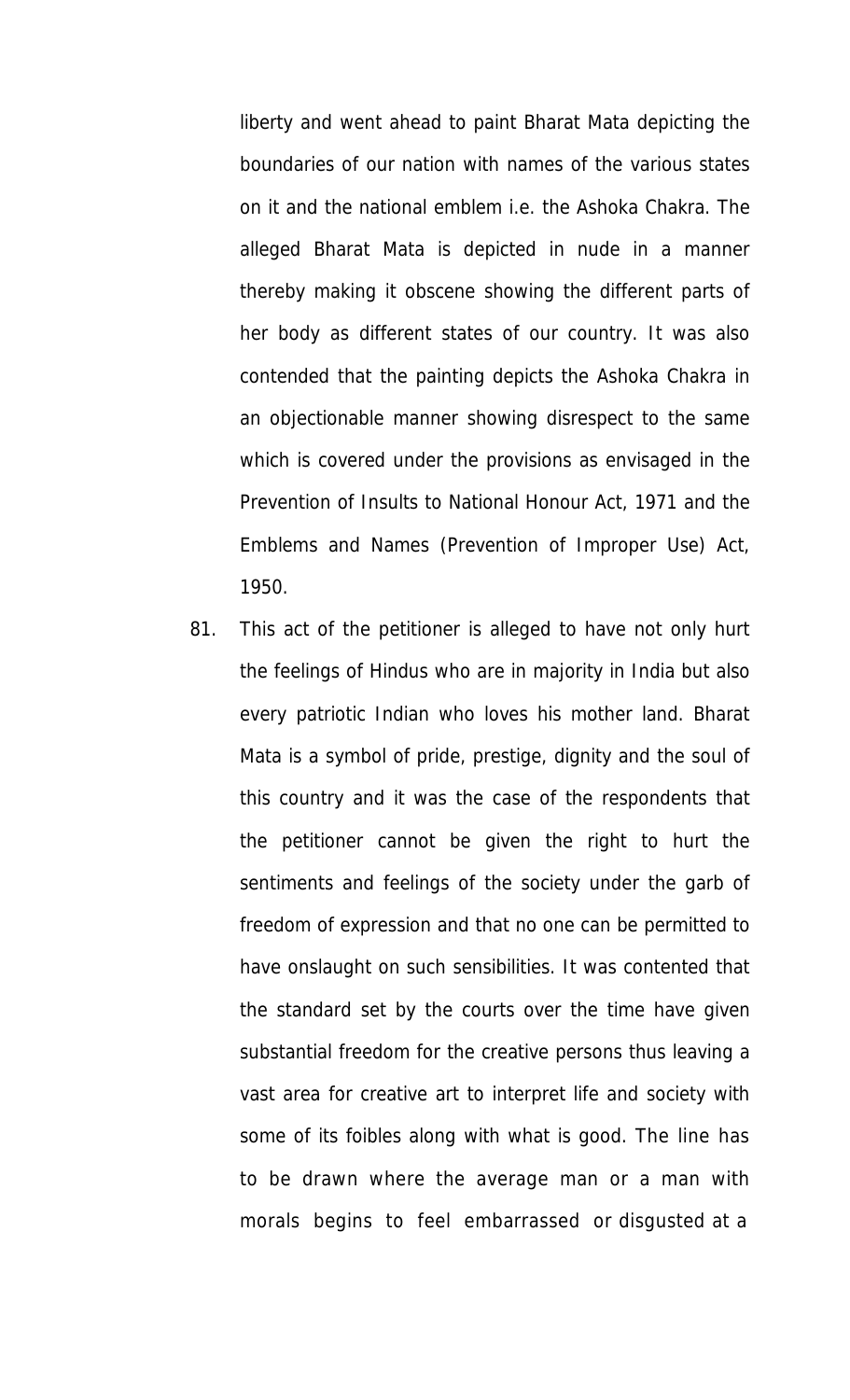naked portrayal of life without redeeming touch of art or genuine or social value. It is a settled law that when the question pertains to an individual's rights versus public welfare, the rights of public at large prevails as so held in Baragur Ramachandrappa & Ors. v. State of Karnataka (2007) 3 SCC 11. It was submitted that since public decency and moral values of the society are to be given due consideration, making of nude picture of mother India cannot be termed in any manner as in the interest of the society or as an art having an aesthetic or artistic value.

- 82. It was argued that place of the motherland is above heaven which has been explicated by way of a sanskrit shloka i.e. "Janani Janam Bhumisch Swargadapi Gariasi". The values and the ethics are so imbibed in an Indian that the mother land is placed much above his own mother and that is the reason why mothers in India never hesitate in sacrificing their sons for the nation and the painter by depicting mother India in nude has offended such soldiers/sons sitting at the borders and their mothers. Although, it might not have provoked feelings of lust but has definitely provoked the feeling of hatred and hurt nationalistic feelings of millions of Indians which can be detrimental to our integrity and sovereignty.
- 83. The learned counsel for the respondents laid emphasis on the alleged previous/past misconduct of the petitioner where the petitioner's paintings with the depiction of Hindu Gods/goddesses in nude and erotic postures led to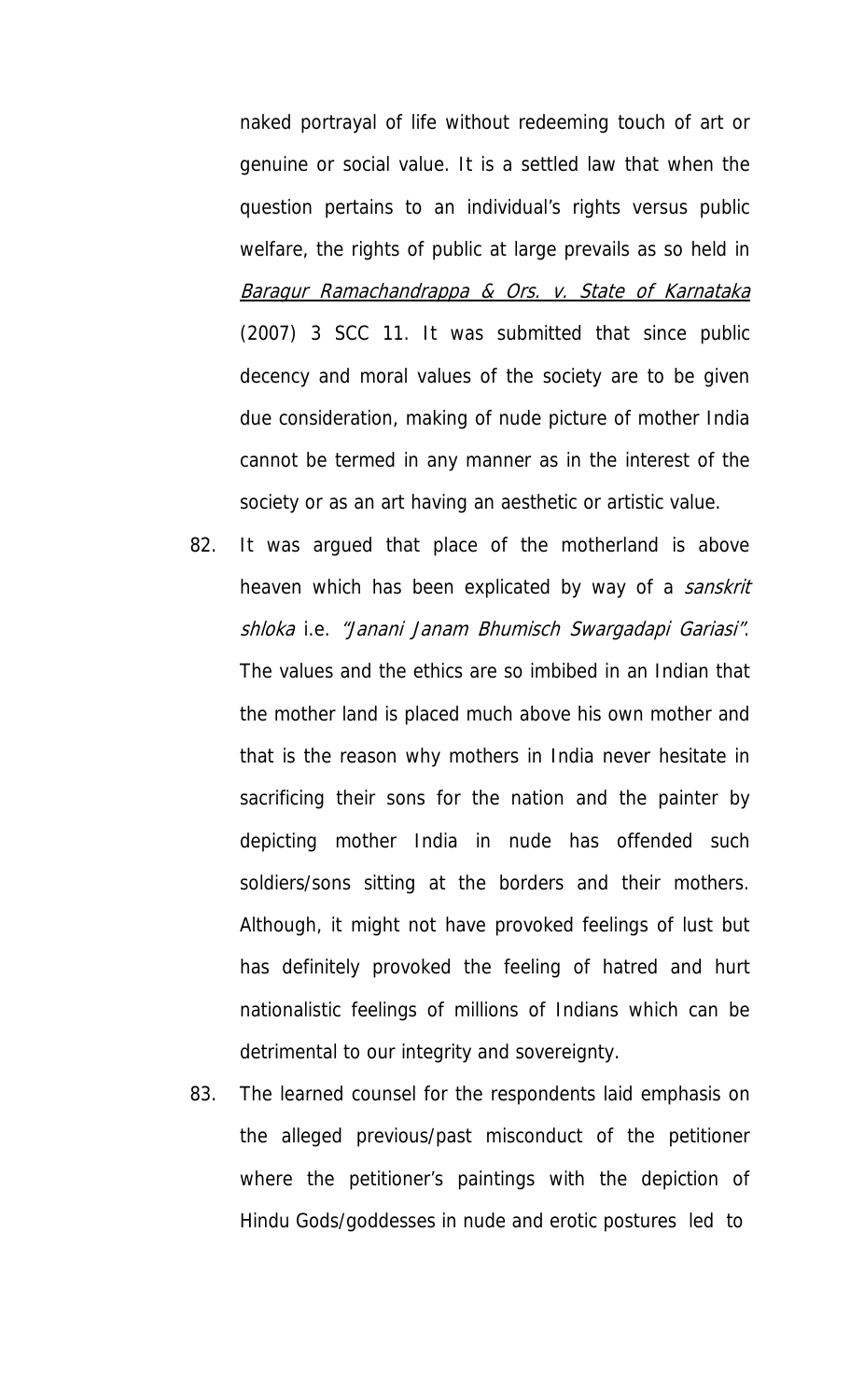widespread protests and agitations in masses. It was pleaded that the past conduct can be used as an evidence to prove that the petitioner had the mens rea to draw such a painting in order to hurt the sentiments and feelings of Indians as also that in such cases mens rea can be gathered only by circumstantial evidence. In this regard, the learned counsel drew the attention of this court to the decision of the Apex court in State of Karnataka v. Praveen Bhai Thogadia (Dr), (2004) 4 SCC 684, which has been reproduced as under:

"...Past conduct and antecedents of a person or group or an organisation may certainly provide sufficient material or basis for the action contemplated on a reasonable expectation pf possible turn of events, which may need to be avoided in public interest and maintenance of law and order. No person, however big he may assume or claim to be, should be allowed, irrespective of the position he may assume or claim to hold in public life, to either act in a manner or make speeches which would destroy secularism recognised by the Constitution of India. Secularism is not to be confused with communal or religious concepts of an individual or of persons. It means that the State should have no religion of its own and no one could proclaim to make the State have one such or endeavour to create a theocratic State. Persons belonging to different religions live throughout the length and breadth of the country. Each person, whatever be his religion must get an assurance from the State that he has the protection of law freely to profess, practise and propagate his religion and freedom of conscience. Otherwise, the rule of law will become replaced by individual perceptions of one's own presumptions of good social order.

…Communal harmony, should not be made to suffer and be made, dependent upon the will of an individual or a group of individuals,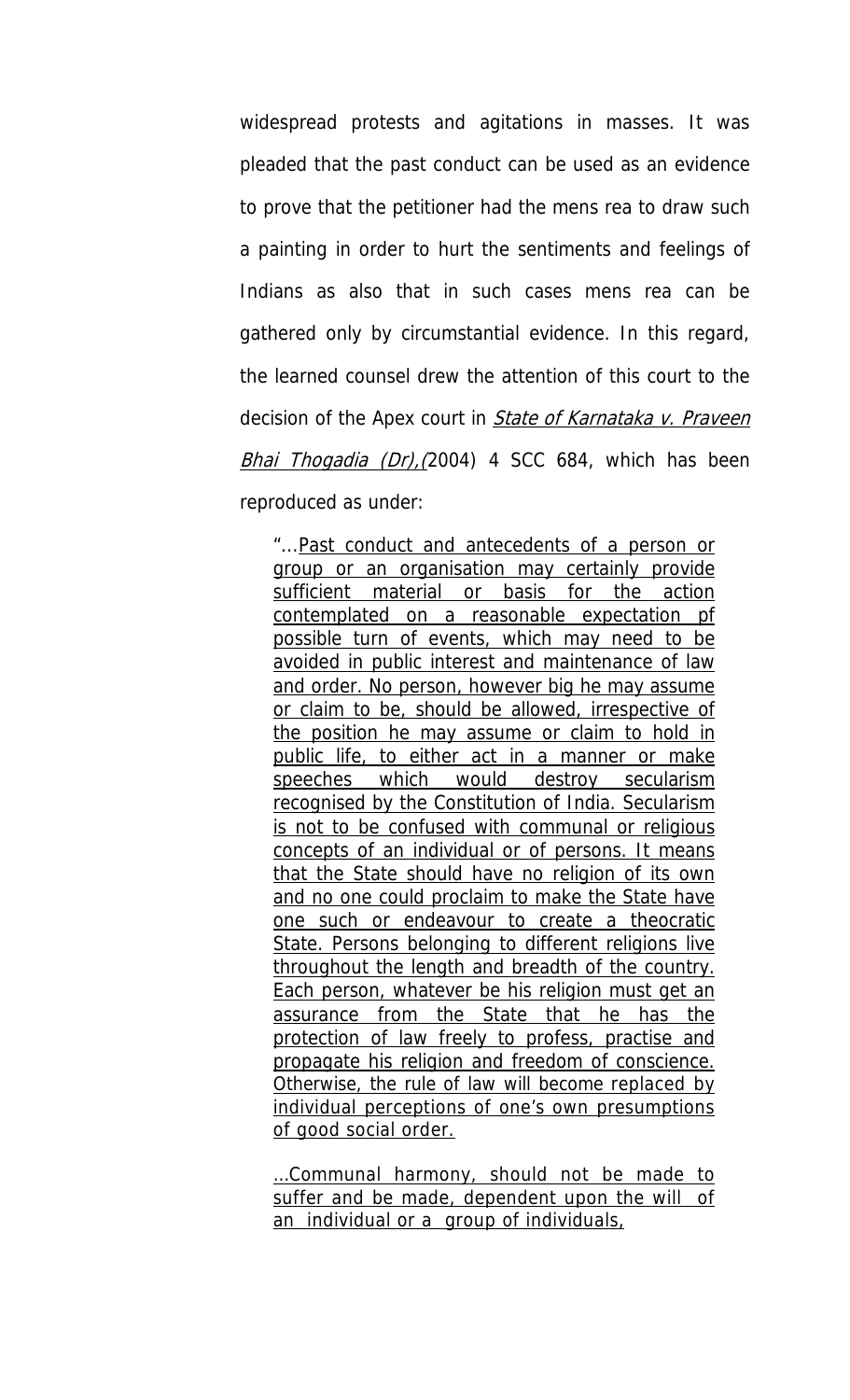whatever be their religion, be it of a minority or that of the majority. Persons belonging to different religions must feel assured that they can live in peace with persons belonging to other religions.

...The valuable and cherished right of freedom of expression and speech may at times have to be subjected to reasonable subordination to social interests, needs and necessities to preserve the very core of democratic life — preservation of public order and rule of law. At some such grave situation at least the decision as to the need and necessity to take prohibitory actions must be left to the discretion of those entrusted with the duty of maintaining law and order, and interposition of courts — unless a concrete case of abuse or exercise of such sweeping powers for extraneous considerations by the authority concerned or that such authority was shown to act at the behest of those in power, and interference as a matter of course and as though adjudicating an appeal, will defeat the very purpose of legislation and legislative intent."

(Emphasis supplied)

84. The learned counsel for the respondents relied upon the judgment of **Aveek Sarkar v. State of Jharkhand** 2006 Cri. L.J. 4211 where the manufacturer and the TV channels were not held directly or indirectly responsible for the pictures of God/goddesses being used for products on television as distinguished from the present case where the petitioner is directly responsible for making such painting and uploading it on his own website thereby infringing the rights of the complainants and many other Indians.

85. The petitioner himself opted for getting the complaints cases filed against him to be transferred at one place and therefore had approached the Supreme Court to pass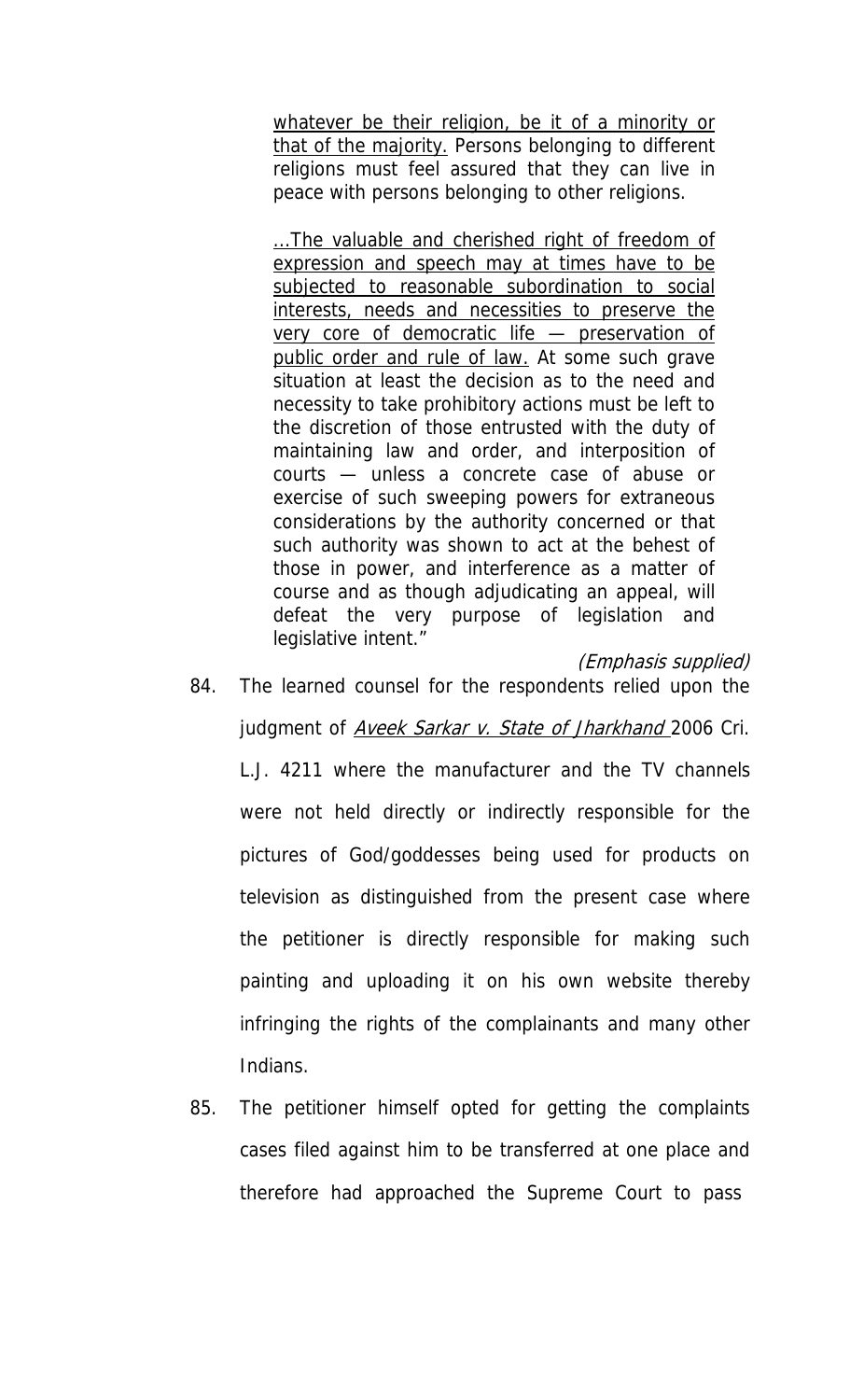appropriate directions. But, even after that, it is alleged that he has been flouting the law and refraining himself from the process of court on some or the other pretext and has filed the present revision petitions also with the same objective. In such a case, thus, the petitioner should not be entitled to any discretionary relief u/s 482 of the said Code which as per the settled law has to be exercised only in rarest of rare cases to prevent abuse of court or miscarriage of justice.

- 86. It was submitted that the matters at hand are being tried under certain provisions of the Indian Penal Code but that cannot be a reason to scuttle the proceedings on such technical grounds, specially when sections can be added or subtracted at any later stage of the proceedings as was held in *Dinesh Bharat Chand Sankla v. Kurlon Limited &* Ors. 2006 Cri.L.J. 261.
- 87. The learned counsel argued that it is not the case that the impugned painting was put up for display in some art gallery or private exhibition, instead it was uploaded on his own website which could be accessed by any person and any common man who is a patriot would get affected by the said picture. Hence, the yardstick to determine whether the painting is obscene or not should be seen from the mindset of the society as a whole and not of a particular 'class'.
- 88. The plea raised on behalf of the respondents was that the present petitions filed by the petitioner is at a premature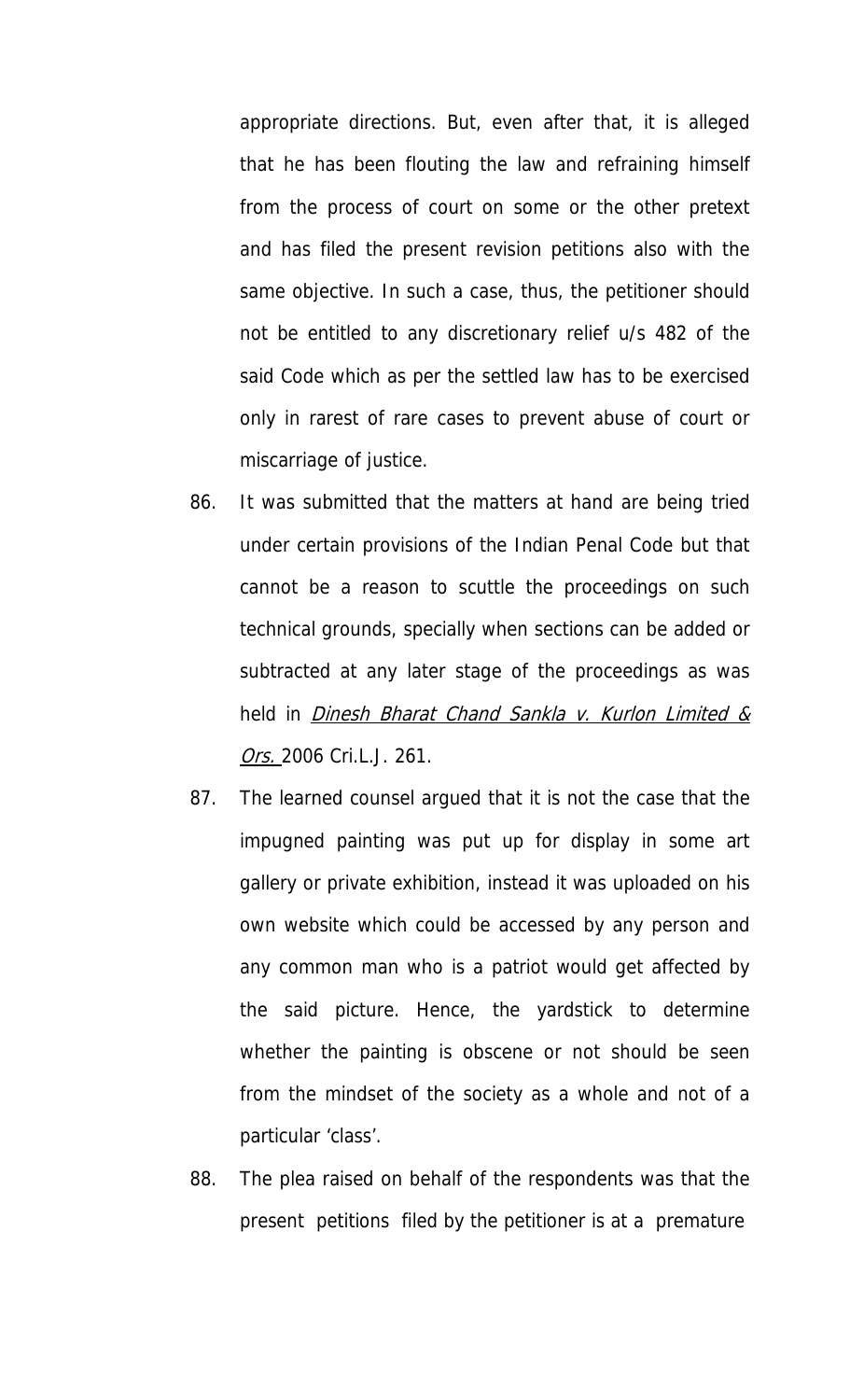stage since evidence has to be led and parties have to be heard for determination of the case and that quashing the said proceedings at the threshold at such nascent stage would not be appropriate.

- 89. It was also averred that when the petitioner can make the deliberate act of outraging the sentiments of his fellow nationals by drawing such painting at the fag end of his life then he might as well be punished for such act if so held guilty. Thus, the petitioner cannot take the advantage, excuse and defense of his old age.
- 90. It was brought to the notice of this court that the State also in this regard has preferred to maintain its silence thereby not performing its duty and if this situation prevails, then anarchy would follow as a consequence. It is the bounden duty of the state to generate faith in the minds and hearts of its citizens so that they feel that their rights would be protected and that they would be given equitable justice.

## **Judicial scrutiny and abuse of process**

91. It was contended that the complaints made in all the revision petitions bear a striking similarity to one another and hence have been used as a tool to harass the petitioner which amounts to gross abuse of the process of the court. It was submitted that where the avenue of filing a private complaint directly before the magistrate provides a salutary and invaluable remedy to a genuine complainant seeking redressal, easy recourse to such a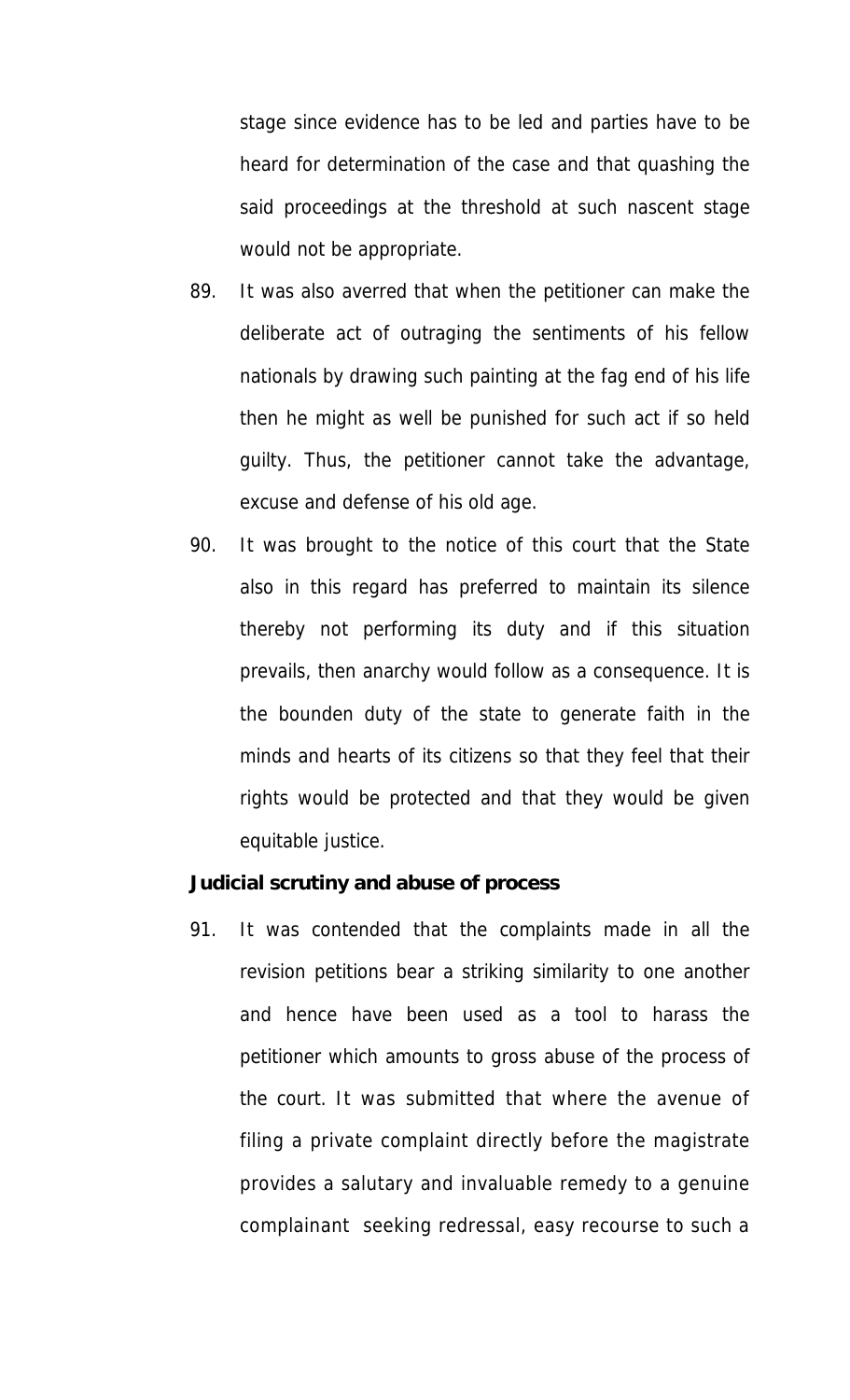procedure as a convenient substitute to filing a complaint with the police also makes the remedy susceptible to misuse. In a police complaint case, prior to the summoning of an accused, the Magistrate has the benefit of a police report. Such a safeguard in favour of the accused ought not to be circumvented merely by taking recourse to the private complaint procedure and therefore the suggestion put forward by the learned counsel is that only in appropriate cases should a private complaint case proceed further without a prior investigation by the police consequent upon the direction of the Magistrate u/s 156(3) of the Code of Criminal Procedure (the said Code for short) in the matter.

92. It was further submitted that in case the magistrate feels appropriate to take cognizance of an offence, he still has the discretion u/s 202 of the Code to postpone the issue of process against the accused and either enquire himself into the case or direct investigation to be made by the police or by such other person he deems fit, for the purposes of deciding whether or not there is sufficient ground for proceeding u/s 204 of the Code. In this regard, reliance was placed on *Pepsi Foods Ltd. v. Special Judicial* Magistrate, (1998.) 5 SCC 749 and Naganagouda Veeranagouda Path & Anr. v. Special Judicial Magistrate & Ors. 1998 Cri.L.J. 1707 where it has been observed that summoning of an accused in a criminal case is a serious matter. Criminal law cannot be set into motion as a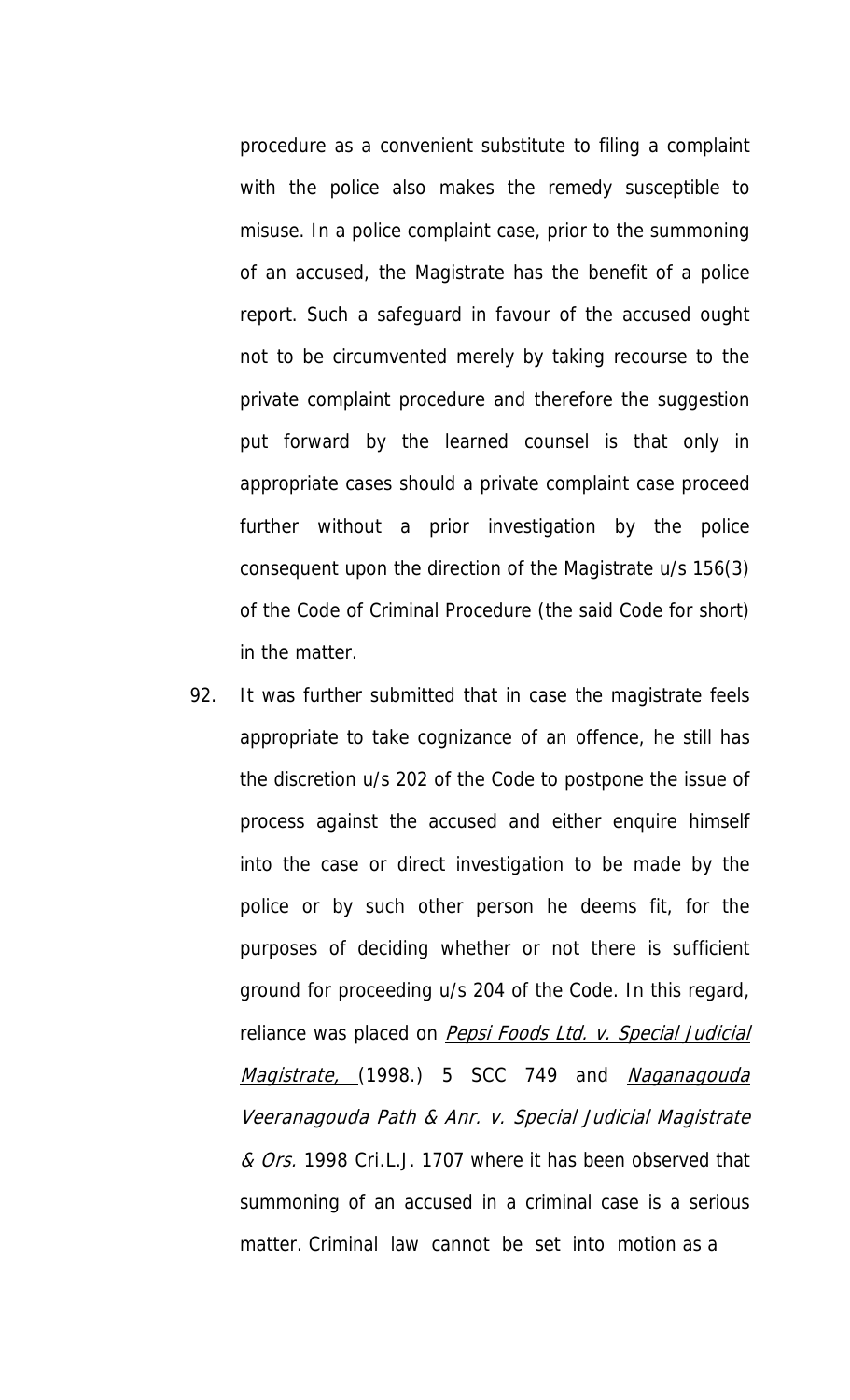matter of course. The order of the Magistrate summoning the accused must reflect that he has applied his mind to the facts of the case and the law applicable thereto. He has to examine the nature of allegations made in the complaint and the evidence both oral and documentary in support thereof and would that be sufficient for the complainant to succeed in bringing charge home to the accused. It is not that the Magistrate is a silent spectator at the time of recording of preliminary evidence before summoning of the accused. The Magistrate has to carefully scrutinise the evidence brought on record and may even himself put questions to the complainant and his witnesses to elicit answers to find out the truthfulness of the allegations or otherwise and then examine if any offence is prima facie committed by all or any of the accused.

93. In Punjab National Bank v. Surendra Prasad Sinha, 1993 Supp (1) 5CC 499, the court held as under:

> "...judicial process should not be an instrument of oppression or needless harassment.

> ... There lies responsibility and duty on the Magistracy to find whether the concerned accused should be legally responsible for the offence charged for. Only on satisfying that the law casts liability or creates offence against the juristic person or the persons impleaded then only process would be issued. At that stage the court would be circumspect and judicious in exercising discretion and should take all the relevant facts and circumstances into consideration before issuing process lest it would be an instrument in the hands of the private complaint as vendetta to harass the persons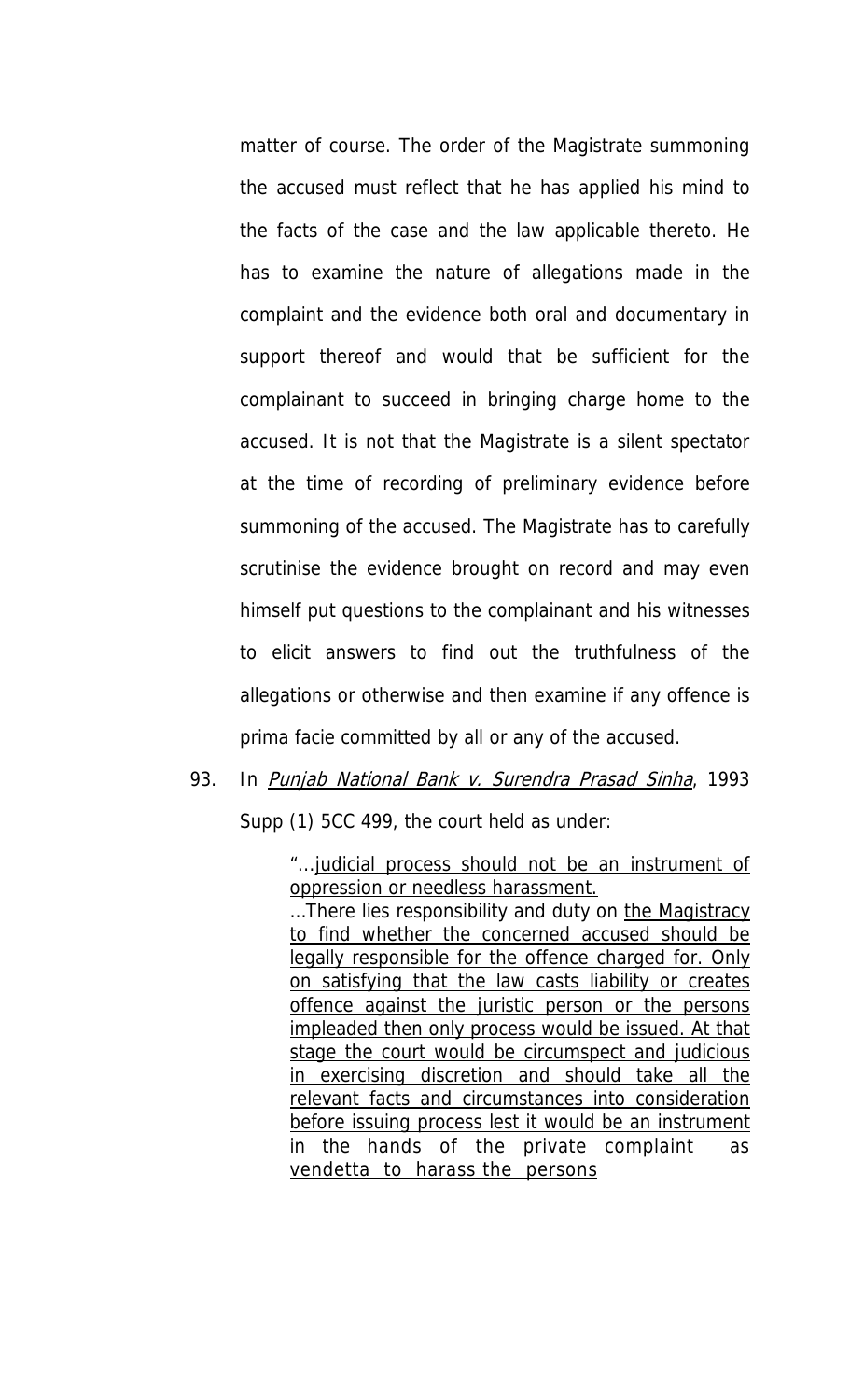needlessly. Vindication of majesty of justice and maintenance of law and order in the society are the prime objects of criminal justice but it would not be the means to wreak personal vengeance."

(Emphasis supplied)

- 94. It was stated that under section 200 the magistrate is cast upon with a duty to take cognizance of an offence only upon oath of the complainant and the witnesses present therein to proceed u/s 204 Cr.P.C. The said requirement must not be treated as a mere formality, especially when the proceedings at that stage are ex-parte. It was thus contended that in the absence of a police report, ordinarily, unless a Magistrate is satisfied that the complaint provides the necessary facts and details and is adequately supported by pre-summoning documentary oral evidence, an enquiry u/s 202 may not be instituted. It was pointed out that a further safeguard has been provided through a recent amendment by the Act 25 of 2005 w.e.f. 23-06-2006 to section 202 of the said Code wherein it is now obligatory on the Magistrate to postpone issue of process against the accused where the accused is residing at a place beyond the area in which he exercises jurisdiction.
- 95. The submission made by the learned counsel on behalf of the respondents was that the legal position enunciated by the learned counsel for the petitioner cannot be disputed but the process against the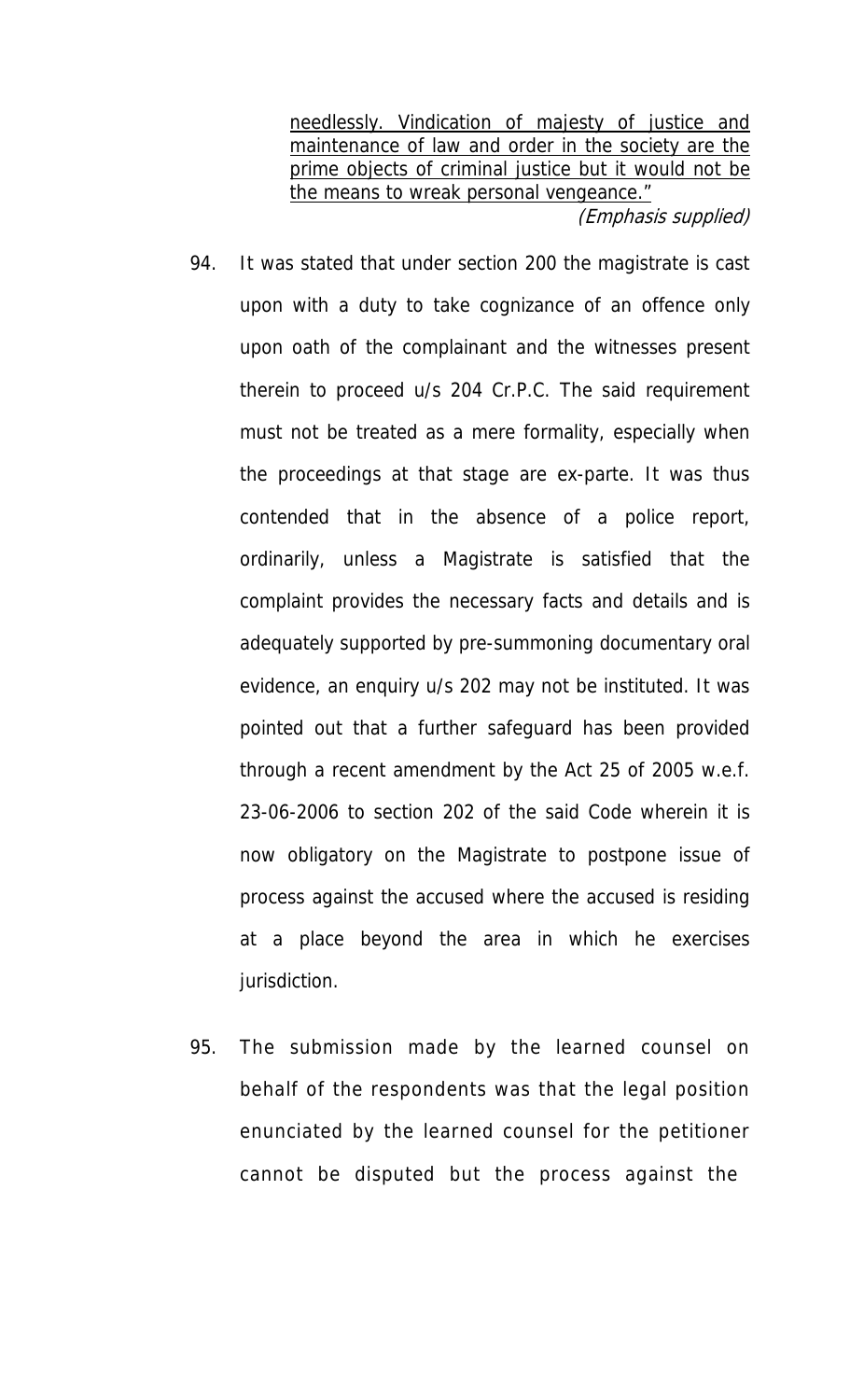petitioner in the present cases was initiated only after recording the statement of the complainants and hearing the arguments on the same and thus it cannot be said that the Ld. Magistrate had not applied his judicial mind before issuing process.

- 96. I have heard the learned counsels for the parties and given deep thought to the matter keeping in mind the importance of the legal principles raised in this matter. A perusal of the complaints and the material placed on record show that the narrow questions which need consideration of this court are that whether an artist like in the present case be given the liberty to paint a nation in the context of motherland in nude and whether such a painting would be considered as obscene or not. In the trial proceedings, only summoning orders have been passed till now, thus the determination of the above said questions shall be based on certain assumptions that the painter had made the said painting portraying Mother India in nude titled 'Mother India Nude Goddess' and put up on the website owned by the artist himself.
- 97. In order to examine the matter closely, the impugned painting itself has been reproduced below: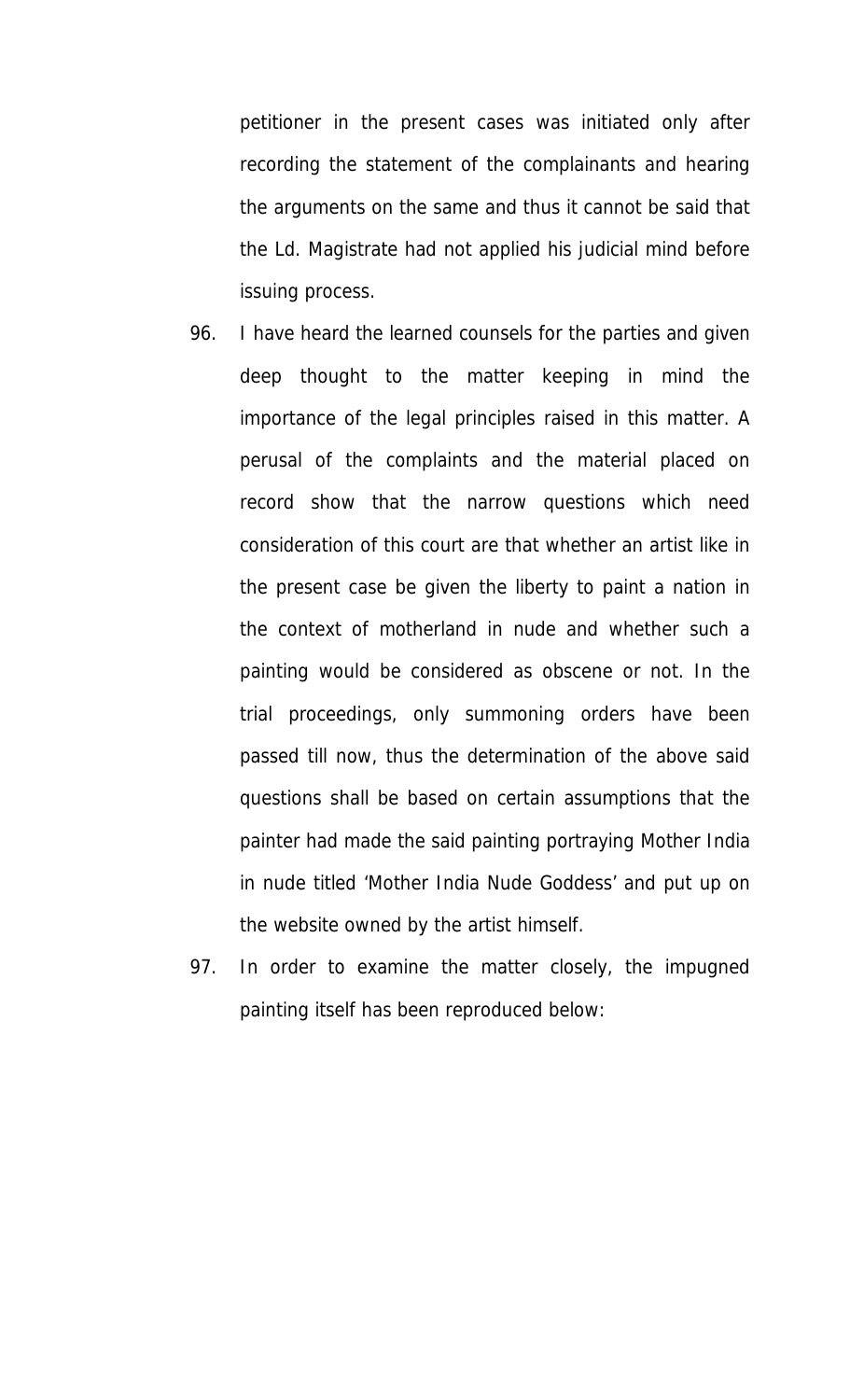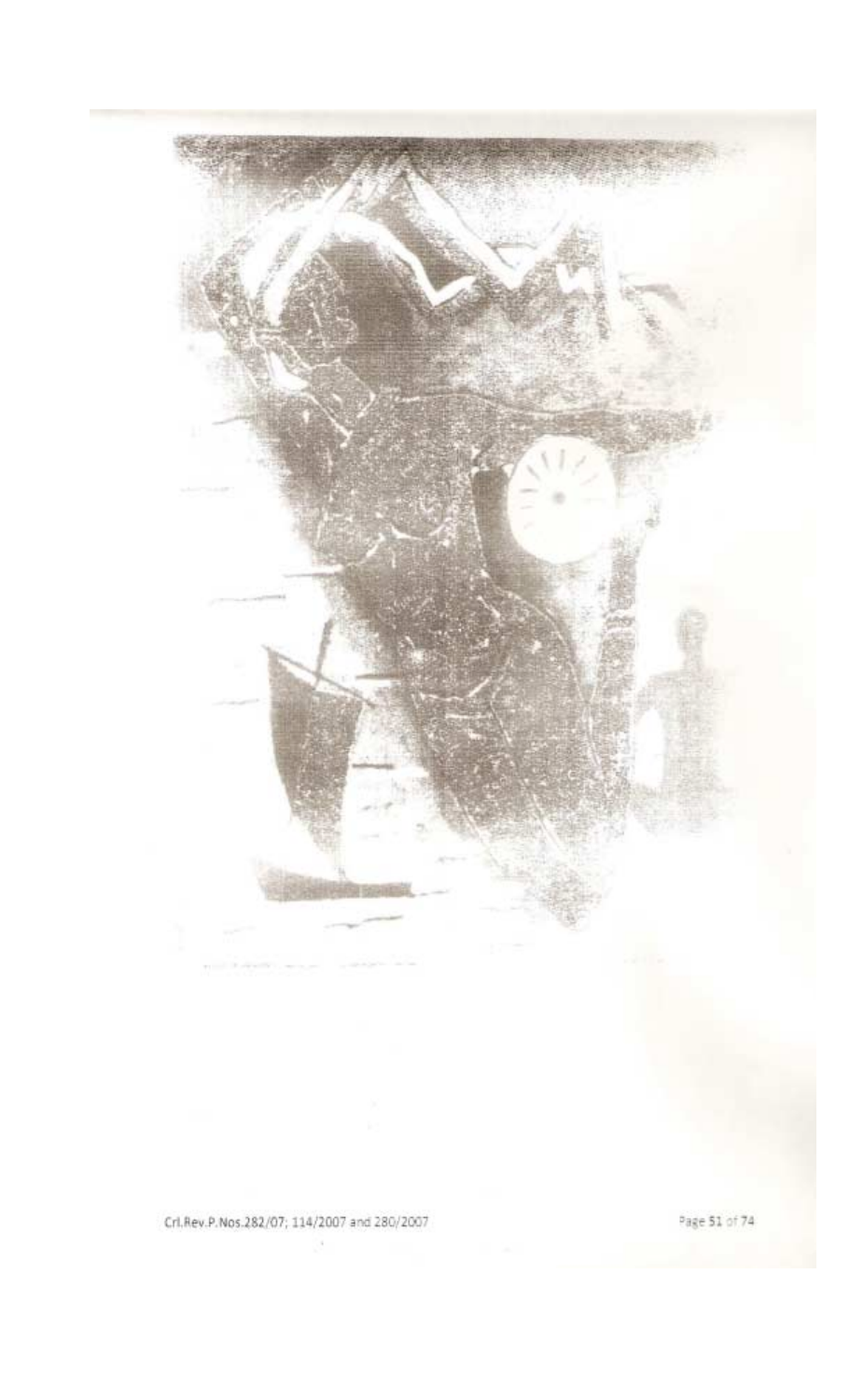- 98. In the conspectus of the legal principles enunciated and discussed aforesaid both of India and across the globe, the legal tests governing the law on obscenity are clear. On applying the said tests governing obscenity, in my considered view, the said painting cannot be said to fall within the purview of section 292 thereby making it obscene. The impugned painting on the face of it is neither lascivious nor appeals to the prurient interests. At the same time, the person who is likely to view the said painting would not tend to be depraved or corrupted. In other words, the said painting would not arouse sexual interest in a perverted inordinate person or would not morally corrupt and debase a person viewing the said painting. Though some might feel offended or disgusted at the very inception of seeing the alleged Mother India in nude but that by itself and nothing more in my opinion is not sufficient to qualify the test of obscenity. The said painting depicting India in a human form in no manner has that tendency to make an average person feel embarrassed by naked portrayal of a concept which has no particular face to it since the painting has not lost its artistic value/touch.
- 99. An attempt to understand the said painting from the artist's/petitioner's perspective would show how the painter by way of an abstract expression has tried to elucidate the concept of a nation in the form of a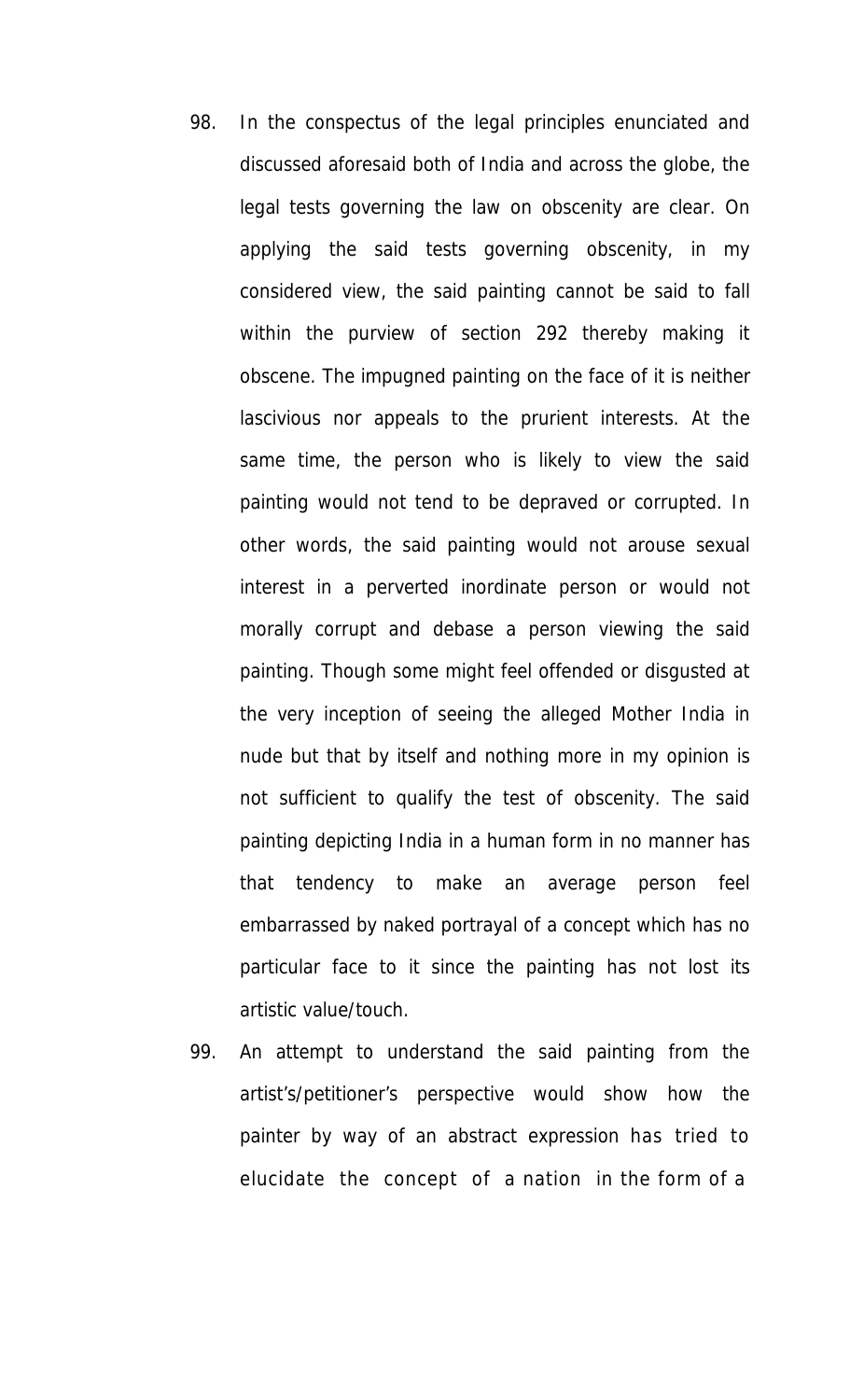distressed woman. No doubt, the concept of a nation has had a long association with the idea of motherhood but just because the artist has expressed it in nude does not make the painting obscene per se thereby satisfying the test that nudity or sex alone cannot be said to be obscene. If the painting is looked as a whole, it would reveal that that the revulsion referred to by learned counsel for the respondents of patriotic nationals would not arise for the reason that except the fact that it is in nude, there is nothing which can be considered as pinching to the eye. As matter of fact, the aesthetic touch to the painting dwarfs the so called obscenity in the form of nudity and renders it so picayune and insignificant that the nudity in the painting can easily be overlooked.

100. Once Hans Hofmann said and I quote, "A work of art is a world in itself reflecting senses and emotions of the artist's world." To put it differently in the words of Edward Hopper, "Great art is the outward expression of an inner life in the artist." If the above holds true, then it would not be wrong to suggest that the petitioner is pained by the growing untold misery of our nation and made an attempt to bring the same out on a canvass. The artist's creativity in this painting is evident from the manner in which the artist by way of a tear and ruffled, unkempt, open hair of the woman tried to portray the sad and the dispirited face of our nation who seems to have suffered a great deal of anguish and agony. A woman's sorrow has been described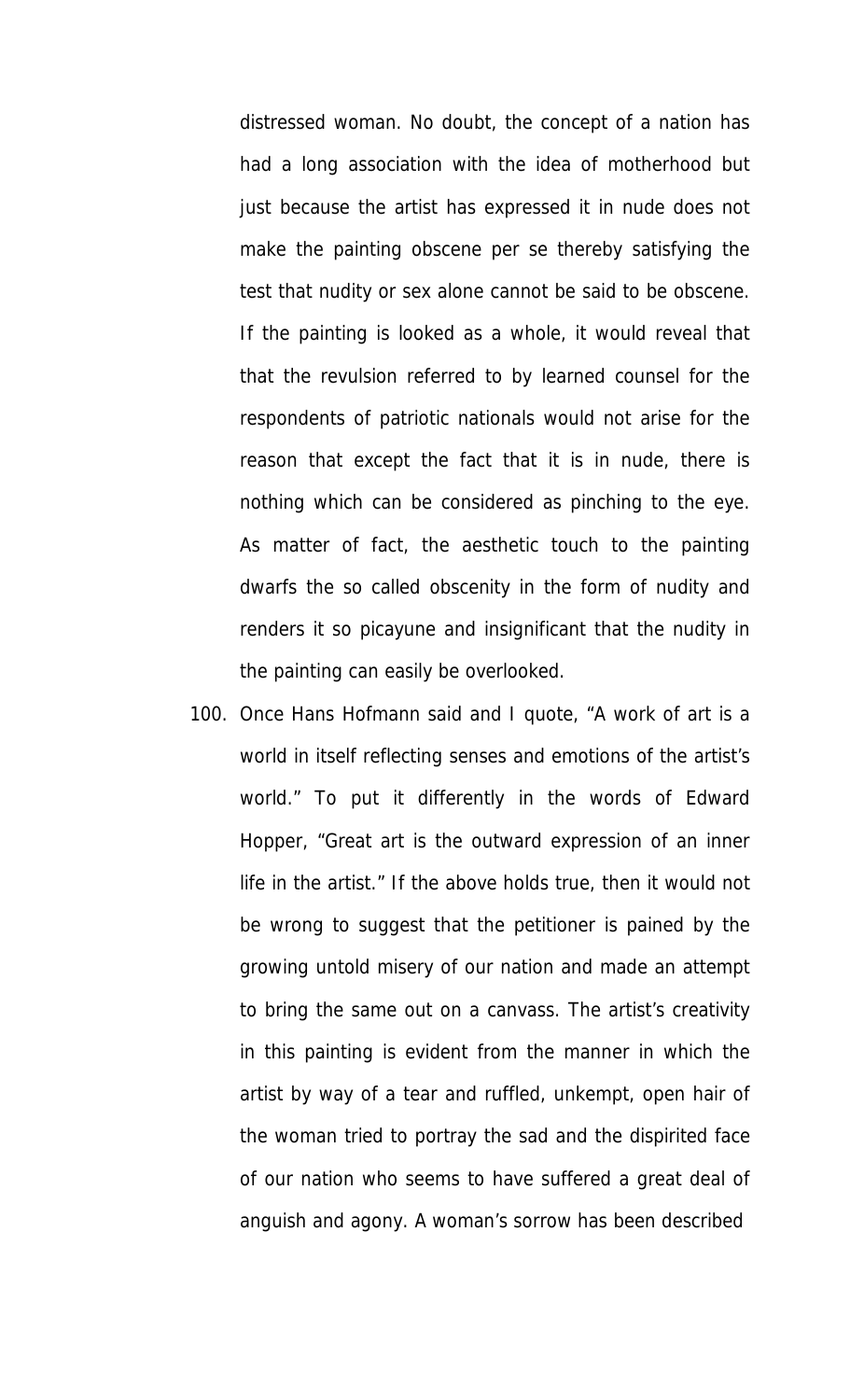by the way the woman is lying with her eyes closed, with one arm raised on her face and a tear dropping from the eye. The object of painting the woman in nude is also part of the same expression and is obviously not to stimulate the viewer's prurience but instead to shake up the very conscious of the viewer and to invoke in him empathy for India and abhorrence for the culprits. The person who may view the painting is likely to react in tears, silence or analogous to the same but no way near the feelings of lust. There can be many interpretations to the painting. One of the interpretations to it can be to show the disconsolate India which is entangled in various problems like corruption, criminalisation, crisis of leadership, unemployment, poverty, over population, low standard of living, fading values and ethics etc. The other can be that Bharat Mata is perhaps just used as a metaphor for being so bereft because of the earthquake which occurred around the time when this painting was made. Other than this, the bold use of colour and the depiction of the great range of Himalayas by way of the hair flowing of the women restores the artistic touch in the painting.

101. One of the tests in relation to judging nude/semi nude pictures of women as obscene is also a particular posture or pose or the surrounding circumstances which may render it to be obscene but in the present painting, apart from what is already stated above, the contours of the woman's body represent nothing more than the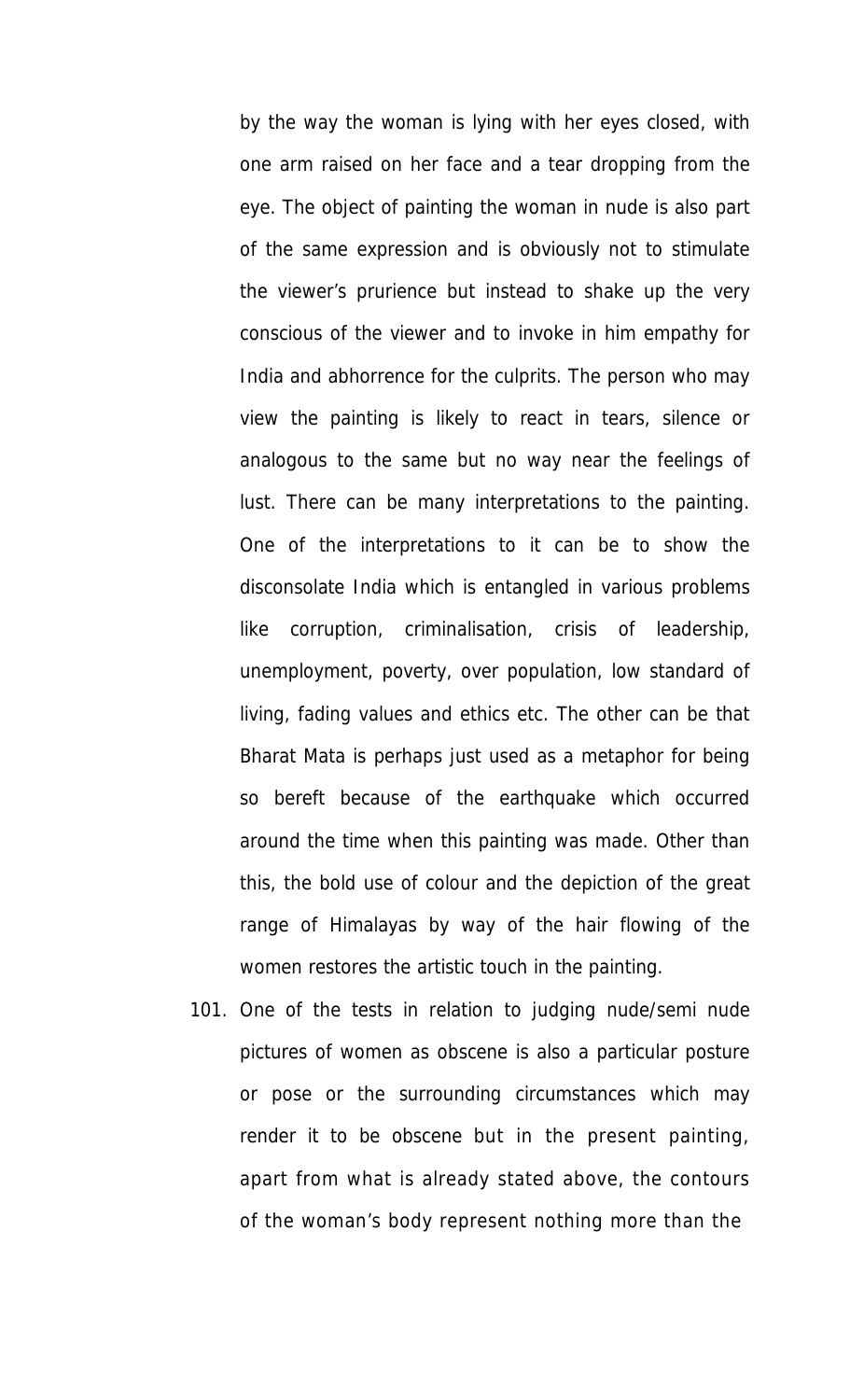boundaries/map of India. There can be a numbers of postures or poses that one can think of which can really stimulate a man's deepest hidden passions and desires. To my mind, art should not be seen in isolation without going into its onomatopoetic meaning and it is here I quote Mr. Justice Stewart of the US Supreme Court in *Jacobellis v.* Ohio 378 U.S. 184 (1964) who defined 'obscenity' as, "I will know it when I see it". The nude woman in the impugned painting is not shown in any peculiar kind of a pose or posture nor are her surroundings so painted which may arouse sexual feelings or that of lust in the minds of the deviants in order to call it obscene. The placement of the Ashoka Chakra or the States in the painting is also not on any particular body part of the woman which may be deemed to show disrespect to the Ashoka Chakra/States and the same was conceded by the learned counsel for the respondent during the course of the arguments advanced. Even if a different view had to be taken that if the painter wanted to depict India in human form, it may have been more appropriate to cloth the woman in some manner may be by draping a sari or by a flowing cloth etc., but that alone cannot be made a ground to prosecute the painter. It is possible that some persons may hold a more orthodox or conservative view on the depiction of Bharat Mata as nude in the painting but that itself would not suffice to give rise to a criminal prosecution of a person like the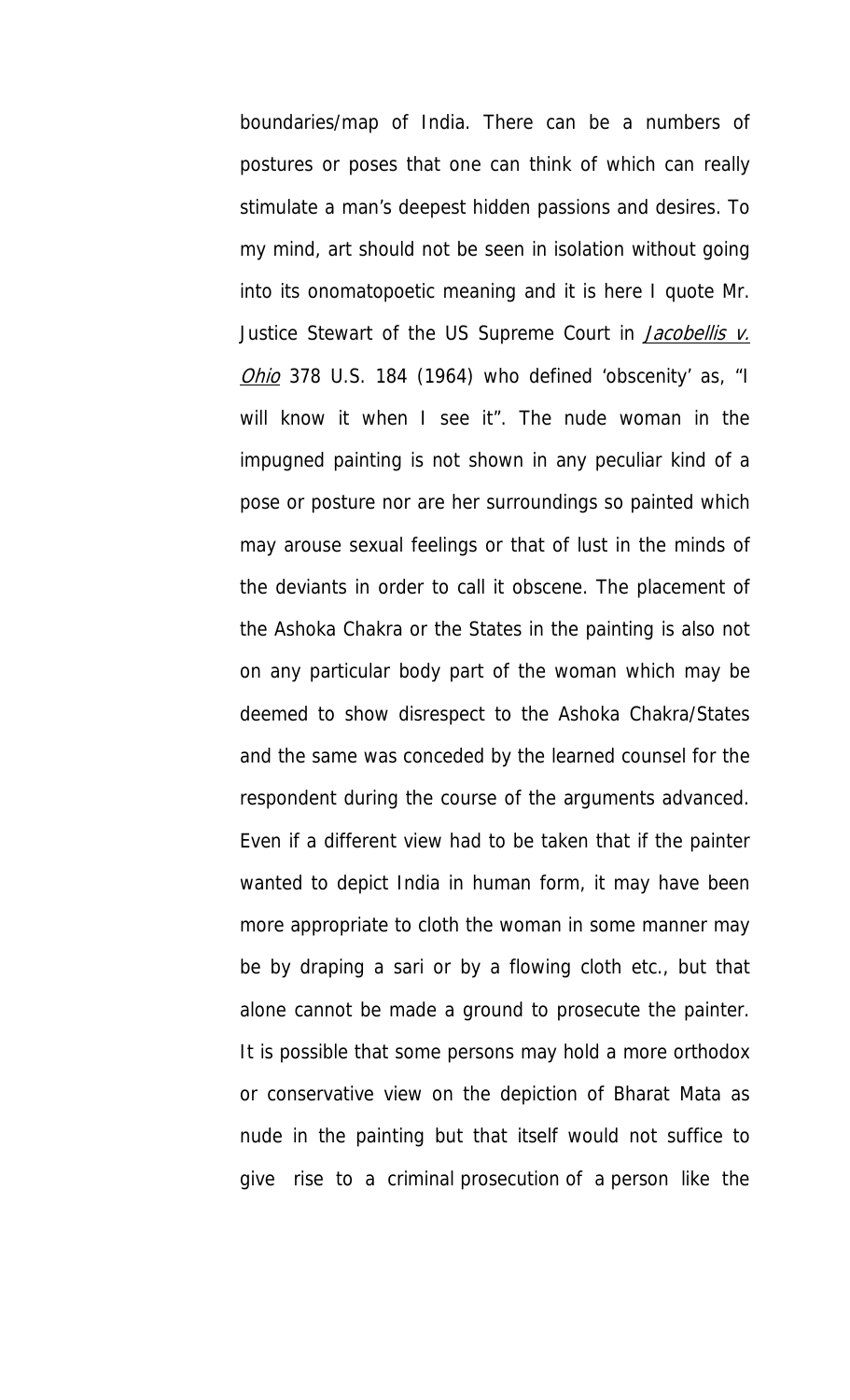Petitioner who may have more liberal thoughts in respect of mode and manner of depiction of Bharat Mata. The very theme of our Constitution encompassing liberty, equality and fraternity would abhor the non tolerance of another view. The judge also must not apply his more liberal or conservative view in determining this aspect but should place himself in the shoes of the painter and endeavor to decipher the theme and thought process of the painter who created the painting. It would always be prudent for the judge to err on the side of a liberal interpretation giving the scheme of our Constitution.

- 102. The learned counsel had vehemently argued that the petitioner is a habitual offender who gets into controversies and uses it as a tool of publicity. He had offended the feelings of a particular sect of people by painting such pictures in the past also by depiction of Hindu Gods/Goddesses in nude. His conduct has been such that he cannot be pardoned. It was pleaded that the petitioner uses nudity just as a gimmick and to gain mileage over others.
- 103. In my considered view, the alleged past misconduct of the petitioner cannot have any bearing on the present case because there has been nothing which has come on record to prove the converse. It is made clear that the paintings depicting Hindu Gods/Goddesses in nude by the petitioner do not form a subject matter of the present case and as such the learned counsels have been unable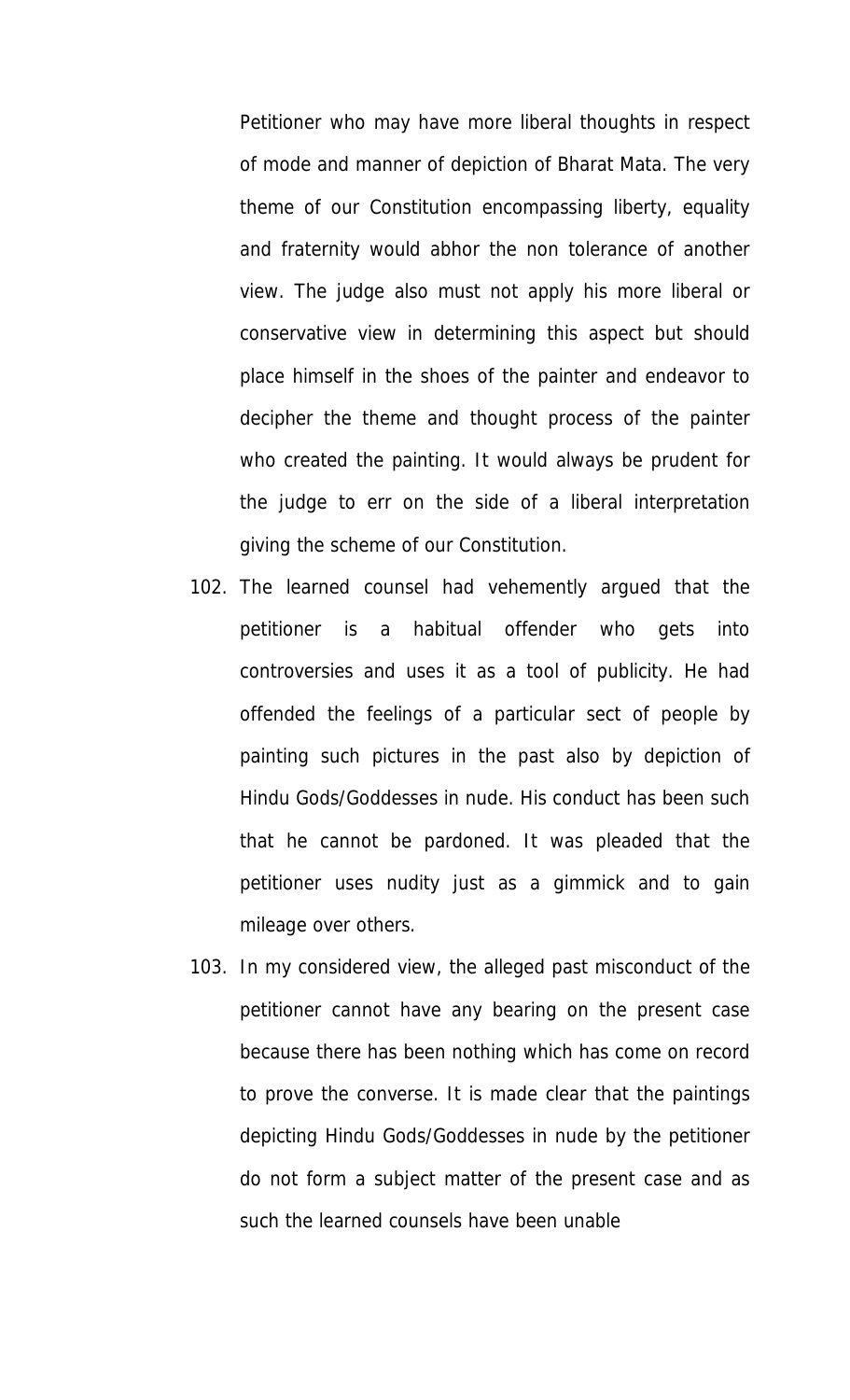to bring to the notice of this court any cases/complaints pending or decided in this regard to go against the petitioner. The persons who may feel aggrieved by those set of paintings have an appropriate remedy in law to get their rights redressed. Hence, commenting on those paintings would be prejudging the said paintings and passing a verdict on the same thus prejudicing the rights of the accused/petitioner.

104. There are a few paintings brought on record which provide a glimpse of the ancient Indian art showcasing the absence of inhibition and guilt and the candour and boldness with which our society set out seeking its pleasures.<sup>5</sup> Other than this, the literature of India both religious and secular is full of sexual allusions, sexual symbolisms and passages of such frank eroticism the likes of which are not to be found elsewhere in world literature.<sup>6</sup> Hinduism being the world's oldest religious tradition, incorporates all forms of belief and worship without necessitating the selection or elimination of any. The Hindu is inclined to revere the divine in every manifestation, whatever it may be, and is doctrinally tolerant. A Hindu may embrace a non-Hindu religion without ceasing to be Hindu, and since the Hindu is disposed to think synthetically and to regard other forms of worship, strange gods, and divergent doctrines as

<sup>5</sup> Love and Lust; An anthology of Erotic Literature from Ancient and Medieval India; Pavan K. Verma Sandhya Mulchandani; Harper Collins Publishers; 2004

<sup>6</sup> Ibid.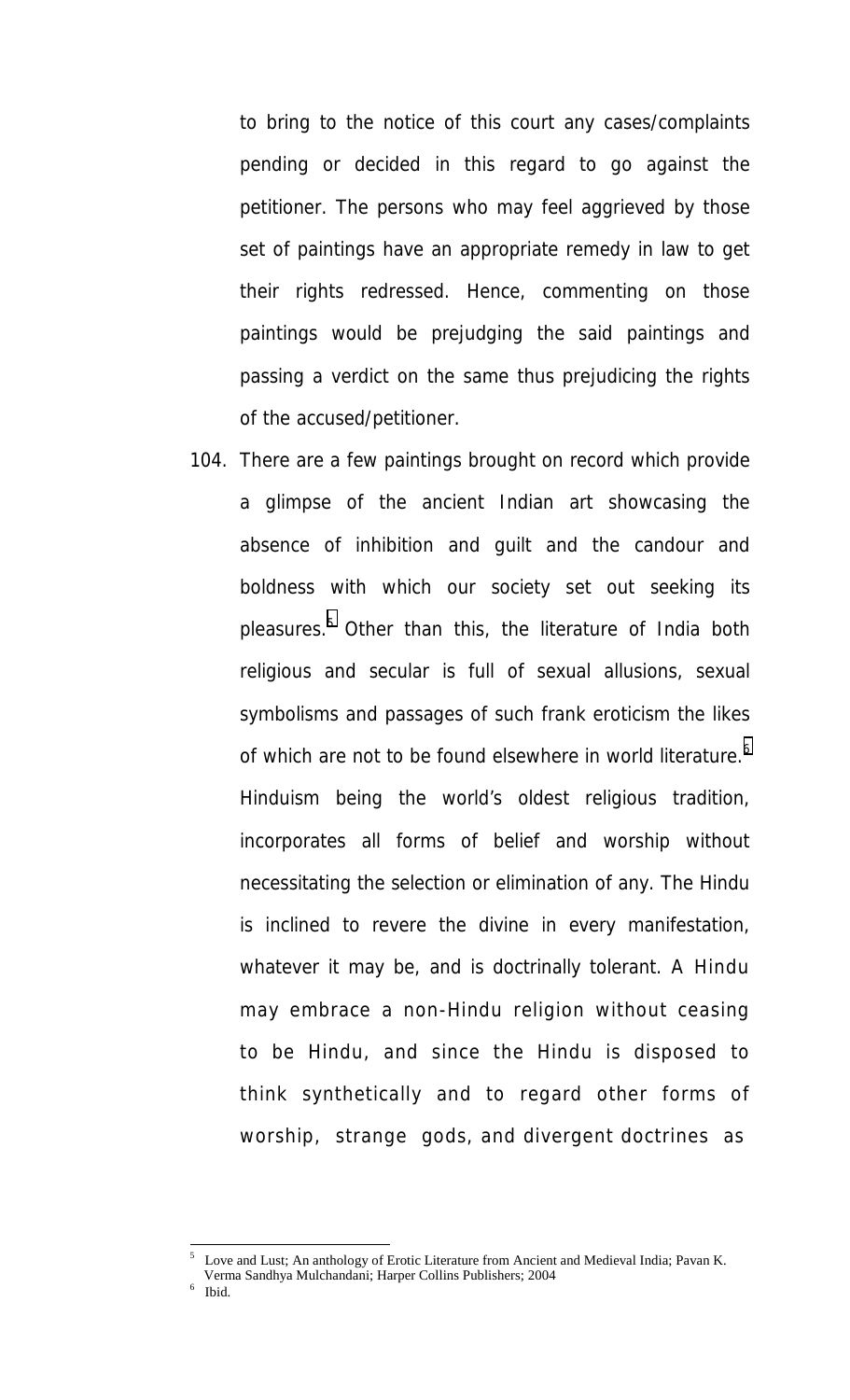inadequate rather than wrong or objectionable, he tends to believe that the highest divine powers complement each other for the well-being of the world and mankind. The core of religion does not even depend on the existence or non-existence of God or on whether there is one god or many. Since religious truth is said to transcend all verbal definition, it is not conceived in dogmatic terms. Hinduism is then both a civilization and a conglomerate of religions with neither a beginning, a founder, nor a central authority, hierarchy, or organization.<sup>7</sup>

105. The conundrum which has blocked the minds of a few today was given a riposte by Swami Vivekananda in the following words<sup>8</sup>:

> "...we tend to reduce everyone else to the limits of our own mental universe and begin privileging our own ethics, morality, sense of duty and even our sense of utility. All religious conflicts arose from this propensity to judge others. If we indeed must judge at all, then it must be 'according to his own ideal, and not by that of anyone else'. It is important, therefore, to learn to look at the duty of others through their own eyes and never judge the customs and observances of others through the prism of our own standards."

106. It would not be proper to hold that the painter/petitioner had a deliberate intention to manifestly insult Bharat Mata which is clear from his various interviews and reports placed on record where he has consistently maintained

<sup>7</sup> Dr. Ramesh Yeshwant Prabhoo v. Prabhakar Kashinath Kunte and Ors. AIR 1996 SC 1113 8 Excerpted from Hindutva: Exploring the Idea of Hindu Nationalism, Jyotirmaya Sharma, Penguin

Books India, Viking, At: http://www.hinduonnet.com/lr/2003/12/07/stories/2003120700100100.htm.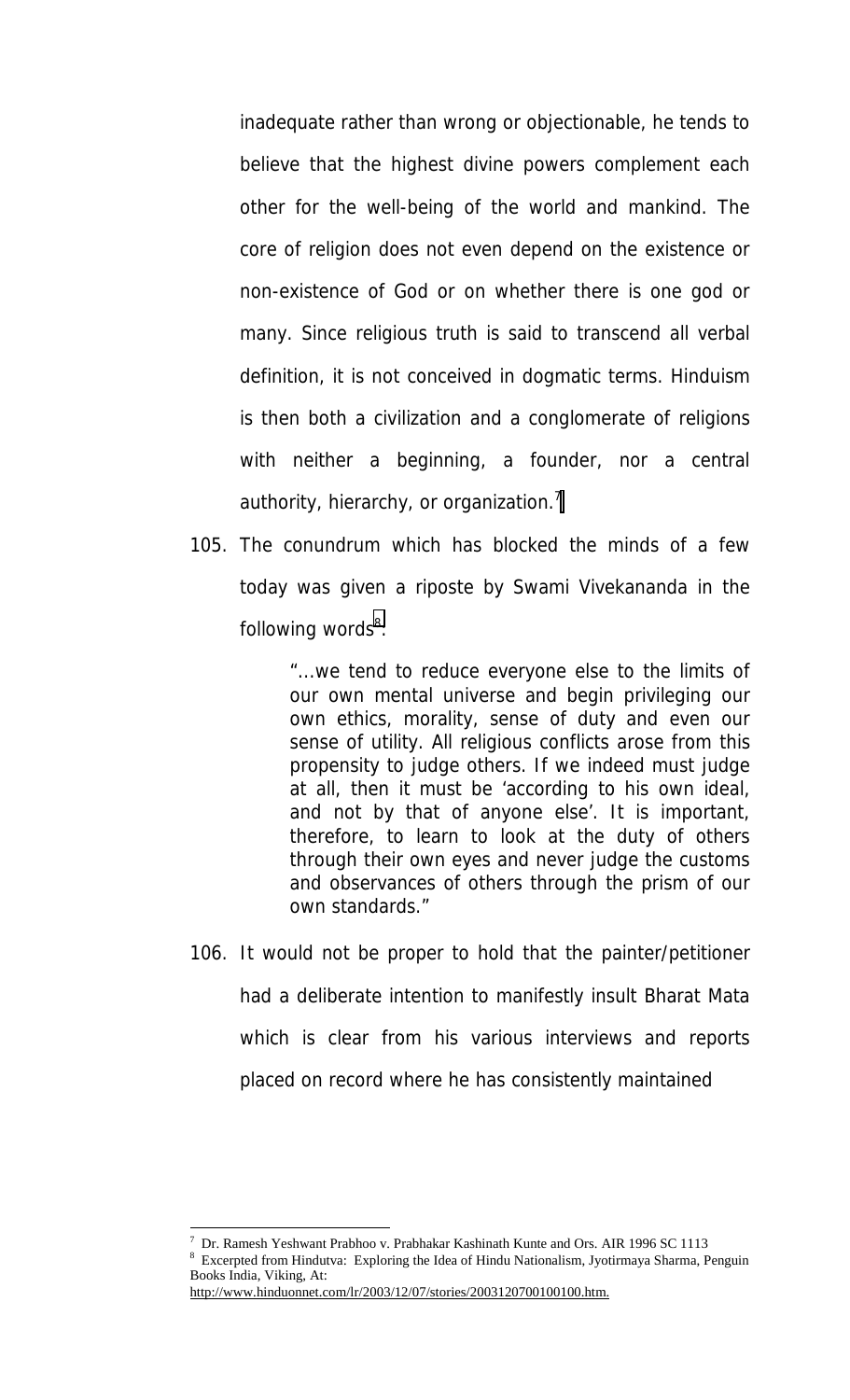that he actually celebrates nudity and considers it as the purest form of expression. It also cannot be lost sight of that he had immediately withdrawn the said painting from the auction and apologised to those offended, thus making it clear that his is only an artistic impulse. Under the criminal jurisprudence, for an offence to be made out against an accused, the ingredients of mens rea and actus reas need to be proved. In the present case, since the scope of the subject is so limited, it does not really require any evidence to be led and on the face of it, both the elements i.e. mens rea and actus reas appear to be absent.

107. I am unable to accept the plea raised by the learned counsel for the respondents that the said painting uploaded on a website could be accessed by any person sitting across the globe who in consequence whereto could get affected by viewing the same. There can be no exasperation caused by viewing such painting on the website for the reason that a person would firstly access such a website only if he has some interest in art and that too contemporary art and in case he does view such a website, he always would have the option to not to view or close the said web page. It seems that the complainants are not the types who would go to art galleries or have an interest in contemporary art, because if they did, they would know that there are many other artists who embrace nudity as part of their contemporary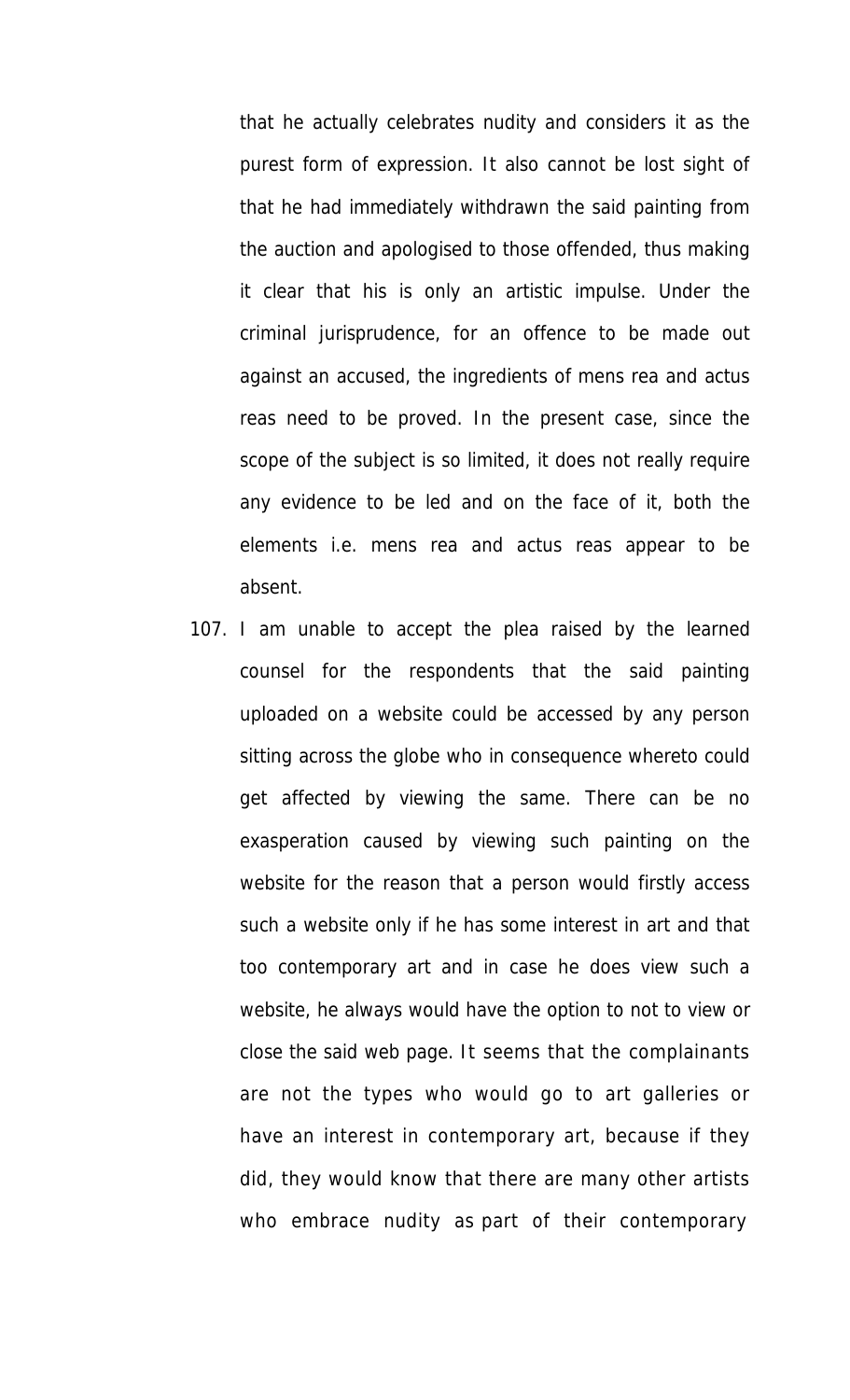art. Hence, the offence alleged u/s 294 IPC can not be made out. Similarly, the ingredients of section 298 IPC as alleged are not met since there seems to be no deliberate intention on the part of the petitioner to hurt feelings of Indians as already stated and as a matter of fact, the subject matter i.e Bharat Mata could be alleged to wound nationalist feelings of an individual and not any religious feelings. I am in agreement with the contention raised by the learned counsel for the petitioner that the impugned painting cannot form the basis of any deliberate intention to wound the religious feelings of the complainants since the figure, on the basis of the identity alleged, represents an anthropomorphic depiction of a nation as also that to hold a person liable under the above said section, mere knowledge of the likelihood that the religious feelings of another person may be wounded would not be sufficient.

- 108. Section 500 IPC requires the basic ingredient of defamation to be satisfied which seems to be completely absent in the present case.
- 109. From the dawn of civilization, India has been home to a variety of faiths and philosophies, all of which have coexisted harmoniously. The then Chief Justice S.R. Das in Re: Kerala Education Bill 1957 AIR 1958 SC 956 speaking of the Indian tradition of tolerance observed as under:

"…Throughout the ages endless inundations of men of diverse creeds, cultures and races — Aryans and non-Aryans, Dravidians and Chinese, Scythians, Huns, Pathans and Mughals — have come to this ancient land from distant regions and climes. India has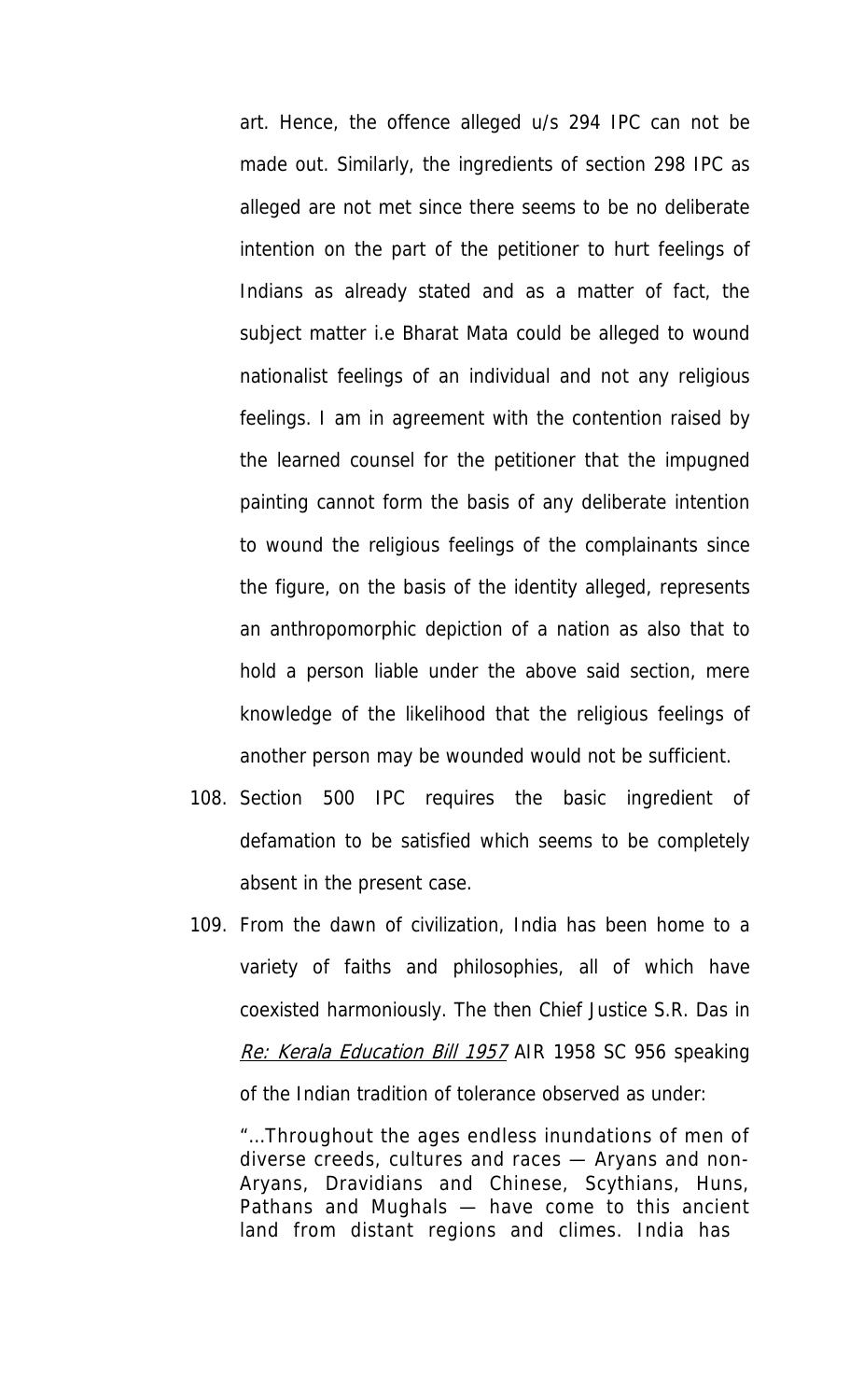welcomed them all. They have met and gathered, given and taken and not mingled merged and lost in one body. India's tradition has thus been epitomised in the following noble lines: "None shall be turned away From the shore of this vast sea of humanity That is India"

110. Consensus and accommodation have formed a significant and integral part of Indian culture and cornerstone of our constitutional democracy. In the context of obscenity, community mores and standards have played a very significant role in the past with the Indian courts. Indian art has always celebrated the female form. There is nothing salacious about it. Gloria Stienem, a feminist scholar and writer, once made a salient point about the problem behind obscenity:

> "Sex is the tabasco sauce that an adolescent national pallet sprinkles on every dish on the menu."

We have been called as the land of the Kama Sutra then why is it that in the land of the Kama Sutra, we shy away from its very name? Beauty lies in the eyes of the beholder and so does obscenity. It is our perception to objects, thoughts and situations, which rule the mind to perceive them in the way we do. Way back then, perhaps it would not be wrong to assume that the people led exotic lives dedicated to sensuality in all its forms. It was healthy and artistic. They studied sex, practiced sex, shared techniques with friends, and passed on their secrets to the next generation. All in good spirit. Sexual pleasure was not behind closed doors or a taboo; it was in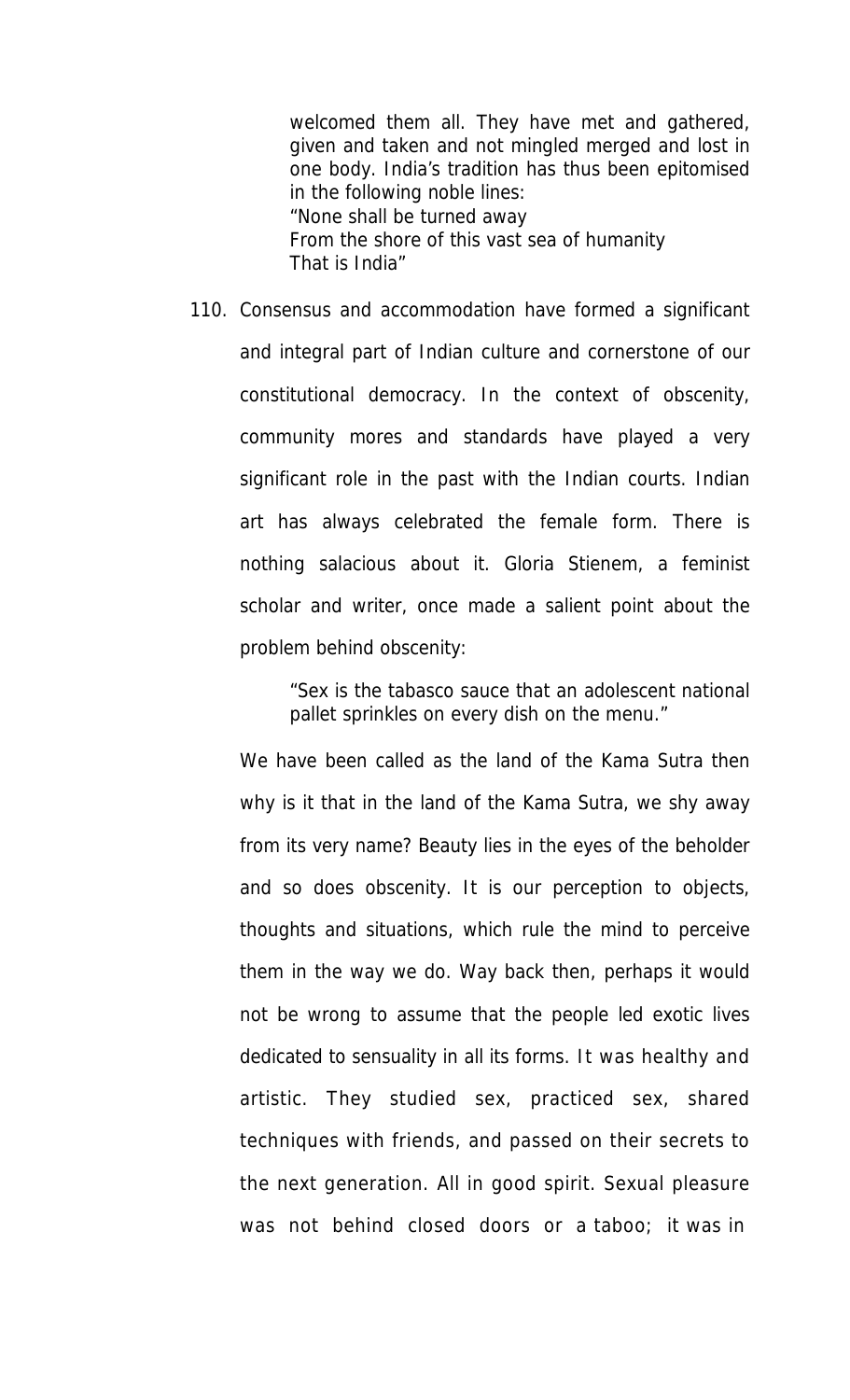the air in different forms. There was painting, sculpture, poetry, dance and many more. Sex was embraced as an integral part of a full and complete life. $9$  It is most unfortunate that India's new 'puritanism' is being carried out in the name of cultural purity<sup>10</sup> and a host of ignorant people are vandalizing art and pushing us towards a prerenaissance era.

111. We are at such a juncture where for the purposes of introspection, for looking both inwards and outwards, there is a lot to be learnt from the past and the same to be implemented in the future. India is one such pluralist society which acts a model of unity in the mosaic of diversities and has taught the world the lesson of tolerance by giving shelter to the persecuted and refugees of all religions and all nations. The standards of the contemporary society in India are fast changing and therefore, now in this age of modernization, we should more so embrace different thinking and different thoughts and ideas with open arms. But while an artist should have his creative freedom, he is not free to do anything he wants. The line which needs to be drawn is between the art as an expression of beauty and art as an expression of an ill mind intoxicated with a vulgar manifestation of counter-culture where the latter needs to be kept way

<sup>&</sup>lt;sup>9</sup> Art of Kama Sutra, Poonam Deviah; At: http://living.oneindia.in/kamasutra/kamasutra.html. <sup>10</sup> Prudes take charge in India, Independent, The (London), Jun 7, 1998; Peter Popham; At: http://findarticles.com/p/articles/mi\_qn4158/is\_19980607?pnum=2&opg=n14161393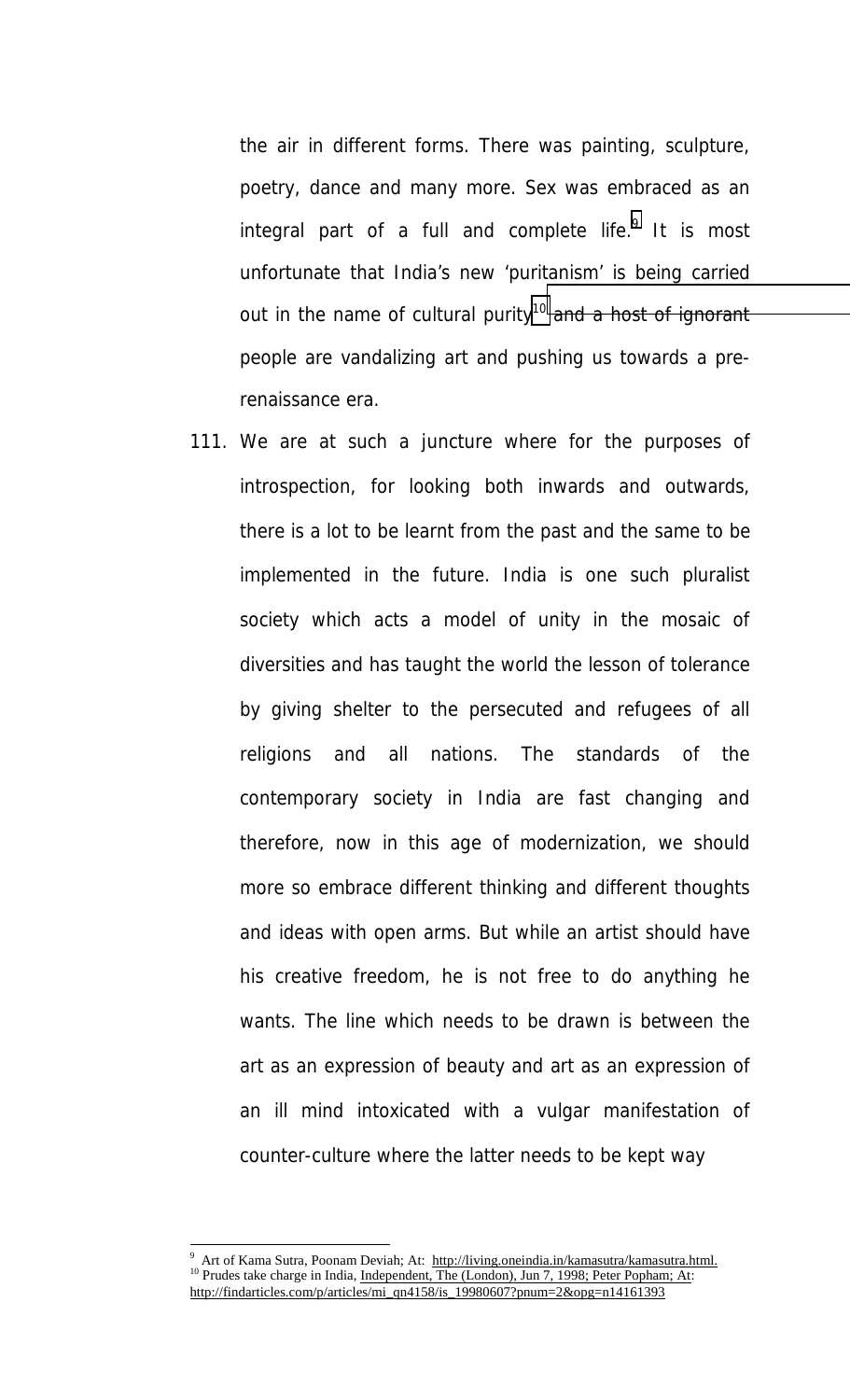from a civilian society.

- 112. Plato once asked, "What do men organise themselves into the society for?" and answered, "To give the members of the society, all the members, the best chance of realizing their best selves". This is the very purpose of social organisation. All human beings incomplete in themselves seek their ordainment of fulfillment and destiny in the enriching human company and democracy provides the richest and the most profound opportunities of that mutual enrichment."<sup>11</sup>
- 113. Democracy has wider moral implications than mere majoritarianism. A crude view of democracy gives a distorted picture. A real democracy is one in which the exercise of the power of the many is conditional on respect for the rights of the few. Pluralism is the soul of democracy. The right to dissent is the hallmark of a democracy. In real democracy the dissenter must feel at home and ought not to be nervously looking over his shoulder fearing captivity or bodily harm or economic and social sanctions for his unconventional or critical views. There should be freedom for the thought we hate. Freedom of speech has no meaning if there is no freedom after speech. The reality of democracy is to be measured by the extent of freedom and accommodation it extends.<sup>12</sup>

114. Human personality can bloom fully and humanism can

<u>.</u>

<sup>&</sup>lt;sup>11</sup> The 21<sup>st</sup> Dr. Kailashnath Katju Memorial Annual Lecture; "Constitutional Underpinnings of a Concordial Society"; M.N. Venkatachaliah.

 $12$  Indian Democracy: Reality or Myth? We have pledges to fulfil; V.M. Tarkunde Memorial Lecture by Soli J Sorabjee, Former Attorney General of India.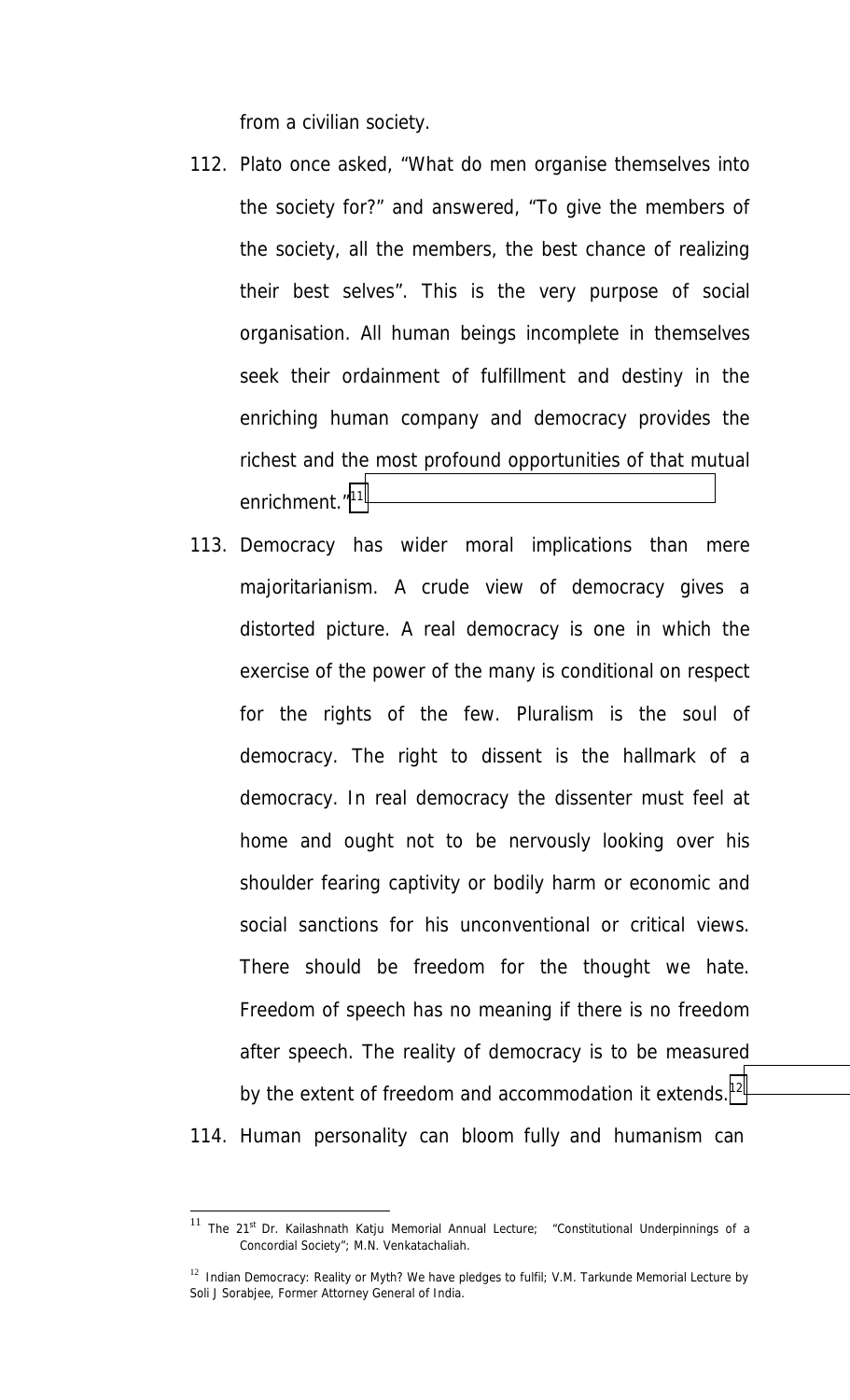take deep roots and have its efflorescence only in a climate where all display an attitude of tolerance and a spirit of moderation.<sup>13</sup>

- 115. Our Greatest problem today is fundamentalism which is the triumph of the letter over the spirit.<sup>14</sup> In a free democratic society tolerance is vital especially in large and complex societies comprising people with varied beliefs and interests. An intolerant society does not brook dissent. An authoritarian regime cannot tolerate expression of ideas which challenge doctrines and ideologies in the form of writings, plays, music or paintings. Intolerance is utterly incompatible with democratic values. This attitude is totally antithetical to our Indian Psyche and tradition. It must be realised that intolerance has a chilling, inhibiting effect on freedom of thought and discussion. The consequence is that dissent dries up. And when that happens democracy loses its essence.<sup>15</sup>
- 116. Our Constitution by way of Article 19 (1) which provides for freedom of thought and expression underpins a free and harmonious society. It helps to cultivate the virtue of tolerance. It is said that the freedom of speech is the matrix, the indispensable condition of nearly every other form of freedom. It is the wellspring of civilization and

<sup>13</sup> Supra N. 11.

 $14$  Ibid.

<sup>&</sup>lt;sup>15</sup> Supra N. 12.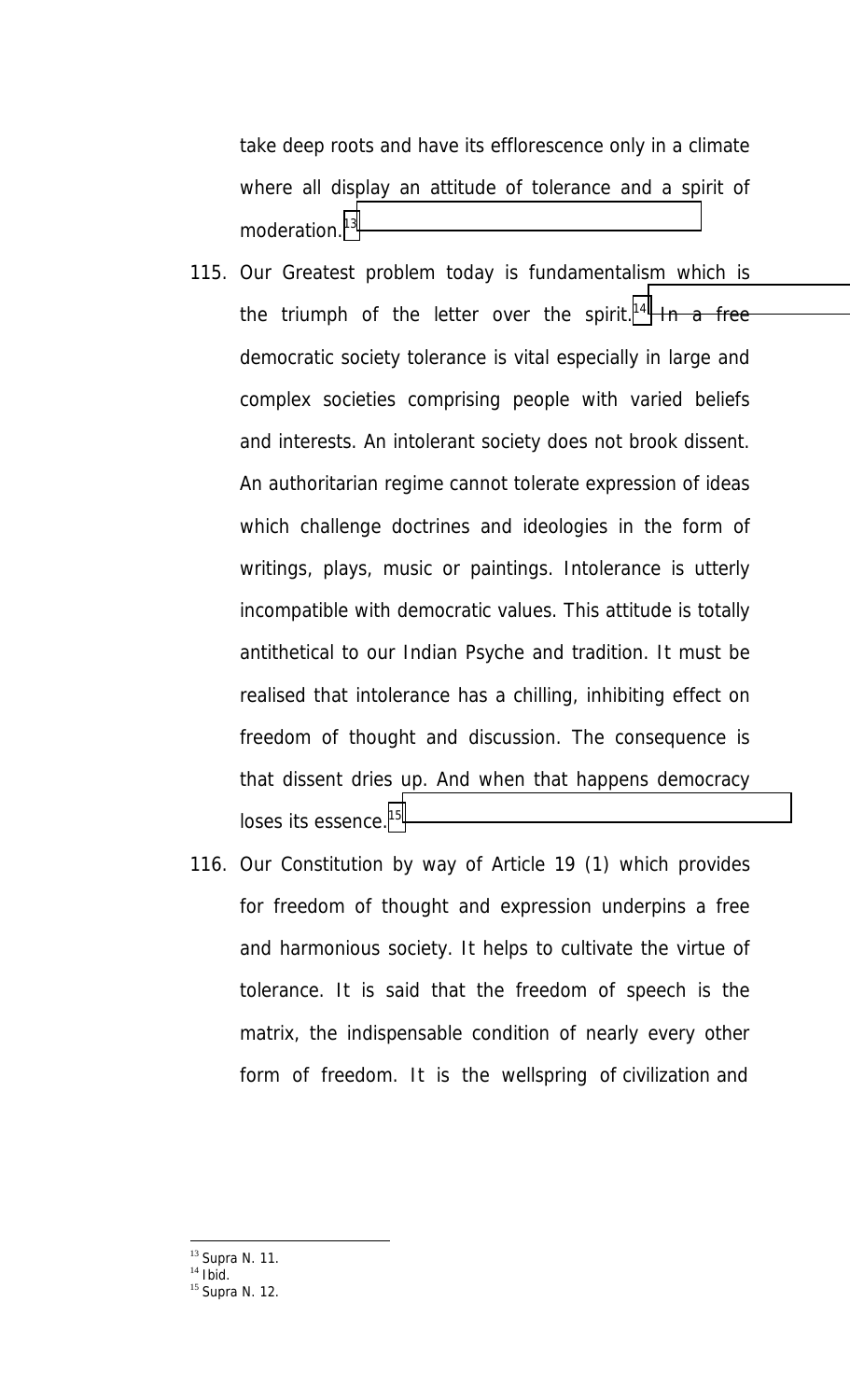without it liberty of thought would shrivel.<sup>16</sup>

117. Every time an artist portrays something different, something which is an unpopular view point, it may accompany discomfort and unpleasantness but that in itself cannot be a ground to curb the artistic freedom and quickly go on to label it as obscene. There might be people who may actually get offended by those of Hussain's paintings or others but the right course of action for them, is to simply shrug it off or protest peacefully. In my considered view, criticism of art may be there. Rather, there are many other more appropriate avenues and fora for expression of differences of opinion within a civil society. But criminal Justice system ought not to be invoked as a convenient recourse to ventilate any and all objections to an artistic work. It should not be used as a mere tool in the hands of unscrupulous masters which in the process can cause serious violations of the rights of the people especially taking into consideration the people in the creative fields. Such a pernicious trend represents a growing intolerance and divisiveness within the society which pose a threat to the democratic fabric of our nation. It would be relevant to reproduce the observations made by Markandey Katju J. in *Himsa Virodhak Sangh v.* Mirzapur Moti Kuresh Jamat & Ors. JT 2008 (3) SC 421 where laying stress on the importance of tolerance, the court gave the historical illustration of Emperor Akbar's

 $16$  Supra N. 11.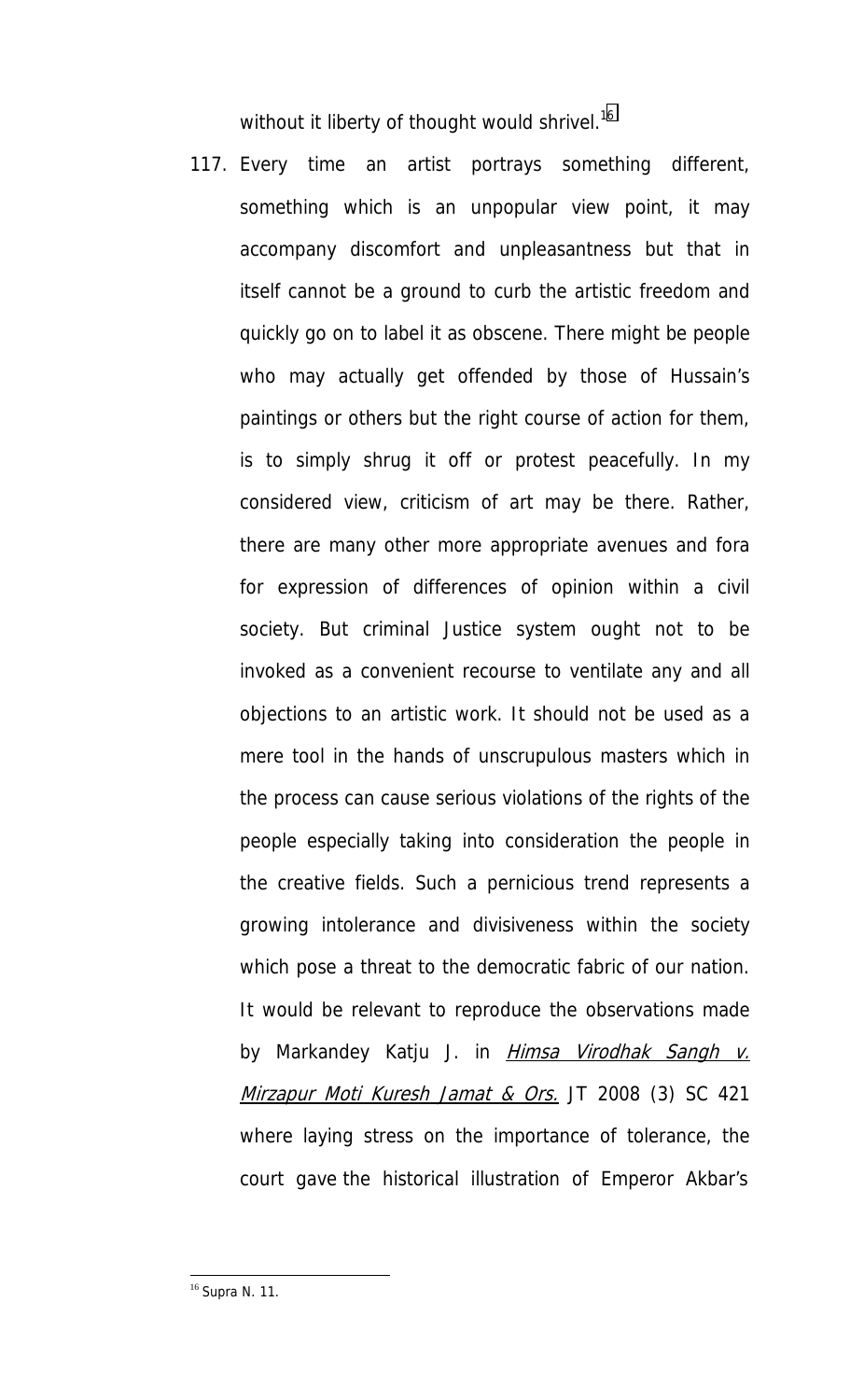tolerance during his reign. This case revolved around the resolutions taken by the State Government and the Ahmedabad Municipal Corporation for closure of the municipal slaughter houses during the period of Paryushan festival of the Jams that allegedly violated the fundamental right to trade of the respondents.

"These days unfortunately some people seem to be perpetually on a short fuse, and are willing to protest often violently, about anything under the sun on the ground that a book or painting or film etc. has "hurt the sentiments" of their community. These dangerous tendencies must be curbed. We are one nation and must respect each other and should have tolerance."

# (Emphasis Supplied)

Thus, the practice of tolerance in our multi-religious, multicultural nation must be regarded as a fundamental duty of every citizen and must be actively encouraged and performed if we are to make our pluralist democracy a living robust.<sup>17</sup>

118. In this regard, the role of the magistrates and judicial scrutiny in protecting individual rights and freedoms and promoting constitutional values is not discretionary but obligatory. In a constitutional democracy wedded to and governed by the rule of law, responsibilities of the judiciary arouse great expectations.<sup>18</sup> Justice Frankfurt once remarked;

> "It is not a printed finality, but a dynamic process. Its applications to the actualities of

 $17$  Supra N. 12.

<sup>18</sup> Supra N. 11.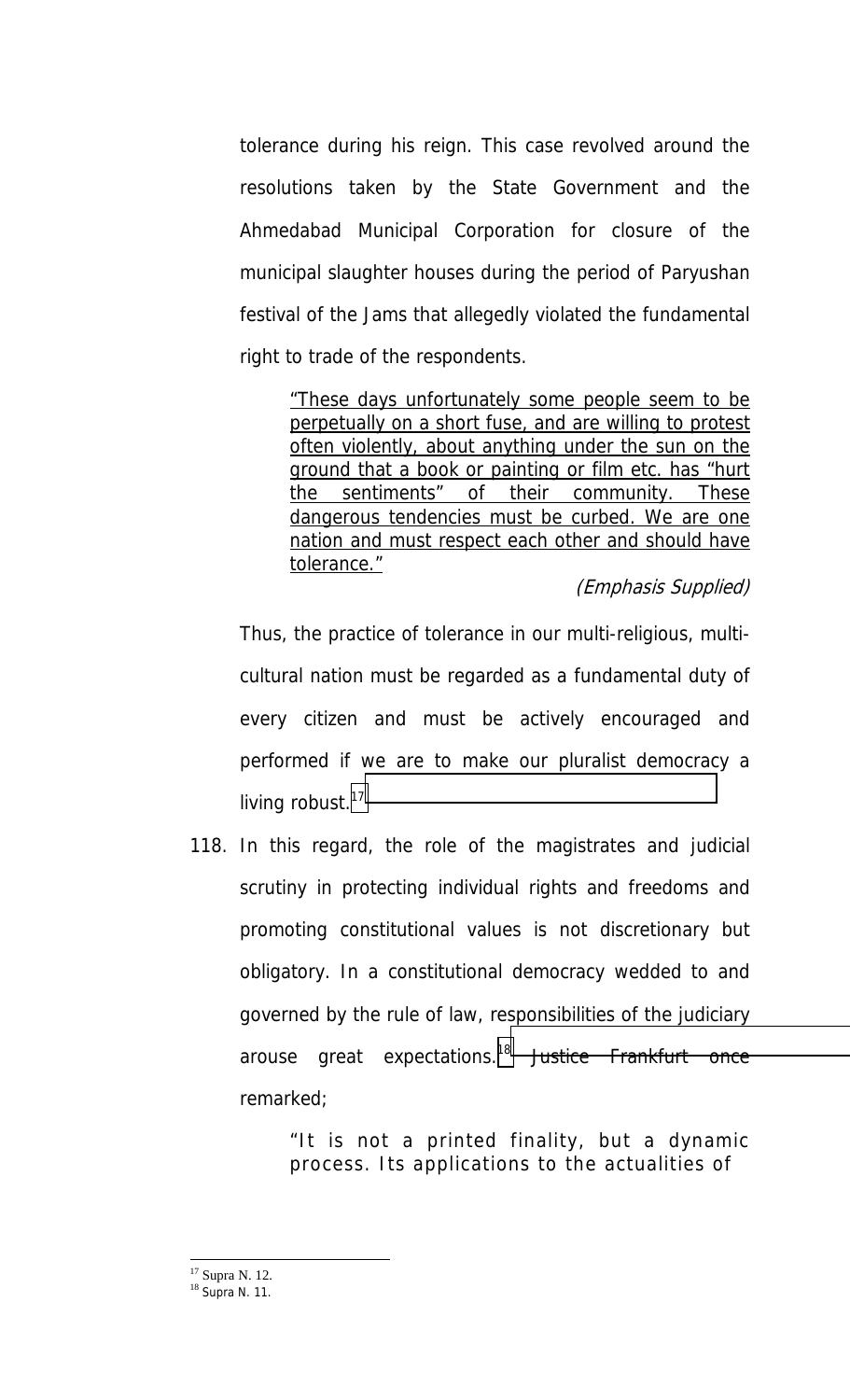Government is not a mechanical exercise, but a high function of statecraft."

Thus, a magistrate must scrutinise each case in order to prevent vexatious and frivolous cases from being filed and make sure that it is not used a tool to harass the accused which will amount to gross abuse of the process of the court. Only in appropriate cases should a private complaint case proceed further without a prior investigation by the police consequent upon the direction of the Magistrate u/s 156(3) of the said Code in the matter. Especially taking into account the recent amendment to section 202 of the said Code, a Magistrate should postpone the issue of process against the accused where the accused is residing at a place beyond the area in which he exercises jurisdiction. He may postpone the issue of process against the accused and either enquire himself into the case or direct investigation to be made by the police or by such other person as he deems fit, for the purposes of deciding whether or not there is sufficient ground for proceeding u/s 204 of the Code. He must examine the nature of allegations made in the complaint and the evidence both oral and documentary in support thereof and may even himself put questions to the complainant and his witnesses to elicit answers to find out the truthfulness of the allegations or otherwise and then examine if any offence is prima facie committed by all or any of the accused as enunciated in Pepsi Foods Ltd.'s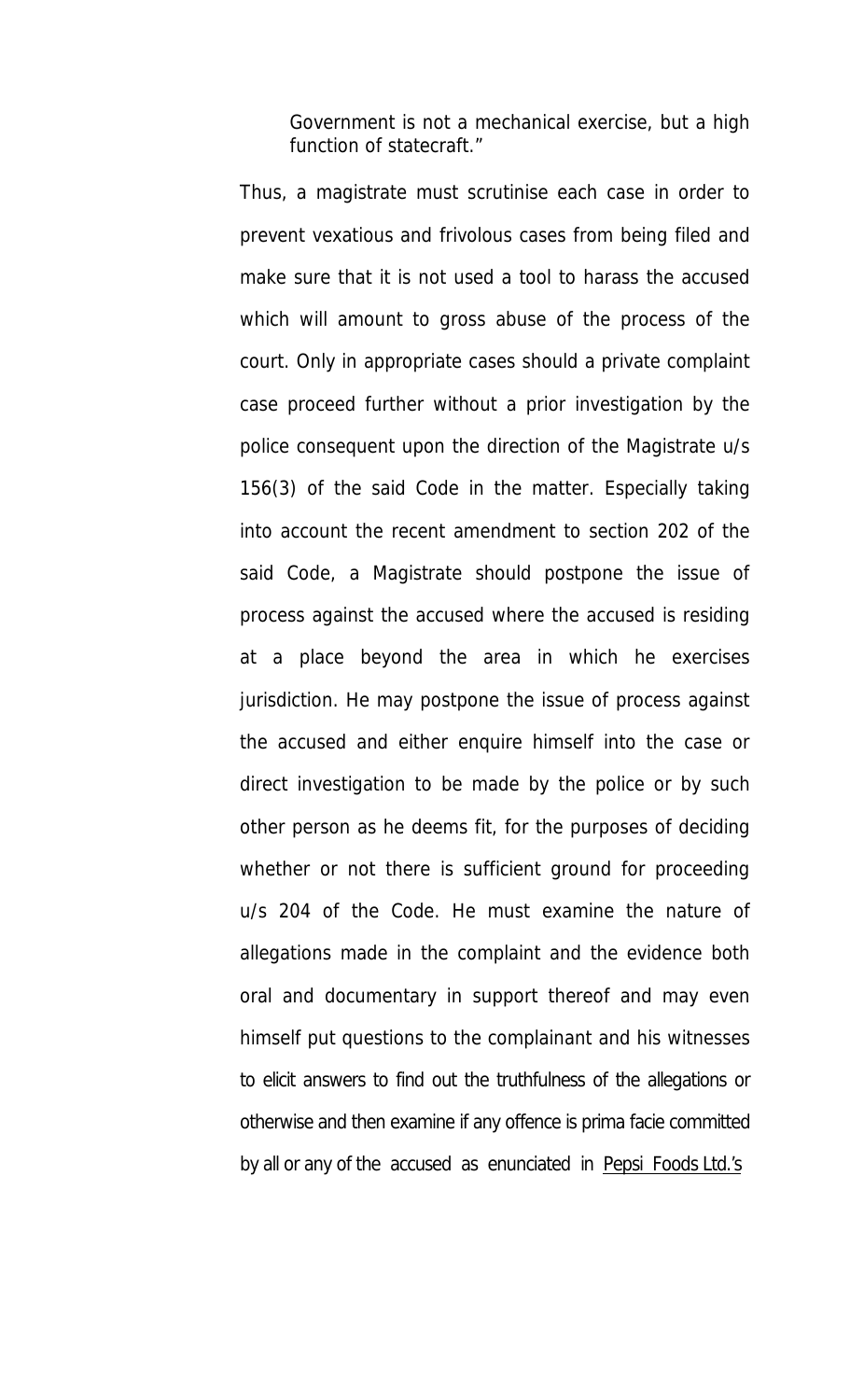Case (Supra) and Naganagouda Veeranagouda Patil & Anr.'s Case (Supra).

- 119. The general principles laid down of the duties to be performed by the Magistrate before issuing summons are all the more applicable in matters pertaining to art, cinema, writings etc. to prevent any unnecessary harassment of persons from the creative fields where liberal thought processes permeate. We have had the scenario of painters, actors, writers, directors and theatre personalities being dragged to court on account of a mechanical exercise of issuance of summons ignoring the pressures created on such persons implicit in the process of issuance of summons. The result would be that that apart from the harassment element there would be growing fear and curtailment of the right of the free expression in such creative persons. This is hardly a desirable or an acceptable state of affairs.
- 120. In the end, it may be said that education broadens the horizons of the people and means to acquire knowledge to enhance one's ability to reason and make a sound judgment. However, when one is instructed to only view things in a certain manner, regardless of truth and facts, this is actually a form of programming - not education.<sup>19</sup> There are very few people with a gift to think out of the box and seize opportunities<sup>20</sup> and therefore such peoples'

<u>.</u>

<sup>19</sup> At: http://in.answers.yahoo.com/question/index?qid20061103131 542AAHKrZ3.

<sup>20</sup> At: http://www.thinkingms.com/pandurang/PermaLink.guid.f28983 75-f5a8-461a-a4bb- 3e496ba2b8 le.aspx.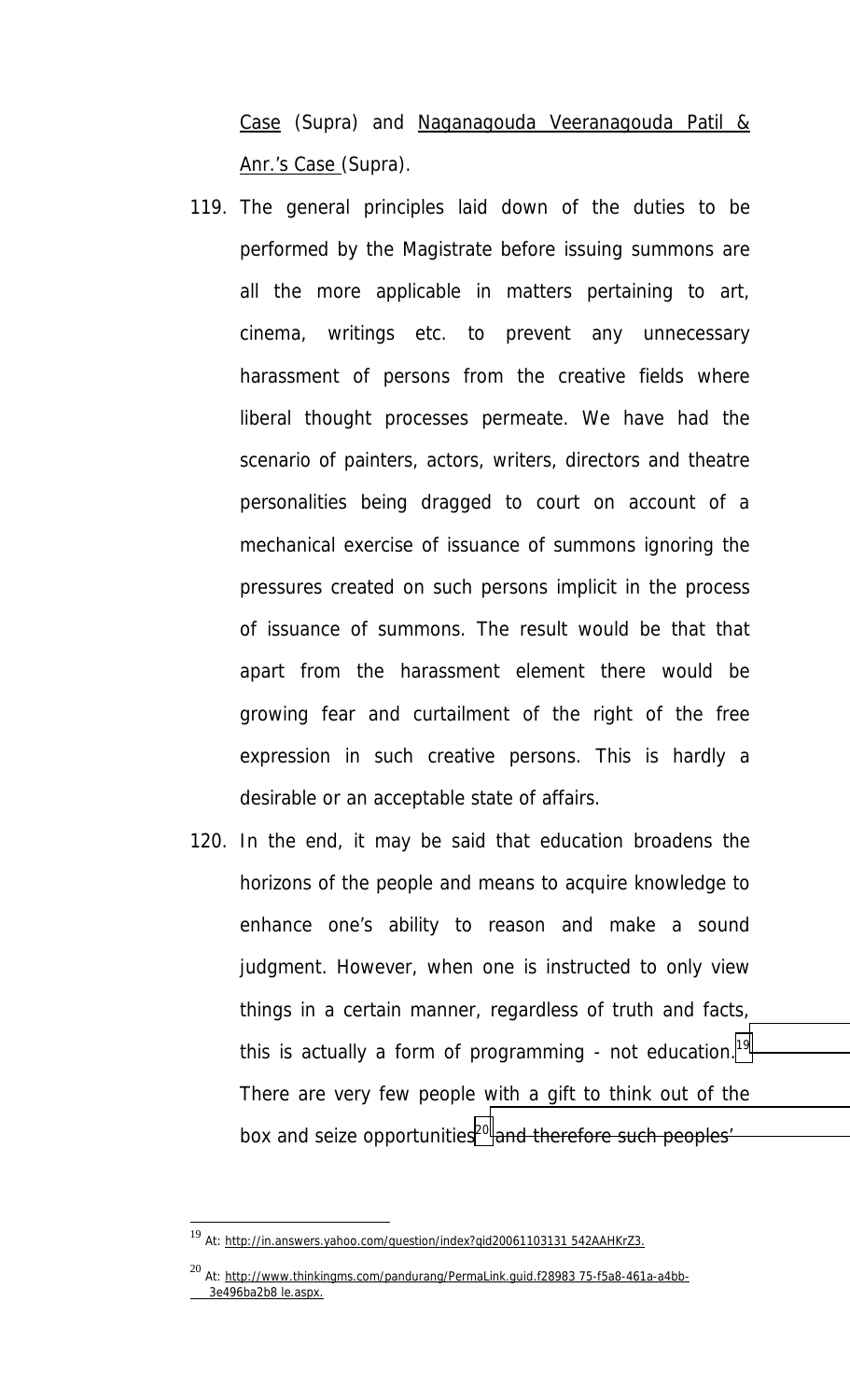thoughts should not be curtailed by the age old moral sanctions of a particular section in the society having oblique or collateral motives who express their dissent at the every drop of a hat. The society instead should be engaged in more meaningful activities which would go to show the importance of education over plain literacy.

121. In view of the aforesaid, the summoning orders and warrants of arrest issued against the petitioner in the complaint cases are quashed and the revision petitions filed against them are allowed leaving the parties to bear their own costs.

#### **Jurisdiction**

122. During the course of the hearing, the learned counsel for the parties were even confronted with a general question as to which court would be considered as a competent court having the jurisdiction to try the matter particularly when the nature of the case is like the present one where the impugned painting uploaded on the website, accessible to people across the globe, was being viewed by different people/complainants across the country who in turn got offended with such painting and filed their complaints at various places in India, especially keeping in mind the vexatious and the frivolous complaints which can be filed as an instrument to harass the accused. In the present case, the petitioner is a celebrated artist who can afford the costs borne out of such litigation but what about those who are not in a position to expend that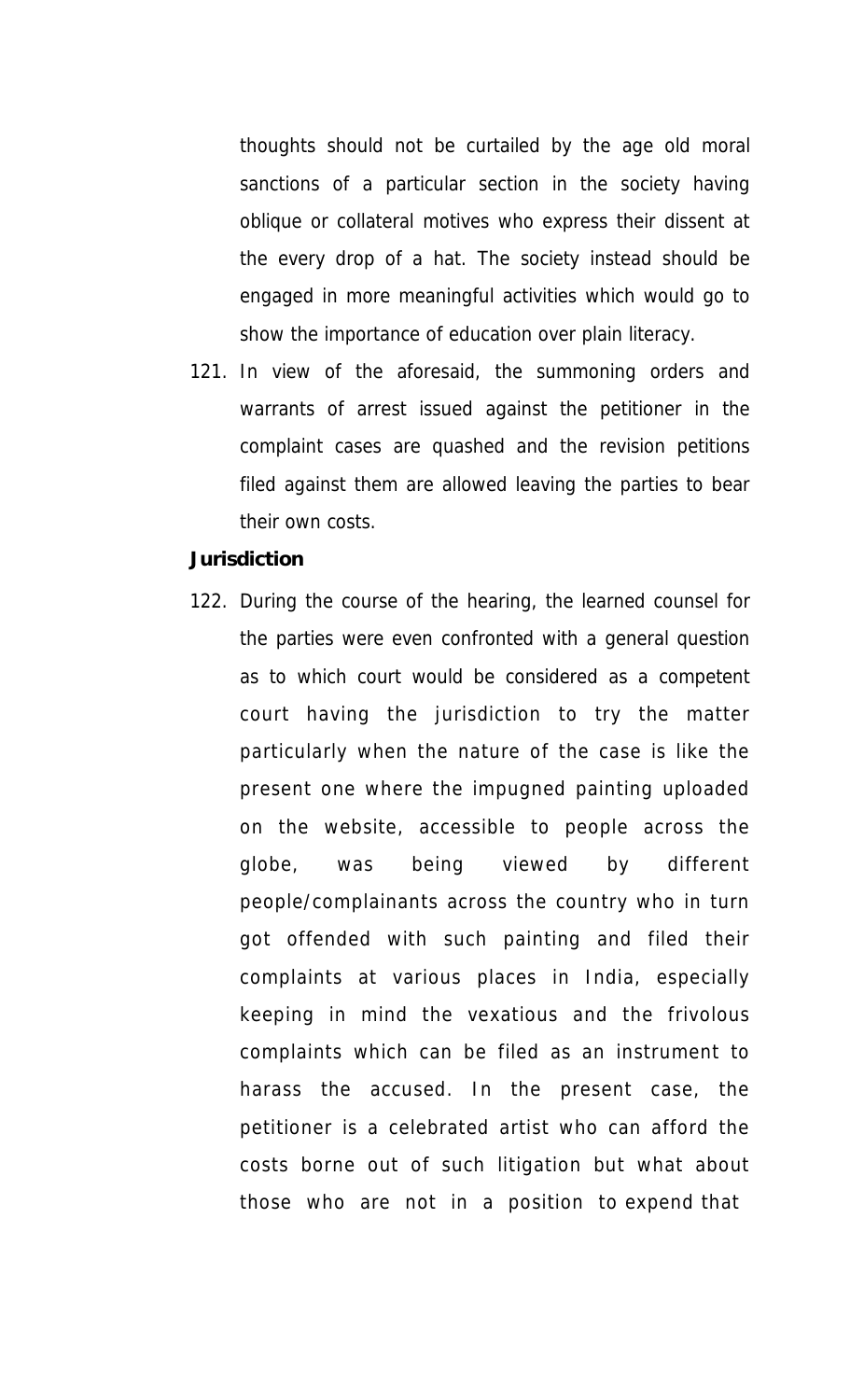much of an amount and are unnecessarily foisted with such liability and harassment.

123. Learned ASG accepted and submitted that as such our Criminal Code does not deal With such jurisdictional aspect directly and submitted that the answer only rested in the power conferred to the Supreme Court of India under section 406 of the said Code which procedure has been adopted in the present case and reads as under:

> "**406. Power of Supreme Court to transfer cases and appeals.** (1) Whenever it is made to appear to the Supreme Court that an order under this section is expedient for the ends of justice, it may direct that any particular case or appeal be transferred from High Court to another High Court or from a Criminal Court subordinate to one High Court to another Criminal Court of equal or superior jurisdiction subordinate to another High Court.

> (2) The Supreme Court may act under this section only on the application of the Attorney General of India or of a partly interested, and every such application shall be made by motion, which shall, except when the applicant is the Attorney-General of India or the Advocate-General of the State, be supported by affidavit or affirmation.

> (3) Where any application for the exercise of the powers conferred by this section is dismissed, the Supreme Court may, if it is of opinion that the application was frivolous or vexatious, order the applicant to pay by way of compensation to any person who has opposed the application such sum not exceeding one thousand rupees as it may consider appropriate in the circumstances of the case."

## (Emphasis supplied)

124. The sum and substratum of the his submissions was that Chapter XIII of the Criminal Procedure Code, 1973 governs the law relating to the jurisdiction of courts with respect to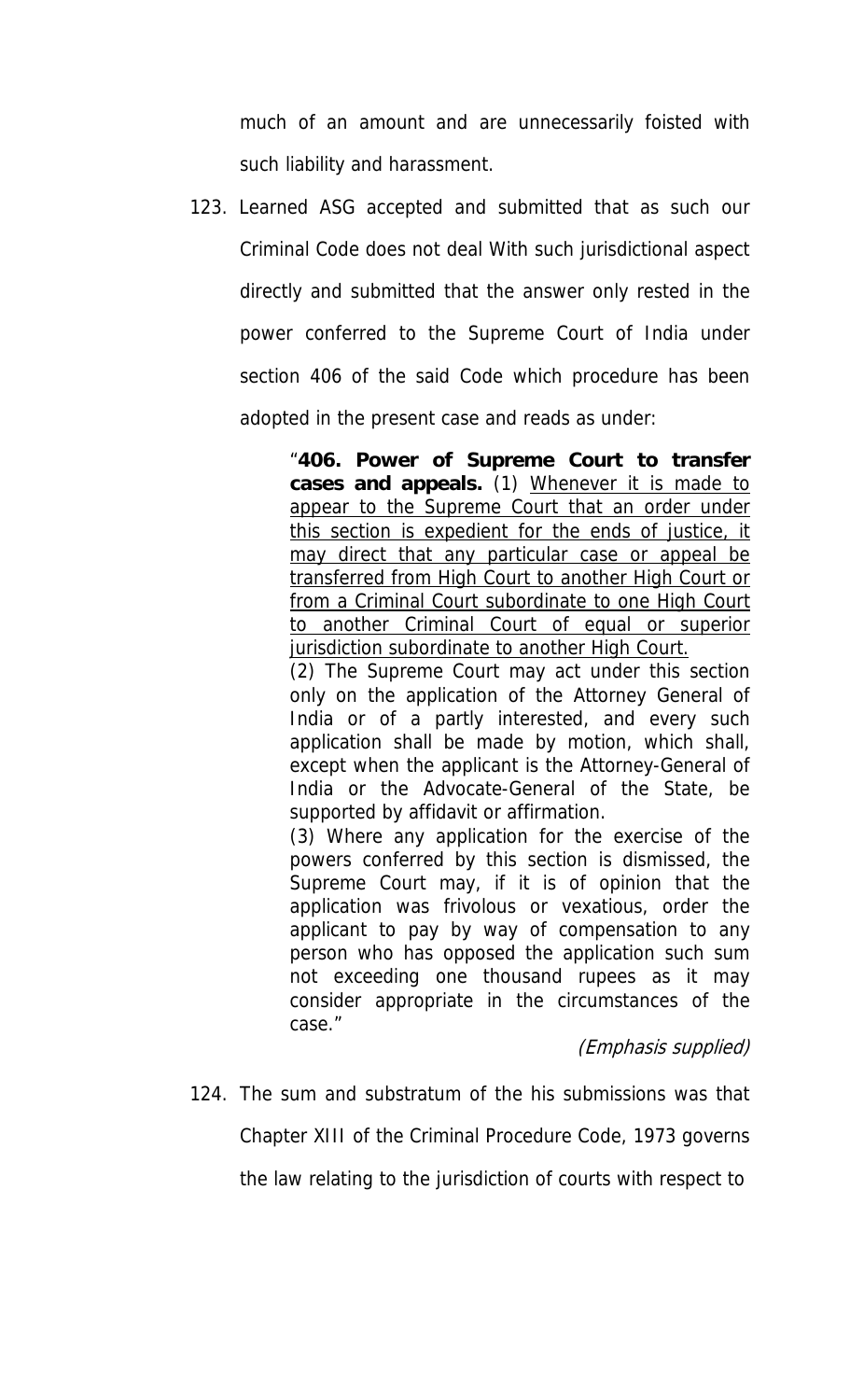inquiries and trial and under section 177 of the said Code, every offence shall ordinarily be inquired into and tried by a court within whose local jurisdiction it was committed. Section 178 provides that when it is uncertain in which of the several local areas an offence was committed or where an offence is committed partly in one local area and partly in another or is a continuing one and continues to be committed in more local areas or one or consists of several acts done in different local areas, in such cases then it may be tried and inquired by a court having jurisdiction over any of such local areas.

125. Section 179 of the Code reads as follows:

"**179. Offence triable where act is done or consequence ensues**—When an act is an offence by reason of anything which has been done and of a consequence which has ensued, the offence may be inquired into or tried by a Court within whose local jurisdiction such thing has been done or such consequence has ensued."

126. As per section 179 of the Code, in case of an act which is an offence because of the ensuing consequences either the Court where the act was committed or where the consequences ensued will have jurisdiction. Under the above provision, it is not necessary to prove that things done must necessarily be an offence, as the conjunction "and" used in this section suggests that the act contemplated becomes an offence on account of the cumulative effect of the things done and the consequences ensued. In **Ashok v. State of U.P** 2005 Cri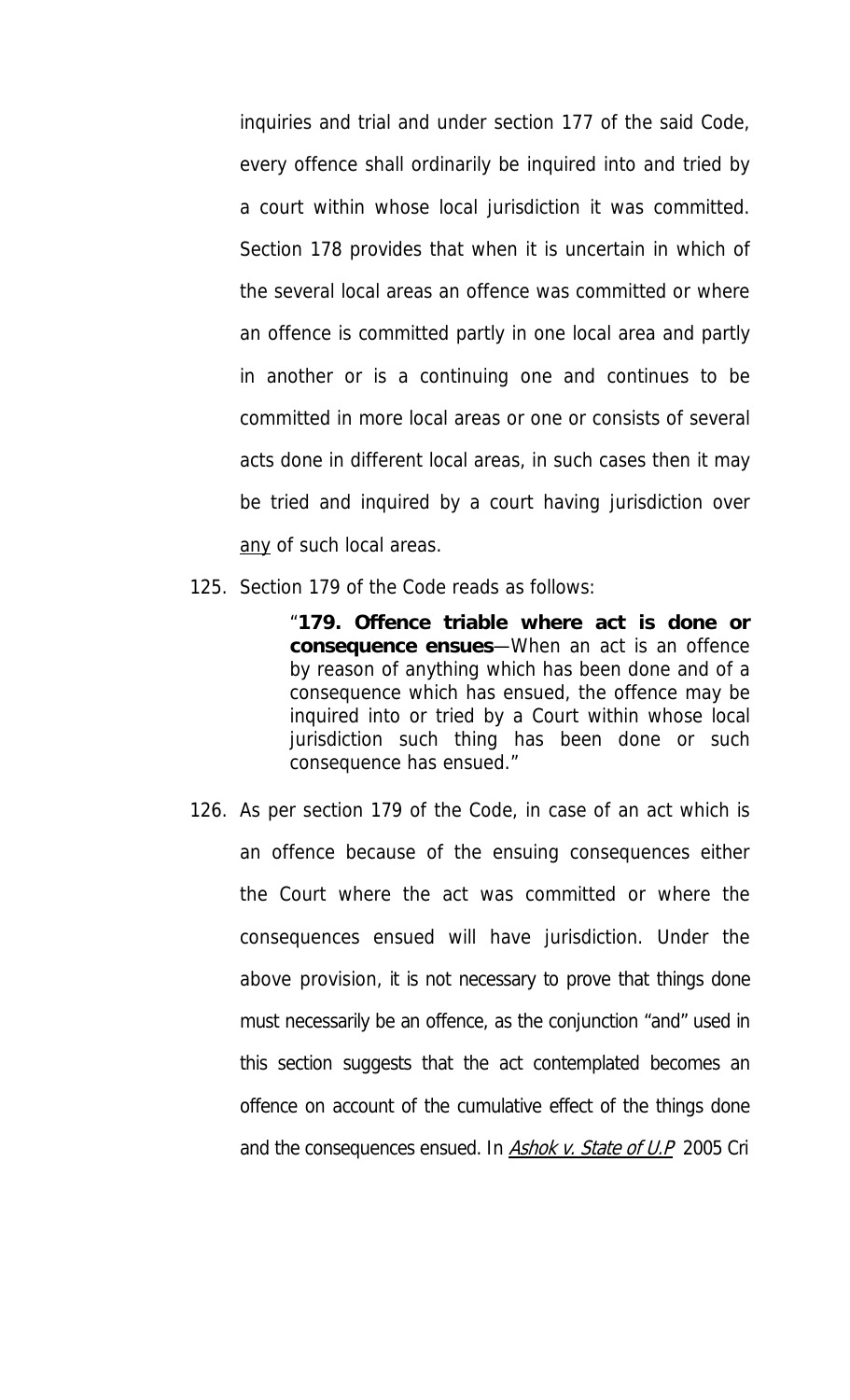L.J. 2324 where a leader of a political party made insulting remarks against a particular religious community in an interview to weekly magazine having all India circulation, the Court held that the Courts either in the place where interview was given or in the place where consequences of these interviews ensued, had jurisdiction to try the offence. In *S. Bangarappa v. Ganesh Narayan* 1984 Cri L.J. 1618 where defamatory statement made in press conference were published in the newspaper in the same place and on the next day, in a newspaper in a different place, it was held that the Court in second place had the jurisdiction to try the offense.

127. Section 186 of the said Code provides that in cases where two or more courts have taken cognizance of the same offence then the High Court will resolve the doubt relating the jurisdiction of the one of those courts to proceed with the matter in the following manner:

a. where the courts are subordinate to the same High Court, that High Court;

b. where the courts are not subordinate to the same High Court, then the High Court within whose appellate jurisdiction the proceedings were first commenced.

128. In *Kuljit Singh v. CBI* 2000 Cri.L.J 3681, a case was registered based on a report from the Indian Ambassador in Greece regarding the incident of a high sea tragedy on the night intervening 24/25 December 1996 in which 170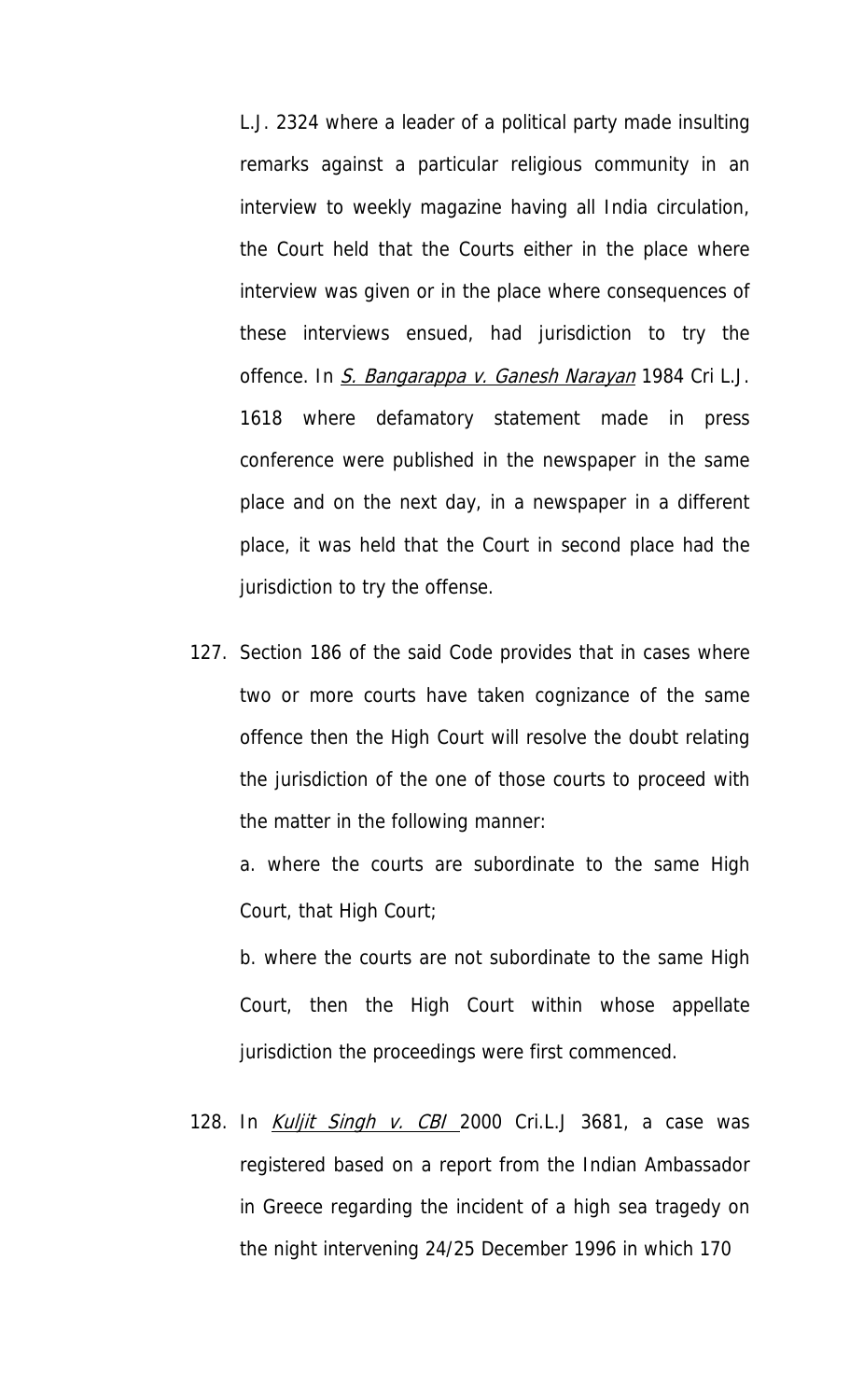Indians were drowned. The Central Government entrusted the matter to CBI for investigation which charge-sheeted the accused persons on 8.9.1997 and the Chief Metropolitan Magistrate took cognizance of the offence and issued process against the accused persons. Thereafter, four separate criminal cases were also registered in District Hoshiarpur, Punjab. The Court in this case applied Section 186 CrPC and held that the CMM, Delhi would alone be competent to inquire into and try the offences in question.

129. In my considered view, this particular aspect of jurisdiction fettered within the parameters of scrutiny of section 202 of the said Code as discussed above derives its importance especially with the advent of the technological explosion where a person sitting anywhere across the globe can get access to what ever information he has been looking for just with a click of a mouse. Therefore, it has become imperative that in this information age, jurisdiction be more circumscribed so that an artist like in the present case is not made to run from pillar to post facing proceedings. It was found necessary to at least examine this aspect in view of the large number of incidents of such complaints which had been brought to light by press resulting in artists and other creative persons being made to run across the length and breath of the country to defend themselves against criminal proceedings initiated by oversensitive or